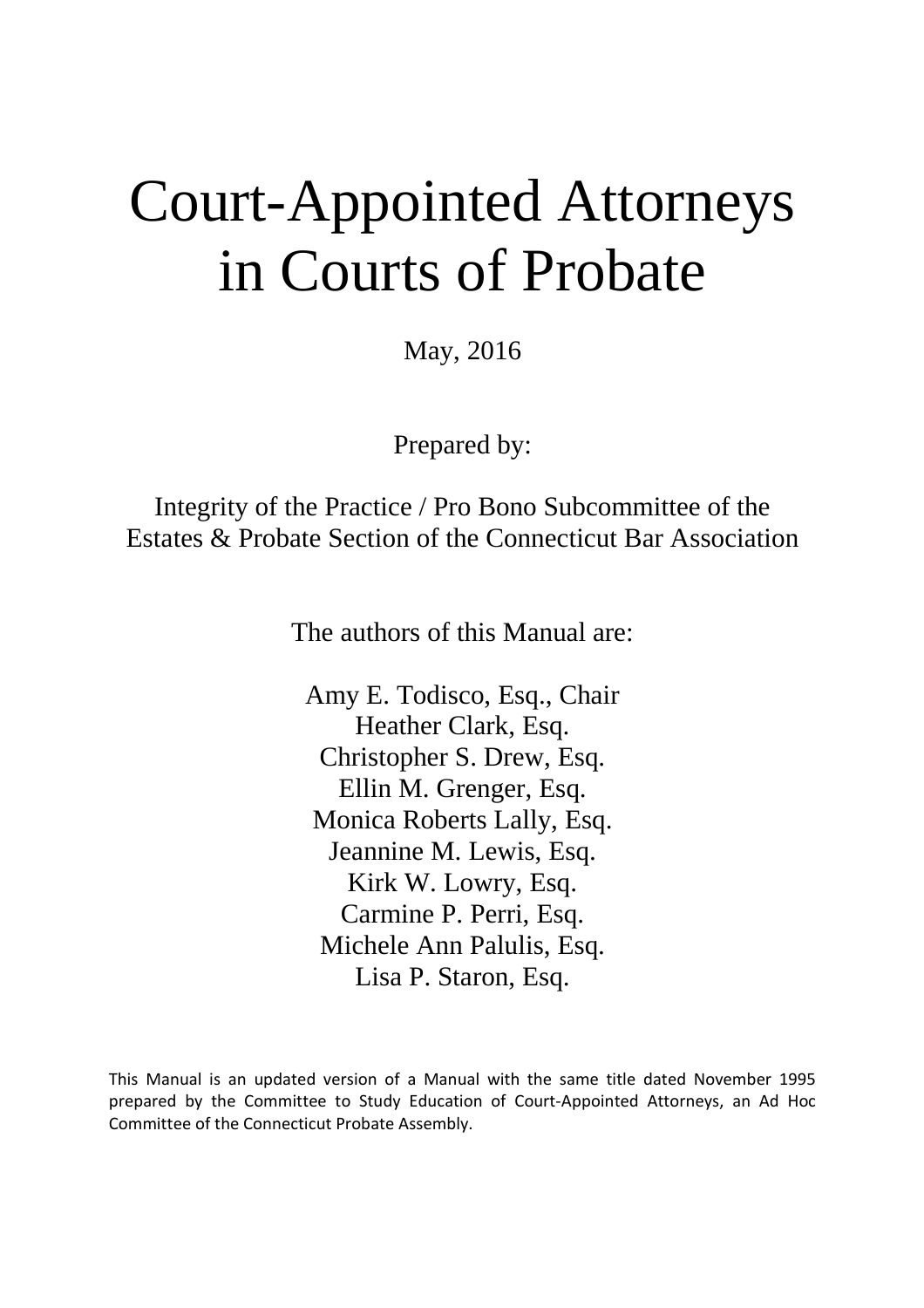# **Table of Contents**

| The Role of Court Appointed Guardian Ad Litem or Attorney in Trust and Estate Matters                                                                |  |
|------------------------------------------------------------------------------------------------------------------------------------------------------|--|
| The Role of the Attorney in Matters Concerning Removal of Parent as GuardianPage 26                                                                  |  |
| Representing the Minor Child on a Petition to Terminate Parental Rights  Page 31                                                                     |  |
| The Role of the Attorney in Involuntary Conservatorship Proceedings  Page 37                                                                         |  |
|                                                                                                                                                      |  |
| Special Procedures-Counsel to Conserved Person and G.A.L. in Decisions<br>Affecting Life-Sustaining Medical Treatment (LSMT) and Do Not              |  |
| The Role of the Attorney in Matters Concerning Guardianship of the Intellectually                                                                    |  |
|                                                                                                                                                      |  |
| Appendix I: Performance Standards Governing Representation of Clients<br>In Conservatorship Proceedings (Prepared by the Office of the Probate       |  |
| Appendix II: Performance Standards Governing the Representation of Clients<br>in Civil Commitment Proceedings (Prepared by the Office of the Probate |  |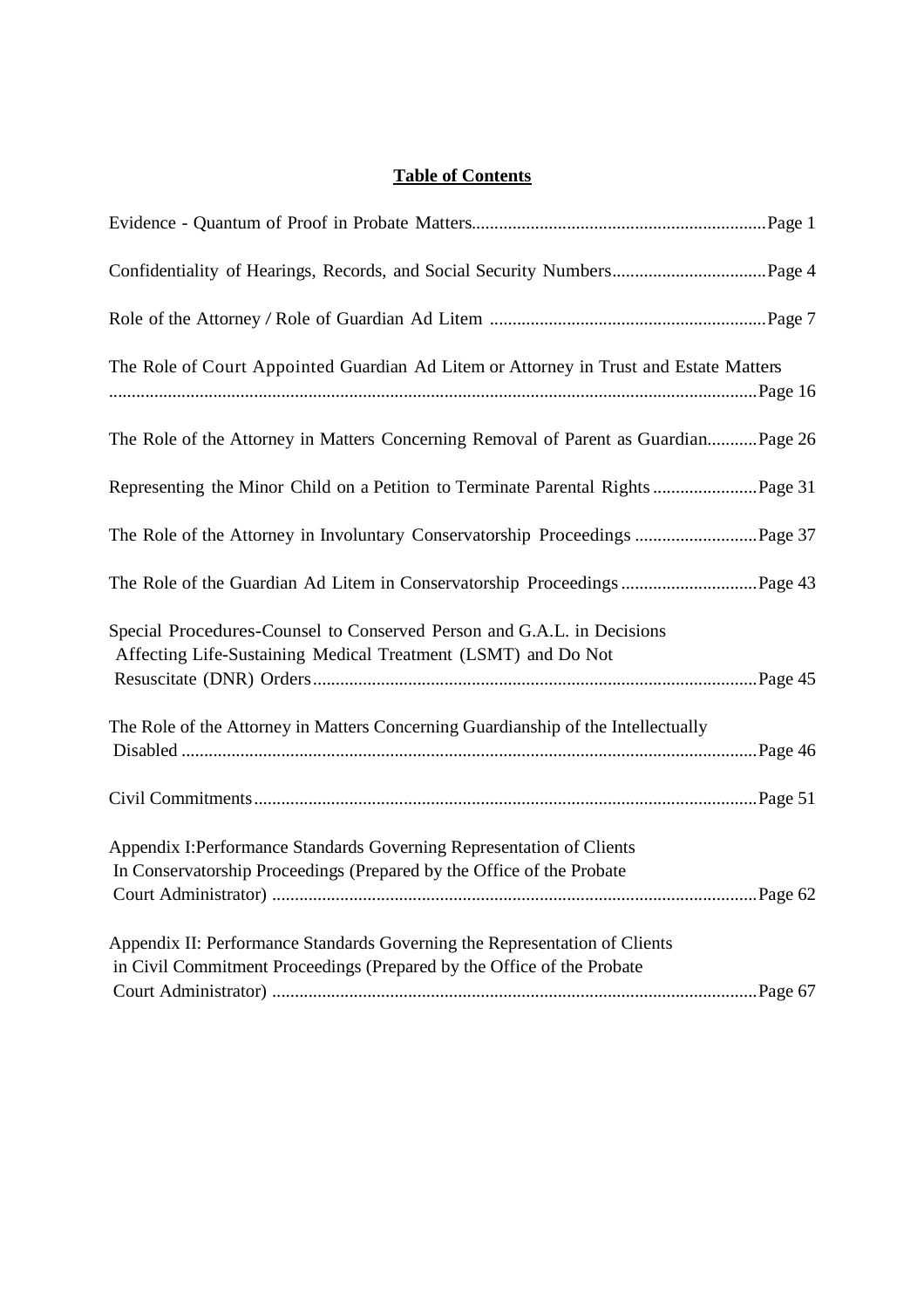## **EVIDENCE QUANTUM OF PROOF IN PROBATE MATTERS**

The standard of proof required to be met in probate matters will vary as determined by the relevant statutes and case law. Three of the most common burdens of proof are listed below. Section 62.1 of the Probate Court Rules provides that the rules of evidence apply in all probate hearings in which facts are in dispute.

## **I. Preponderance of the Evidence**

In most civil cases and administrative hearings, a party must prove its claim by a preponderance of the evidence, meaning that a party has shown that its version of facts is more likely than not the correct version. Effectively, then, this standard is satisfied if there is a greater than 50 percent chance that the proposition is true.

The preponderance of the evidence standard is met when the evidence, considered fairly and impartially, induces in the mind of the trier a reasonable belief that it is more probable than otherwise that the fact or issue is true.<sup>1</sup>

This standard is the easiest to meet and applies to all civil cases unless otherwise provided by law. In probate court, this standard applies to a variety of matters, including:

- $\bullet$  temporary custody of a minor issues<sup>2</sup>;
- $\bullet$  termination of conservatorships<sup>3</sup>; and
- proof that the appointment of a testamentary guardian for a minor would be detrimental to the minor<sup>4</sup>

## **II. Clear and Convincing Evidence**

The burden to show a proposition by clear and convincing evidence refers to more than a mere preponderance of the evidence, but something just short of conclusive, requiring that the evidence presented must be highly and substantially more probable to be true than not, and the trier of fact must have a firm belief or conviction in its factuality.

<sup>&</sup>lt;sup>1</sup> Busker v. United Illuminating Co., 156 Conn. 456, 458, 242 A.2d 708 (1968).

<sup>2</sup> Conn. Gen Stat. § 45a-607(d) (2014).

<sup>&</sup>lt;sup>3</sup> Conn. Gen. Stat. §  $45a-660(a)(1)$ .

<sup>4</sup> Conn. Gen. Stat. § 45a-596; In re Joshua S., 260 Conn. 182, 206, 796 A.2d 1141 (2002).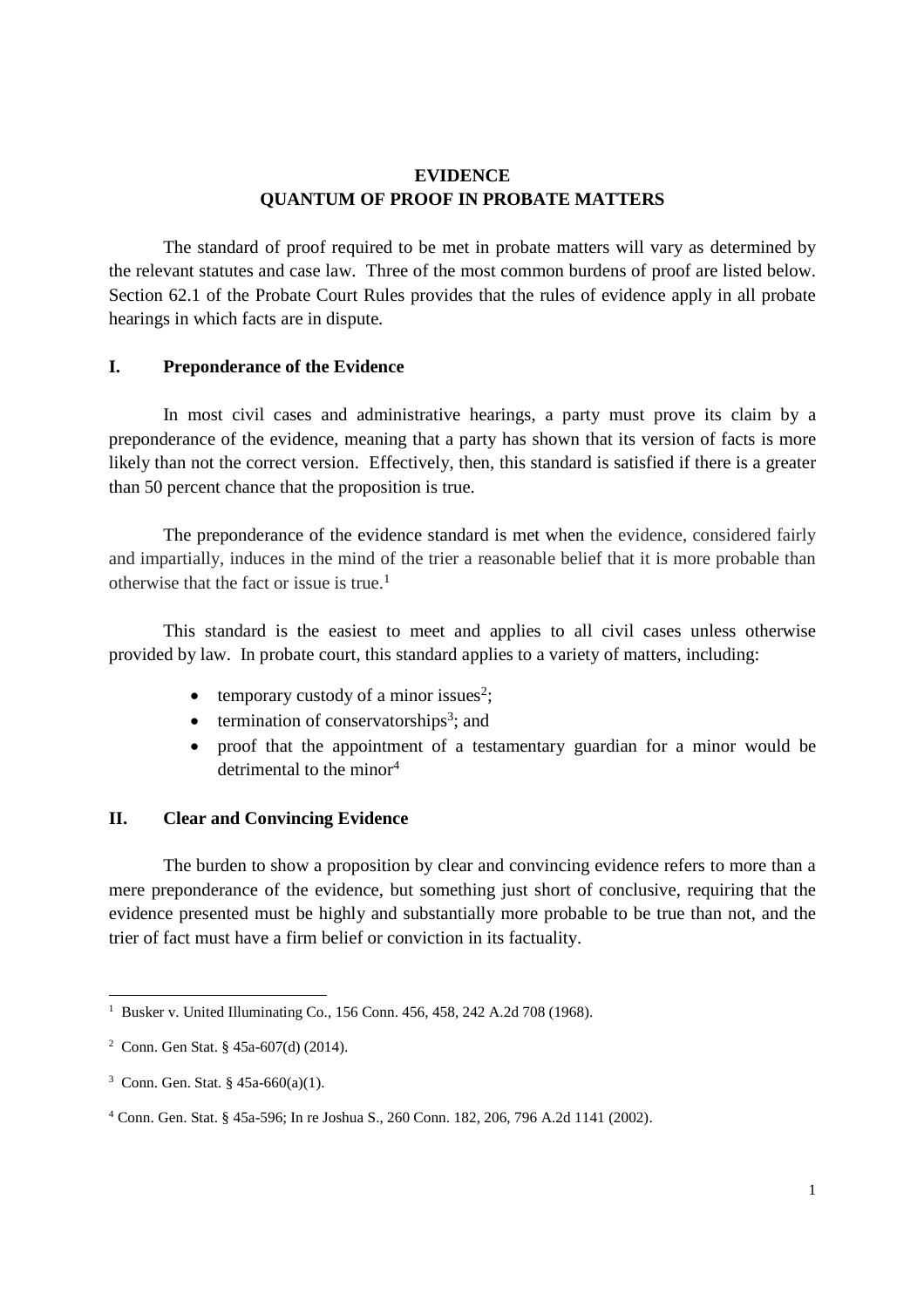The clear and convincing standard is met by evidence that induces in the mind of the trier a reasonable belief that the facts asserted are highly probably true, that the probability that they are true or exist is substantially greater than the probability that they are false or do not exist.<sup>5</sup>

This higher burden is generally employed when the stakes at risk are high and the defending party serves to lose a substantial benefit, property, personal or fundamental liberty, such as those protected under the First Amendment.

In probate court, this standard applies to a variety of matters, including:

- removal of parent as guardian<sup>6</sup>;
- appointment of permanent guardian for a minor<sup>7</sup>;
- involuntary appointment of a conservator<sup>8</sup>;
- appointment of a temporary conservator<sup>9</sup>;
- appointment of a plenary or limited guardian for an individual with an intellectual disability<sup>10</sup>;
- applications for sterilization of persons under guardianships or conservatorships<sup>11</sup> ; and
- $\bullet$  termination of parental rights matters<sup>12</sup>.

## **III. Beyond A Reasonable Doubt**

Proof beyond a reasonable doubt is not a standard of proof applied in probate matters; it is the burden of proof which must be met in criminal cases. Proof beyond a reasonable doubt precludes every reasonable hypothesis, except that which it tends to support, and is consistent with a defendant's guilt and inconsistent with any other rational conclusion.<sup>13</sup>

<sup>5</sup> State v. Bonello*,* 210 Conn. 51, 66, 554 A.2d 277, *cert. denied*, 490 U.S. 1082, 109 S.Ct. 2103 (1989).

<sup>6</sup> Conn. Gen. Stat. § 45a-610.

<sup>7</sup> Conn. Gen. Stat. § 45a-616a(a).

<sup>8</sup> Conn. Gen. Stat. § 45a-650(f).

<sup>9</sup> Conn. Gen. Stat. § 45a-654(a).

<sup>10</sup> Conn. Gen. Stat. § 45a-676(a),(b).

<sup>11</sup> Conn. Gen. Stat. § 45a-699(b).

<sup>&</sup>lt;sup>12</sup> Conn. Gen. Stat. § 45a-717(f),(g).

<sup>13</sup> State v. Cari, 163 Conn. 174, 179, 303 A.2d 7 (1972).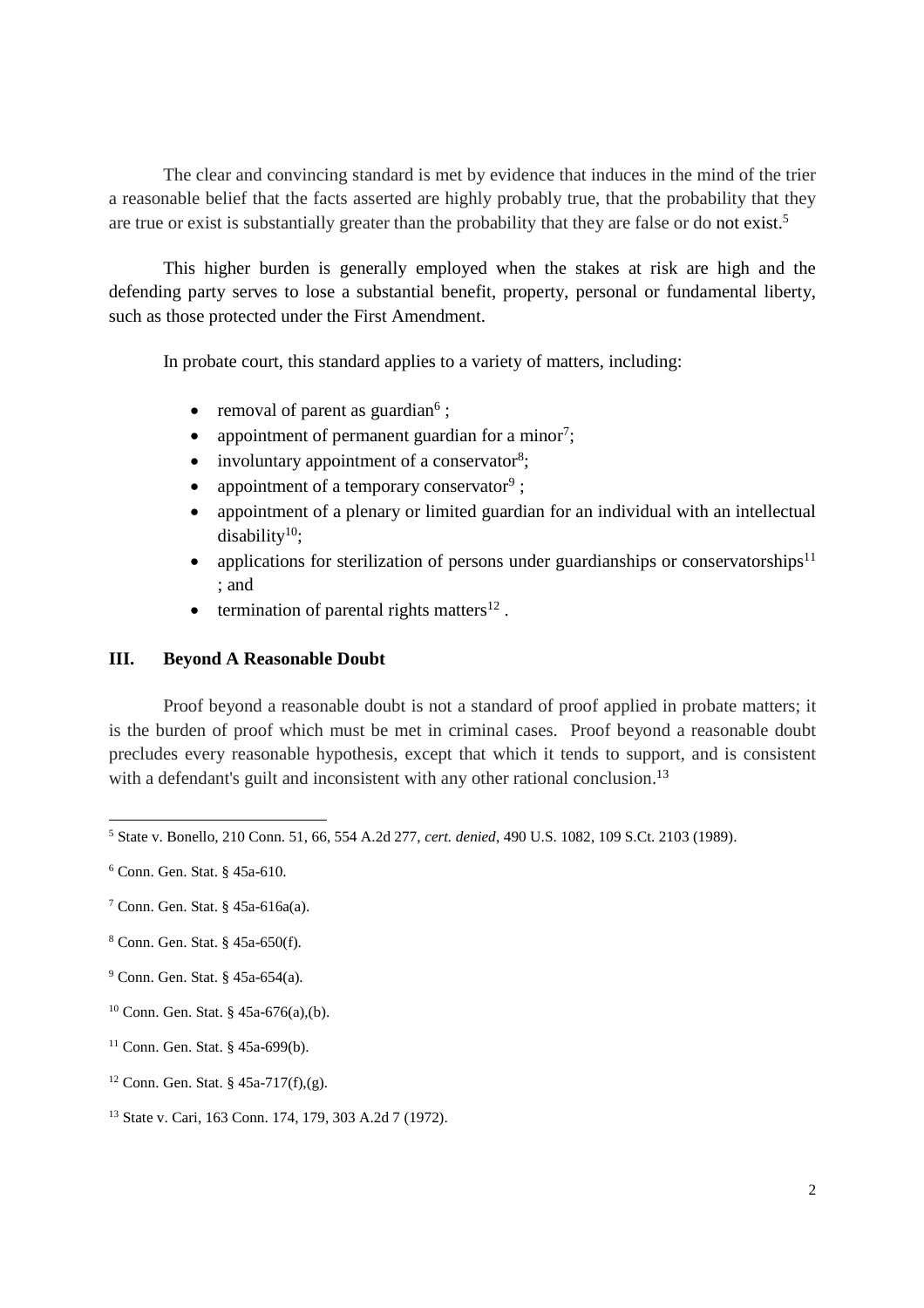The Due Process Clause of the Fifth and Fourteenth Amendments protects an accused against conviction unless proof beyond a reasonable doubt of every fact necessary to constitute the crime with which he is charged is presented.<sup>14</sup>

<sup>14</sup> In re Winship, 397 U.S. 358, 364, 90 S. Ct. 1068 (1970).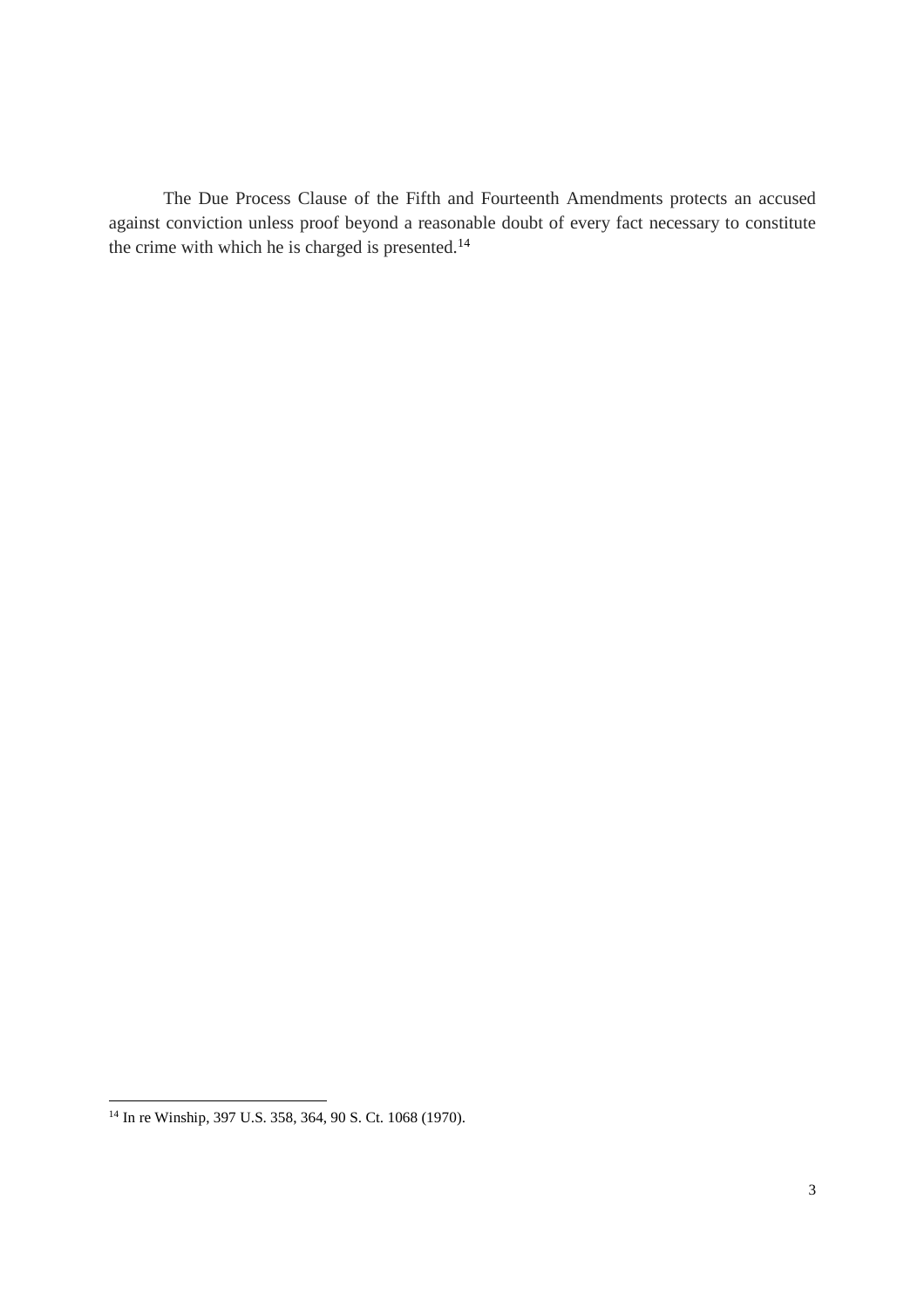## **CONFIDENTIALITY OF HEARINGS, RECORDS, AND SOCIAL SECURITY NUMBERS**

## **I. Overview**

As a general rule, members of the public may observe (but not participate in) nonconfidential hearings, status conferences, and hearing management conferences, and may view and obtain copies of court records unless the record is sealed or otherwise confidential by statute. Attorneys and parties to a matter may participate in hearings and view and obtain copies of court records even if the matter is confidential, or the record is sealed.

## **II. Hearings, Status Conferences, and Hearing Management Conferences**

The news media and persons who are not a party or an attorney for a party to a matter that is confidential under statute (i.e. psychiatric commitment proceedings, certain petitions for medication for treatment of a psychiatric disability or shock therapy, petitions for commitment for treatment of drug or alcohol dependency, certain child matters, and petitions seeking relief from federal firearms disability)<sup>15</sup> are not entitled to observe hearings, status conferences, and hearing management conferences unless permitted by law, or if all parties consent.<sup>16</sup> Further restrictions are placed on news media coverage, which is allowed unless otherwise not permitted $17$ .

## **III. Court Records**

The confidentiality of court records is protected by statute with respect to:

- applications for involuntary placement with the Department of Developmental Services<sup>18</sup>
- persons with psychiatric disabilities/psychiatric commitments<sup>19</sup>:
- treatment or rehabilitation of a minor<sup>20</sup>;

<sup>&</sup>lt;sup>15</sup> *See* Rules 16, 44.1, 45.1, and 46.1 of the Probate Court Rules of Procedure (2013), available online at www.ctprobate.gov; Conn. Gen. Stat. §§ 17a-500(a), 17a-688, 45a-100(o), 45a-754.

<sup>16</sup> Probate Court Rules of Procedure, Rule 16.2.

<sup>17</sup> *See* Probate Court Rules of Procedure, Rule 72.

<sup>18</sup> Conn. Gen. Stat. § 17a-274(b).

<sup>19</sup> Conn. Gen. Stat. § 17a-500.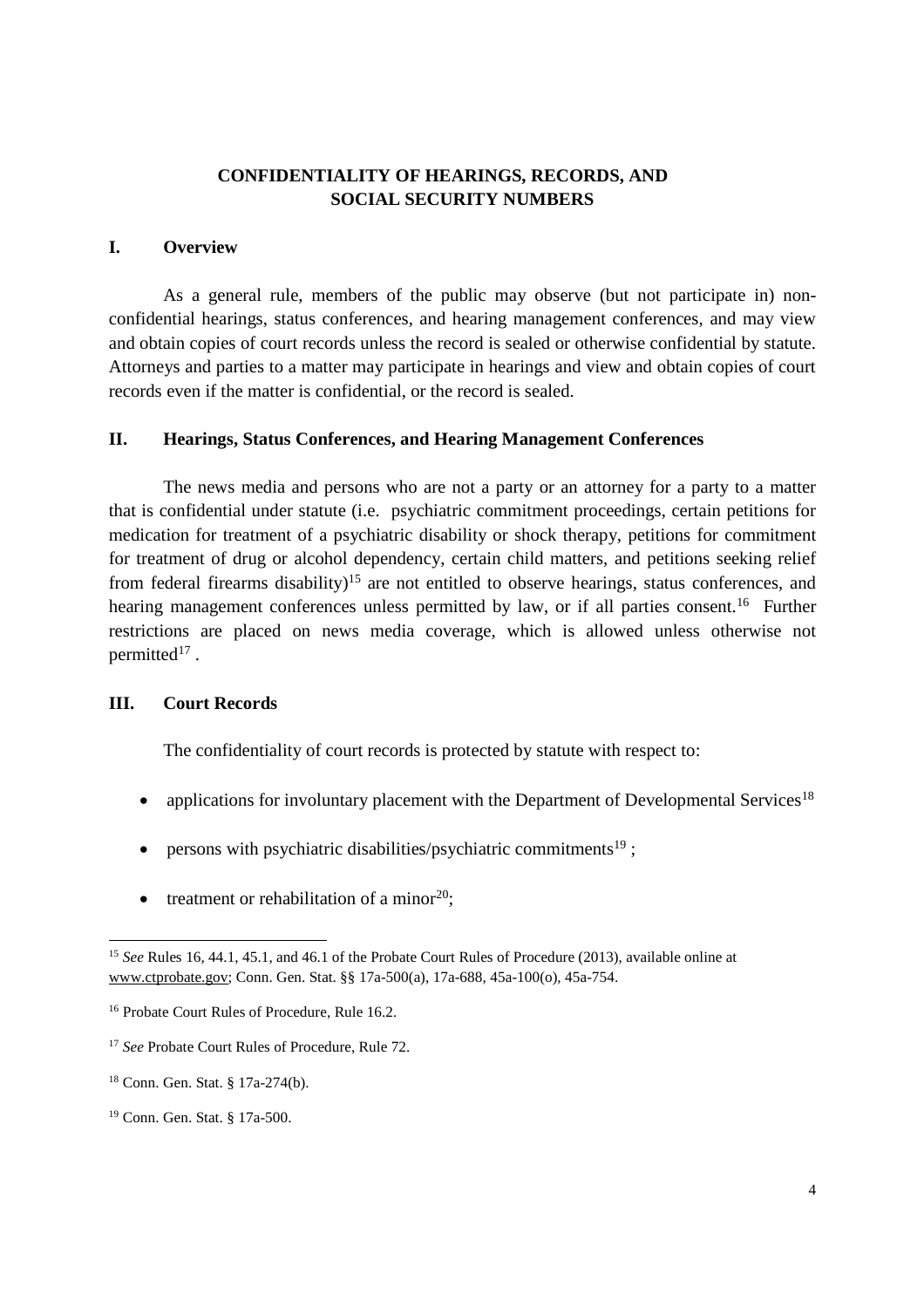- applications for commitment, recommitment, or termination and discharge with regard to alcohol or drug dependency<sup>21</sup>;
- $\bullet$  emergency commitments for tuberculosis control<sup>22</sup>;
- $\bullet$  petitions seeking relief from federal firearms disability<sup>23</sup>;
- applications for guardianship of persons with intellectual disability<sup>24</sup>;
- applications for a determination of a person's ability to give informed consent to a sterilization procedure<sup>25</sup>;
- termination of parental rights, removal of a parent as guardian, appointment of a statutory parent, adoption matters, temporary guardianship and emancipation of a  $minor<sup>26</sup>$ :
- medical records (such as hospital, medical, and psychiatric records, examination reports for alcohol or drug dependency, and physician's evaluations filed in connection with conservatorships) <sup>27</sup>; and
- $\bullet$  tax returns, tax return information, and estate tax returns<sup>28</sup>.

Due to the sensitive nature of these records, attorneys with access to them, or who have copies in their possession, should strive to maintain their confidentiality.

<sup>21</sup> *Id.*

- <sup>23</sup> Conn.Gen.Stat. § 45a-100(o).
- <sup>24</sup> Conn.Gen.Stat. § 45a-670.
- <sup>25</sup> Conn.Gen.Stat. § 45a-692.
- <sup>26</sup> Conn.Gen.Stat. § 45a-754.
- <sup>27</sup> Conn.Gen.Stat. §§ 1-210, 17a-694, 45a-650(c).
- <sup>28</sup> Conn.Gen.Stat. §§ 12-15, 12-398(c).

<sup>20</sup> Conn. Gen. Stat. § 17a-688.

<sup>22</sup> Conn. Gen. Stat. § 19a-265(o).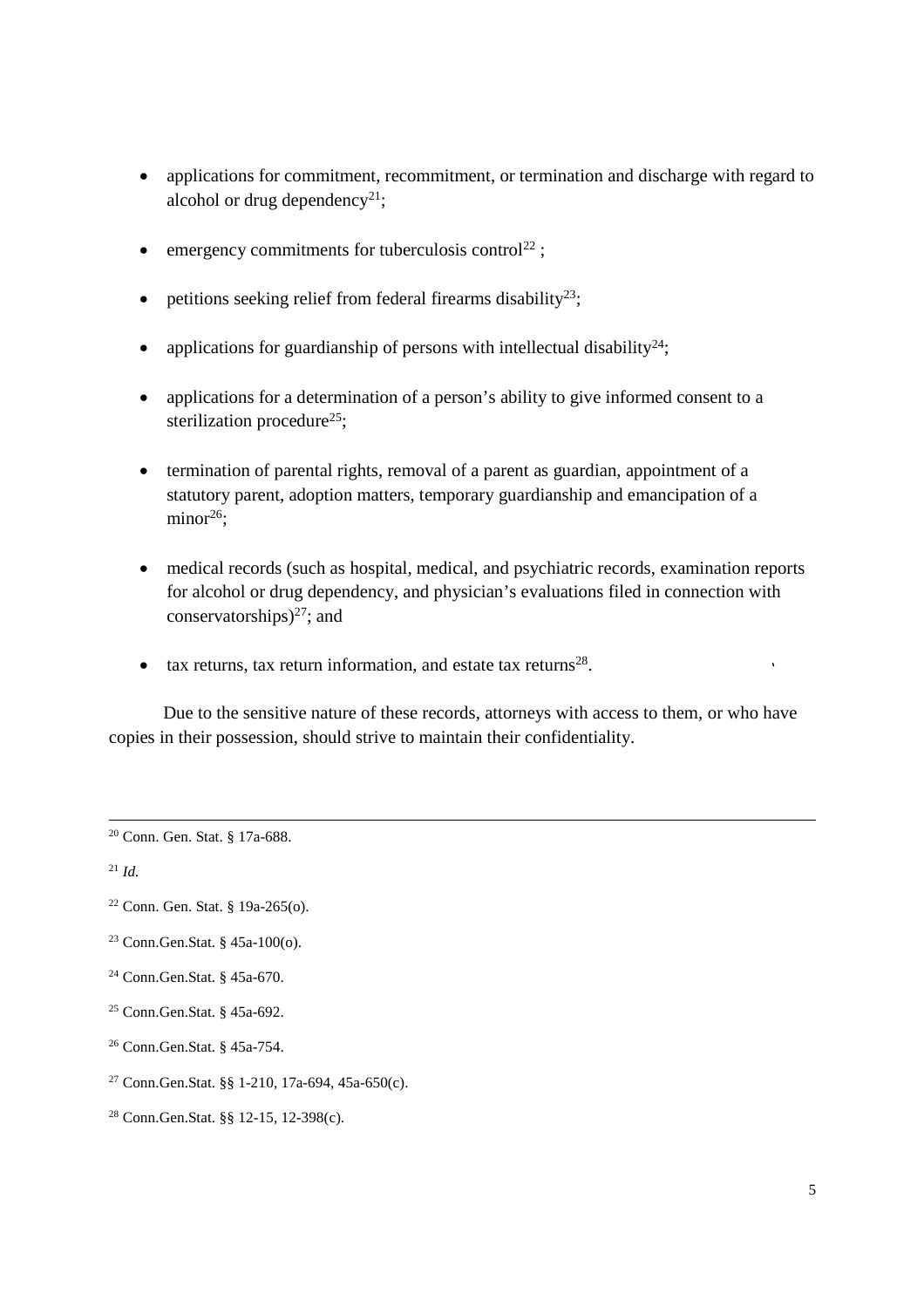The redaction of party names in statutorily confidential matters is governed by Rule 16.3 of the Probate Court Rules of Procedure.

Motions to close hearings or seal records in matters that are not deemed confidential by statute are governed by Rules 16.6 and 16.7 of the Probate Court Rules of Procedure.

## **IV. Social Security Numbers**

Individuals are prohibited from filing a document containing a social security number or employer identification number unless either number is required by law, the court, or a form published by the Probate Court Administrator or the Department of Revenue Services (DRS)<sup>29</sup>.

<sup>29</sup> Probate Court Rules of Procedure, Rule 17.1.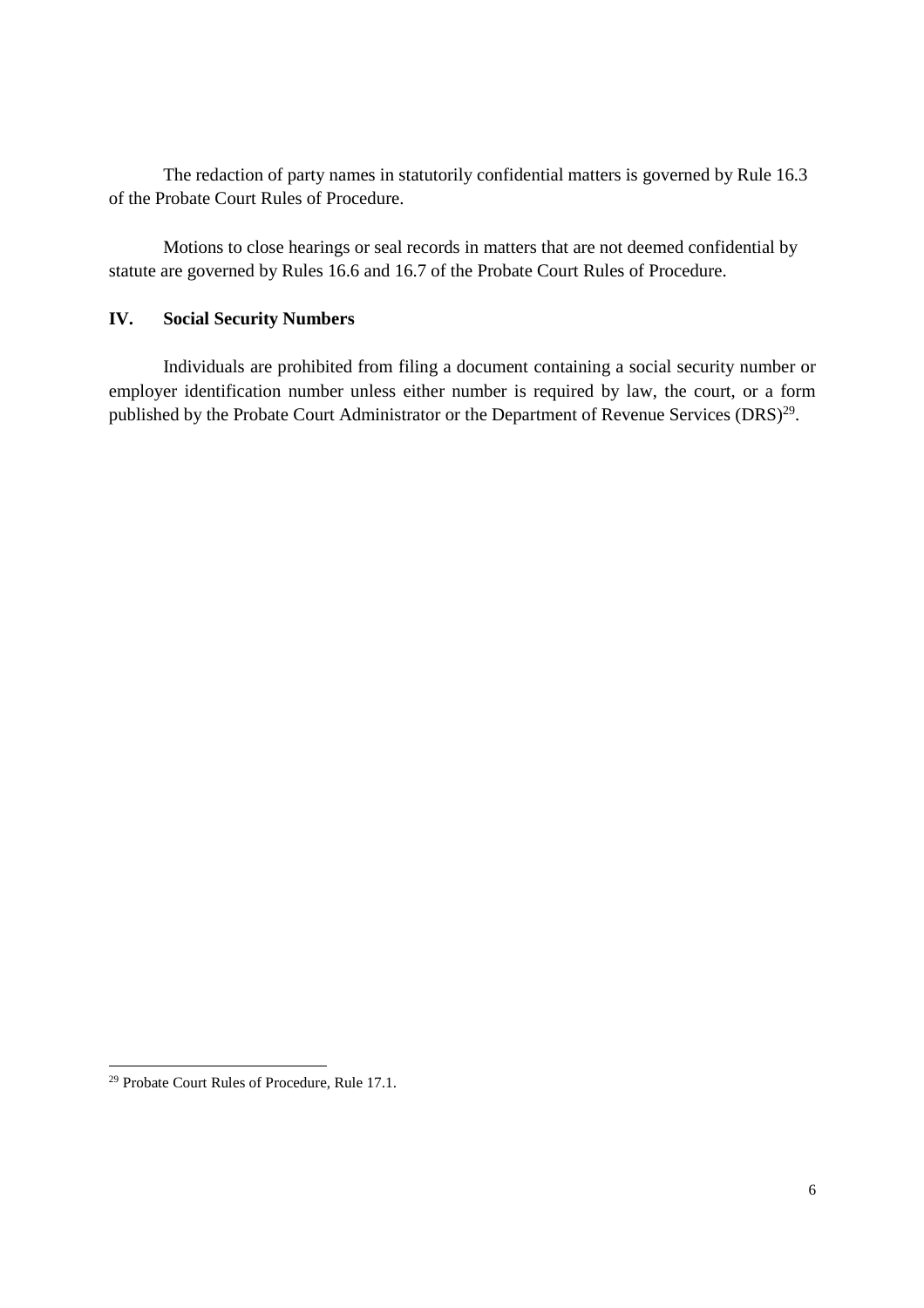#### **ROLE OF THE ATTORNEY / ROLE OF GUARDIAN AD LITEM**

The roles of the attorney (court-appointed counsel) and the guardian ad litem (G.A.L.) in a probate court matter often lead to confusion. **In brief, the attorney must advocate the course chosen by the client while the G.A.L. must advocate for the best interests of the person for whom the G.A.L. is acting.**

## **I. Role of the Attorney**

Relevant statutes regarding the appointment of an attorney and the role of an attorney include:

Conn. Gen. Stat. §17a-274 Involuntary placements with the Department of Developmental **Services** 

Conn. Gen. Stat. §17a-498, 17a-510 Commitments.

Conn. Gen. Stat. §17a-543a Administration of medication to criminal defendant placed in custody of Commissioner of Mental Health and Addiction Services.

Conn. Gen. Stat. §§19a-131b, 19a-221 Orders of quarantine or isolation.

Conn. Gen. Stat. §19a-265 Tuberculosis control.

- Conn. Gen. Stat. §45a-607 Temporary custody of minor pending application to probate court for removal of guardian or termination of parental rights.
- Conn. Gen. Stat. §45a-609 Application for removal of parent as guardian.
- Conn. Gen. Stat. § 45a-620 Appointment of counsel in applications for removal of parent as guardian, appointment of temporary guardian of minors, and termination of parental rights.

Conn. Gen. Stat. §§ 45a-649, 45a-649a, 45a-650, 45a-651, 45a-660 Involuntary conservatorship.

Conn. Gen. Stat. §§ 45a-673, 45a-681 Guardianships of persons with intellectual disability.

Conn. Gen. Stat. § 46b-150a. Emancipation.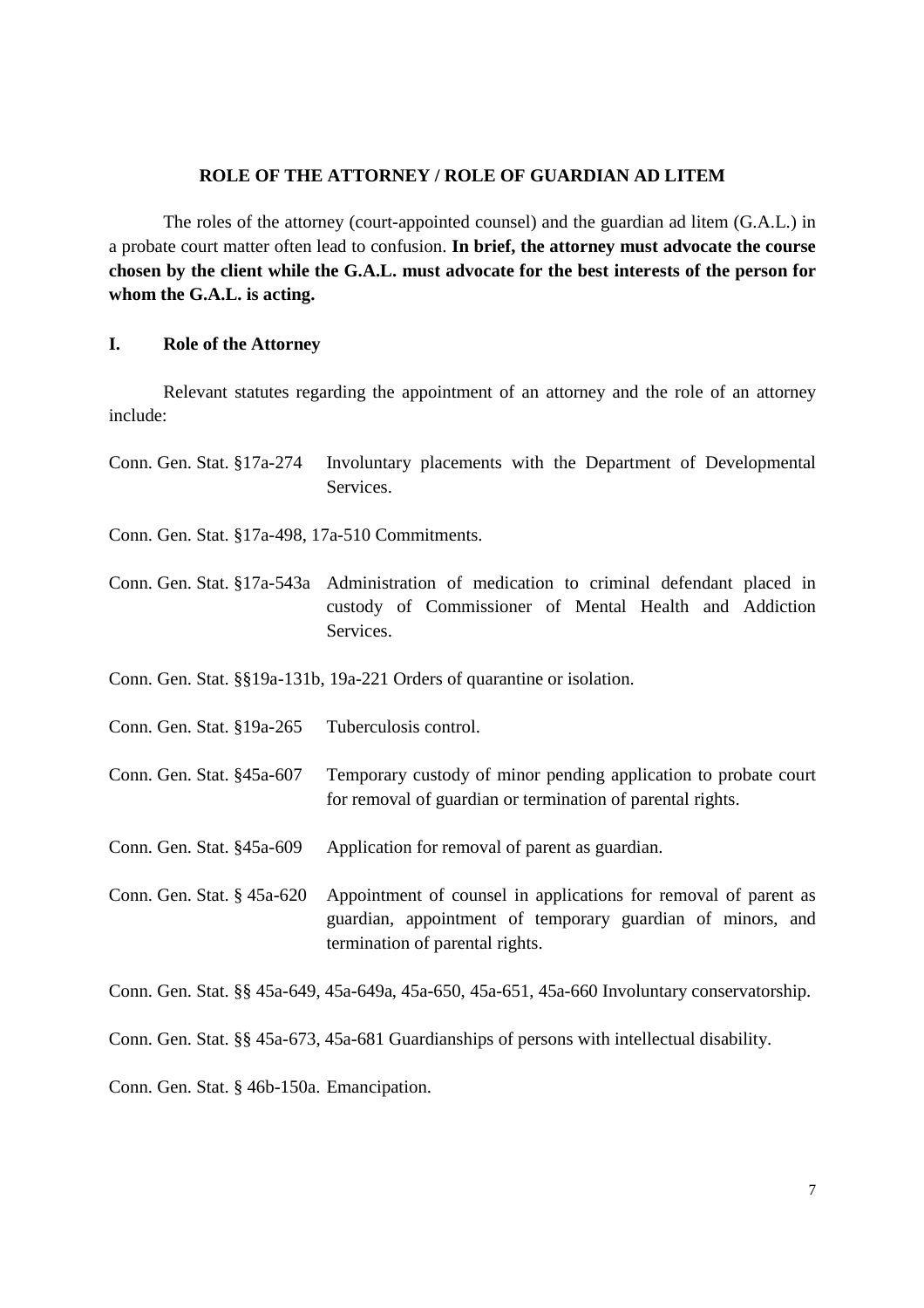Servicemembers Civil Relief Act, 50 U.S.C. App. §§ 501-597b.

Relevant Sections of the Probate Court Rules of Procedure regarding the appointment of an attorney and the role of an attorney include: Sections 12.1, 12.2, 12.3, 12.4, 12.5 and 12.6.

Reference should also be had to *Gross v. Rell*, 304 Conn. 234, 40 A.3d 240 (2012). In this case the Connecticut Supreme Court examined the role of an attorney appointed to represent a respondent in an involuntary conservatorship action.

**The role of the attorney is to zealously assert the client's position under the rules of the adversarial system.<sup>30</sup>** The attorney shall abide by a client's decisions concerning the objectives of representation, provided, however that (a) a lawyer may limit the scope of representation if the limitation is reasonable and the client gives informed consent and (b) a lawyer shall not counsel a client to engage in conduct that the lawyer knows is criminal or fraudulent.<sup>31</sup> **The attorney must follow the wishes of the client and refrain from acting in what the attorney perceives to be the best interest of the client.**

Zealous advocacy means:

- 1. Advising the client of all the options as well as the practical and legal consequences of those options and the probability of success in pursuing any one of those options.
- 2. Giving that advice in the language, mode of communication and terminology that the client is most likely to understand.
- 3. Vigorously supporting that course of action chosen by the client.
- 4. Ensuring that the client is afforded all of the due process and other rights that the client is entitled to.

Once the attorney is appointed by the court to represent a client, the attorney should:

1. Inform the client that the attorney has been assigned to represent the client.

<sup>30</sup> Conn. Rules of Professional Conduct, Preamble.

<sup>31</sup> *Id.*, Rule 1.2.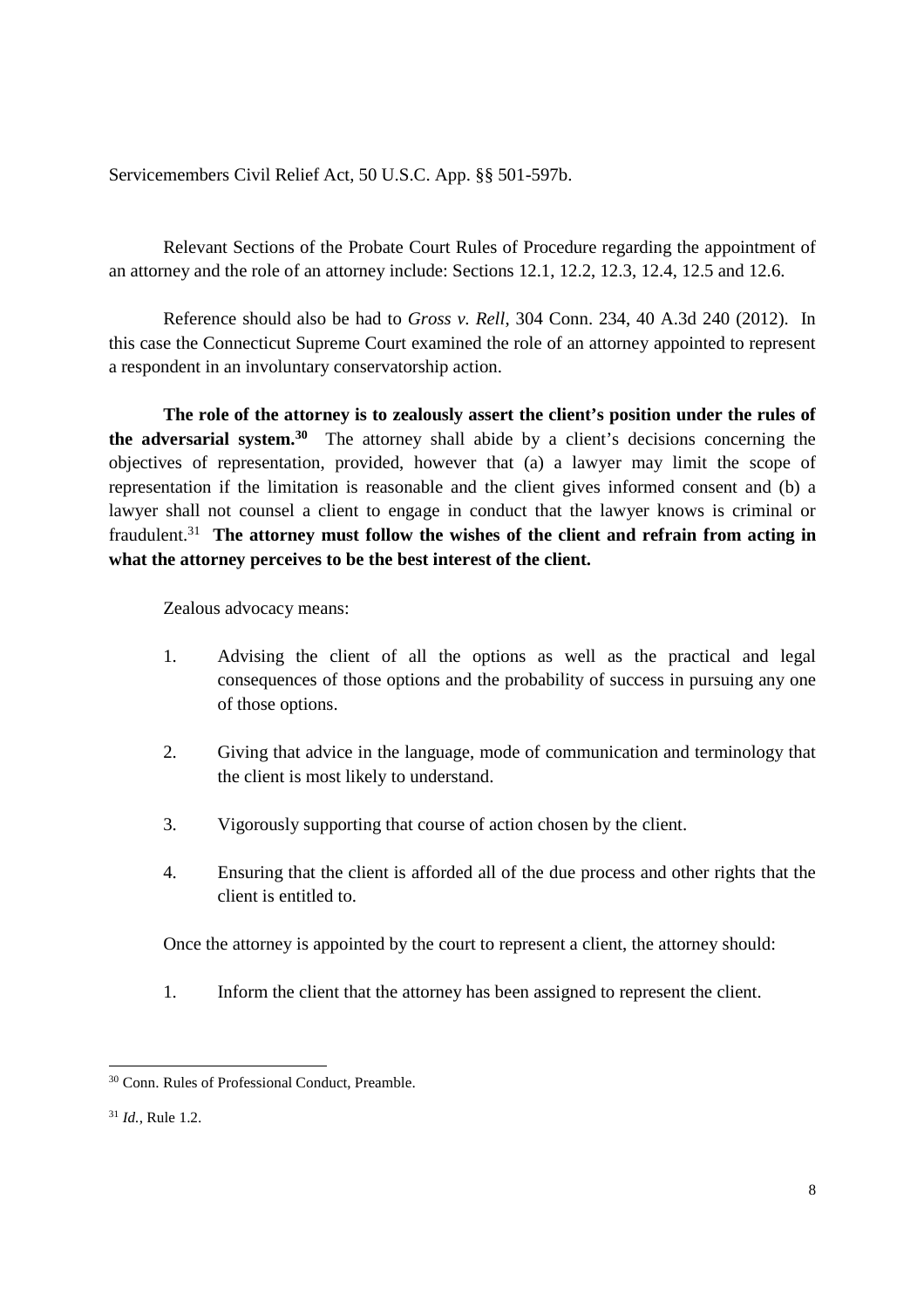- 2. Schedule a time to meet with the client in order to explain the role of the attorney, the applicable law and procedures for the case, to understand the client's version of the facts of the case and to determine the client's wishes on how to proceed.
- 3. Communicate with the client, in writing, to provide the scope of the representation and the basis or rate of the fee and expenses for which the client will be responsible within a reasonable time after the appointment by the court.
- 4. If it appears that the client's capacity to make or communicate adequately considered decisions is impaired the attorney shall, as far as reasonably practical, maintain a normal attorney-client relationship with the client.<sup>32</sup>
- 5. A client with impaired capacity often has the ability to understand, deliberate upon, and reach conclusions about matters affecting the client's own well-being.<sup>33</sup>
- 6. If the attorney reasonably believes that the client is unable to make or communicate adequately considered decisions, is likely to suffer substantial physical, financial or other harm unless action is taken and cannot adequately act in the client's own interest, the attorney may take reasonably necessary protective action including consulting with individuals or entities that have the ability to take action to protect the client and, in appropriate cases, seeking the appointment of a legal representative.<sup>34</sup> However, if the mental capacity of the client is itself the subject of the proceeding (e.g. petition for appointment of involuntary conservatorship), the attorney should not request the appointment of a legal representative for the client, but should instead represent to the court that the attorney has failed to effectively communicate with the client.
- 7. Thoroughly investigate the facts of the case which may include reviewing the file in the court, reviewing medical records and interviewing friends and family members of the client.
- 8. Identify any potential witnesses who may need to testify in support of the client.

<sup>32</sup> *Id.*, Rule 1.14.

<sup>33</sup> *Id.*, Rule 1.14, Commentary.

<sup>&</sup>lt;sup>34</sup> *Id.*, Rule 1.14. This may include requesting that a G.A.L. be appointed for the client, but note that Conn. Gen. Stat. § 45a-132 restricts a judge from appointing a G.A.L. in certain circumstances, including in a conservatorship proceeding prior to a determination by a probate court that the client is incapable of caring for himself or herself or incapable of managing his or her affairs.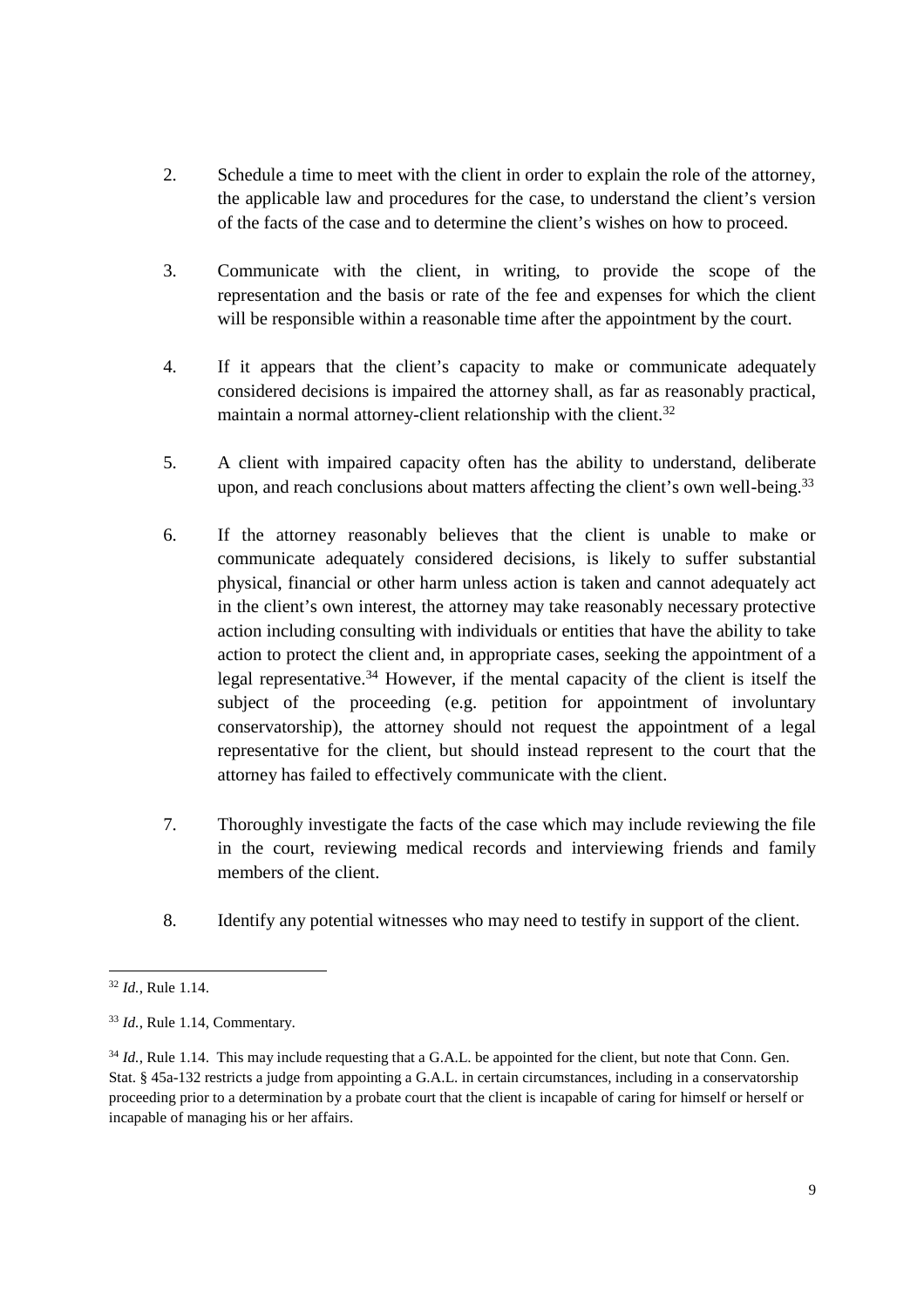- 9. Become familiar with the Connecticut statutes and the Probate Court Rules of Procedure that apply to the case.
- 10. Determine if any procedural defenses can be raised.
- 11. Once the attorney understands the law applicable to the case and the facts of the case, meet with the client again to discuss the options that are available to the client.
- 12. Prepare the client and the witnesses for direct and cross examination. Witnesses may need to be subpoenaed.

Court-appointed counsel should not file a report with the court; if appropriate and indicated, counsel may file a statement of the client's position.

- 13. During the hearing, act as a zealous advocate for the client and follow the client's wishes, even if the attorney personally disagrees with those wishes.
- 14. After the hearing, meet with the client to explain the decision by the court and if the client lost, the rights to appeal the decision.
- 15. Upon the request of the conserved person, the attorney for the conserved person shall assist in the filing and commencing of an appeal to the Superior Court.<sup>35</sup> An attorney's assistance in filing such an appeal shall not obligate the attorney to appear in or prosecute the appeal.<sup>36</sup> A conservator may not deny the conserved person access to the person's resources needed for an appeal.<sup>37</sup>
- 16. If the client is indigent, an attorney appointed by the Court shall be paid a reasonable rate of compensation established by the Office of the Probate Court Administrator from funds appropriated to the Judicial Department or the Probate Court Administration Fund.<sup>38</sup> All Form CO-17 invoices must be submitted to the Probate Court within six months from the date services are rendered. The fee schedule for attorneys is available online at www.ctprobate.gov.

<sup>37</sup> *Id.*

<sup>38</sup> *Id.*

<sup>35</sup> Conn. Gen. Stat. § 45a-649a.

<sup>36</sup> *Id*.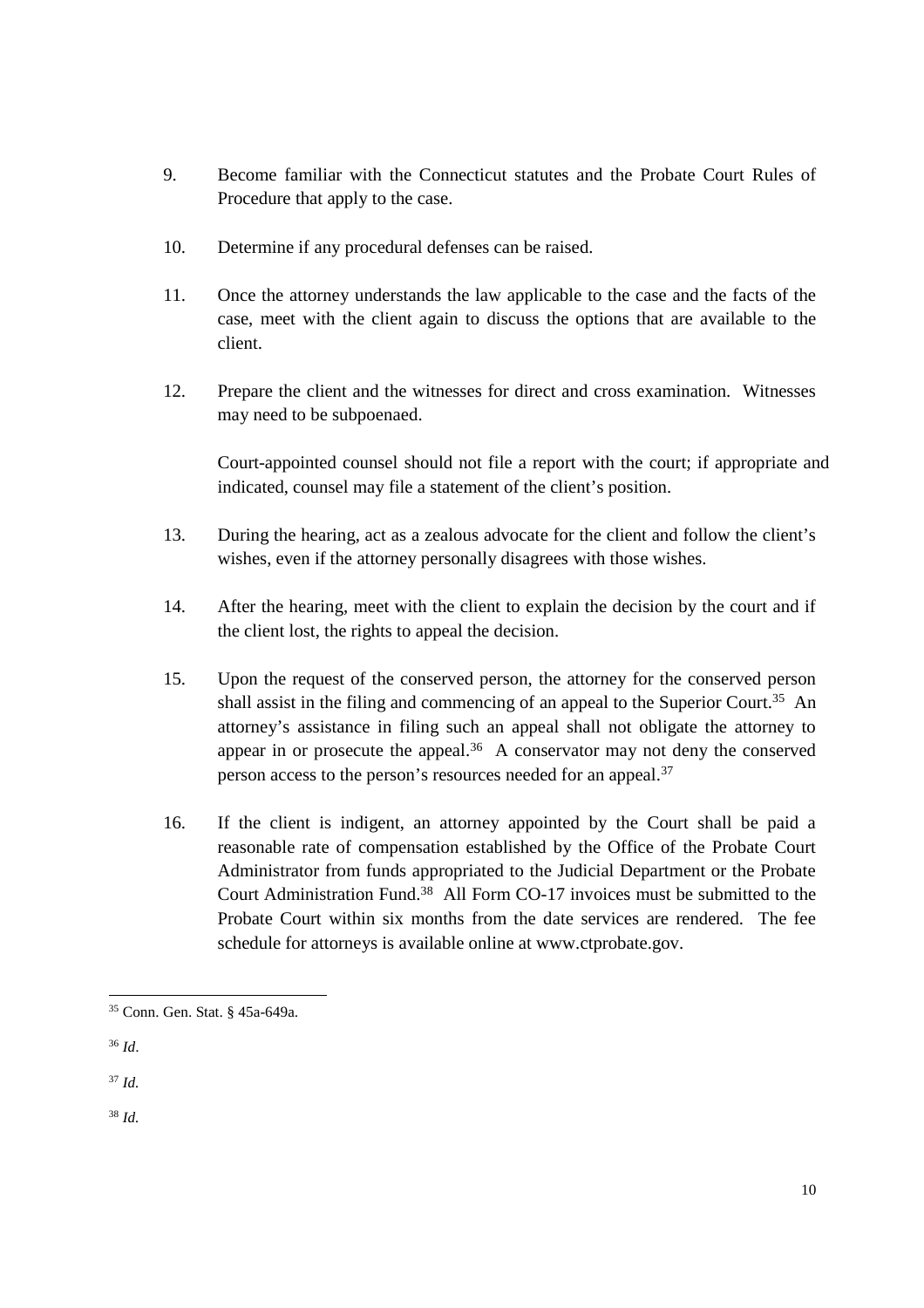17. The attorney continues to represent the client in all matters that may require court review, approval or action.

## **II. Role of Guardian Ad Litem (G.A.L.)**

Appointment of a guardian ad litem ("G.A.L.") is governed by Connecticut General Statutes Section 45a-132, and Rule 13 of the Probate Court Rules of Procedure. Practitioners should be aware that P.A. 12-25 amended Conn. Gen. Stat. Section 45a-132 and limited a court's ability to appoint a G.A.L. in certain matters. Relevant statutes regarding the appointment of a G.A.L. and the role of a G.A.L. include:

| Conn. Gen. Stat. § 45a-132.               | Appointment of guardian ad litem for minors and incompetent,                             |
|-------------------------------------------|------------------------------------------------------------------------------------------|
|                                           | undetermined and unborn persons.                                                         |
| Conn. Gen. Stat. § 45a-163                | Sale of personal property by other than fiduciary.                                       |
| Conn. Gen. Stat. § 45a-164                | Sale or mortgage of real property.                                                       |
| Conn. Gen. Stat. § 45a-188                | Timing of taking appeals by minors.                                                      |
| Conn. Gen. Stat. §45a-487e                | Appointment of guardian ad litem in trust proceedings.                                   |
| Conn. Gen. Stat. § 45a-620                | Appointment of guardian ad litem to speak on behalf of best                              |
|                                           | interests of minor in applications for removal of parent as                              |
|                                           | guardian, appointment of temporary guardian of minors, and                               |
|                                           | termination of parental rights.                                                          |
| Conn. Gen. Stat. § 45a-621                | Appointment of guardian ad litem for minor or incompetent parent                         |
|                                           | in applications for removal of parent as guardian or appointment of                      |
|                                           | temporary guardian.                                                                      |
| Conn. Gen. Stat. § 45a-649a               | Right<br>to an attorney in applications for involuntary<br>conservatorship.              |
| Conn. Gen. Stat. § 45a-708                | Guardian ad litem for minor or incompetent parent in applications                        |
|                                           | for termination of parental rights.                                                      |
| Conn. Gen. Stat. § 45a-715                | Guardian ad litem for minor or incompetent parent in petition to                         |
|                                           | terminate parental rights. Guardian ad litem for minor child in                          |
|                                           | review of cooperative postadoption agreements.                                           |
|                                           | Conn. Gen. Stat. §§ 45a-751b, 45a-753 Disclosure of information about birth parents from |
|                                           | adoption records.                                                                        |
| Conn. Gen. Stat. § 46b-150a Emancipation. |                                                                                          |
| Conn. Gen. Stat. § 46b-172a Paternity.    |                                                                                          |

Relevant Sections of the Probate Court Rules of Procedure regarding the appointment of a G.A.L. and the role of a G.A.L. include: Sections 4.2, 8.8, 13.1, 13.2, 13.3, 13.4, 13.5, 13.6, 13.7, 13.8, 30.8, 30.9, 32.3 and 40.2.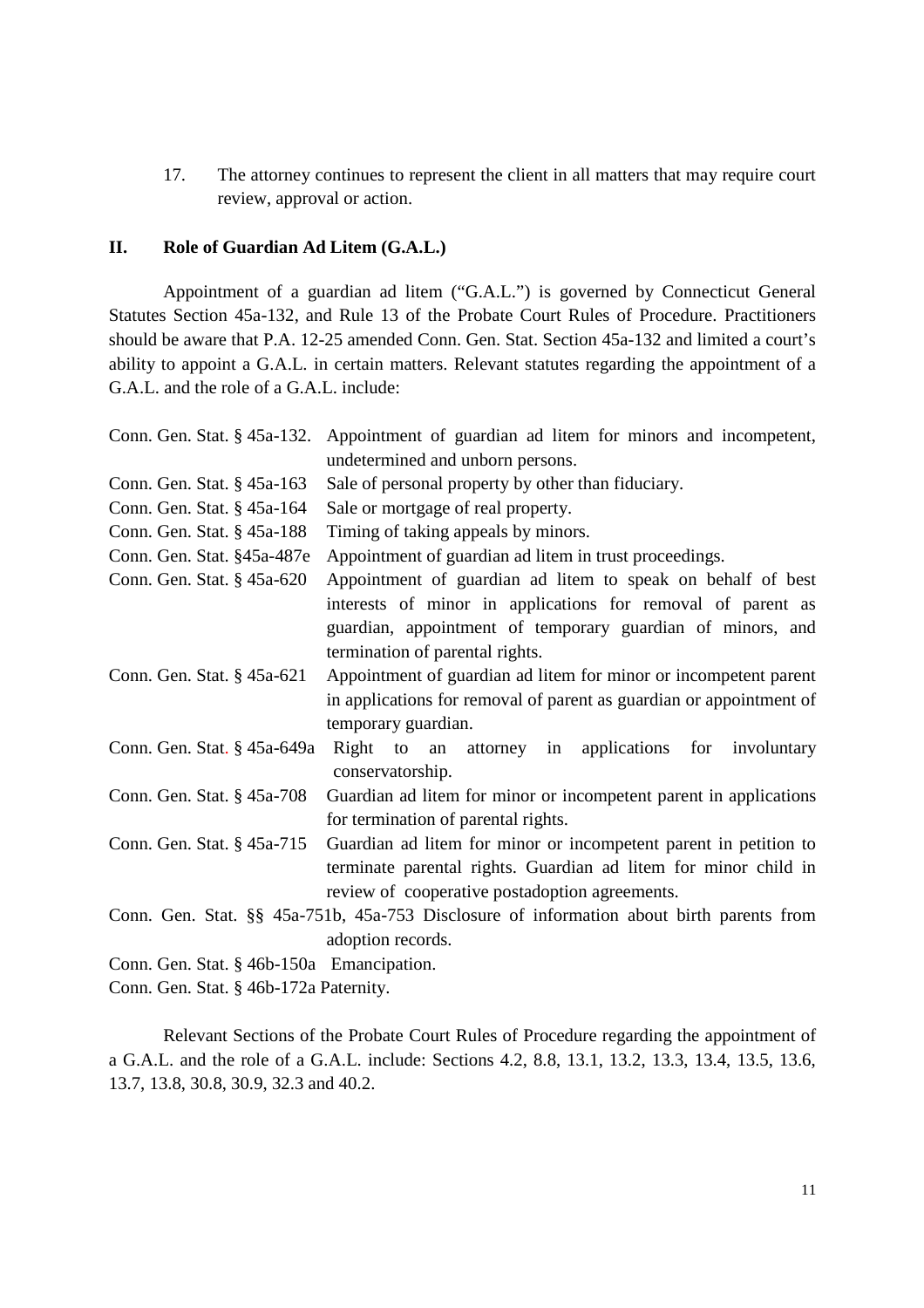A judge may appoint a guardian ad litem for any minor or incompetent, undetermined or unborn person.<sup>39</sup>

Section 13.1 of Rule 13 of the Connecticut Probate Rules of Procedure sets forth those instances when the "court shall appoint a guardian ad litem."Under this section, the court shall appoint a G.A.L. for: (1) a parent who is a minor or incompetent in a proceeding under Conn. Gen. Stat. Sections 45a-603 through 45a-622 (guardianship of the person of a minor child) or Sections 45a- 715 through 45a-719 (termination of parental rights); (2) a minor child in a proceeding under Conn. Gen. Stat. Section 46b-172a (filing of claim for paternity by putative father); (3) a parent who is a minor or is incompetent in a proceeding under Conn. Gen. Stat. Section 46b-172a (filing of claim for paternity by putative father); (4) a relative in a proceeding under Conn. Gen. Stat. Sections 45a-751b (disclosure of identifying information in adoption records) or 45a-753 (c) (obtaining consent of person whose identity is requested in connection with adoption records) whose identity is sought and whose address in unknown or who appears to be incompetent but has not been adjudicated incompetent by a court; and (5) a party in a proceeding under any other statute or rule that requires an appointment of a G.A.L.

Section 13.2 (a) of Rule 13 gives the court the discretion to appoint a G.A.L. when such an appointment is not prohibited by Conn. Gen. Stat. Section 45a-132. A G.A.L. may be appointed for: (1) a minor; (2) one who is incompetent or who appears to be incompetent but has not been adjudicated incompetent by a court; (3) one who is undetermined or unborn; or (4) one whose name or address is unknown.

Section 13.2 (b) allows the court to consider the appointment of a G.A.L. for a party on the request of one who is interested in the welfare of such party or on the court's own motion.

Section 13.2 (c) requires the court to consider the legal and financial interests of issues involved to determine if the appointment of a G.A.L. is necessary.

Section 13.2 (d) provides that in proceedings involving a conserved person under Conn. Gen. Stat. Sections 17a-543 (procedures governing medication, treatment, psychosurgery and shock therapy), 17a-543a (administration of medication to criminal defendant placed in custody of Commissioner of Mental Health and Addiction Services) or 45a-644 through 45a-663 (conservatorship proceedings),Conn. Gen. Stat. Section 45a-132 (a) applies.

Conn. Gen. Stat. Section 45a-132 (a) (2) prohibits the appointment of a G.A.L. for: 1) a patient in a proceeding under Sections 17a-543 (procedures governing medication, treatment, psychosurgery and shock therapy) or 17a-543a (administration of medication to criminal

<sup>39</sup> Conn. Gen. Stat. § 45a-132.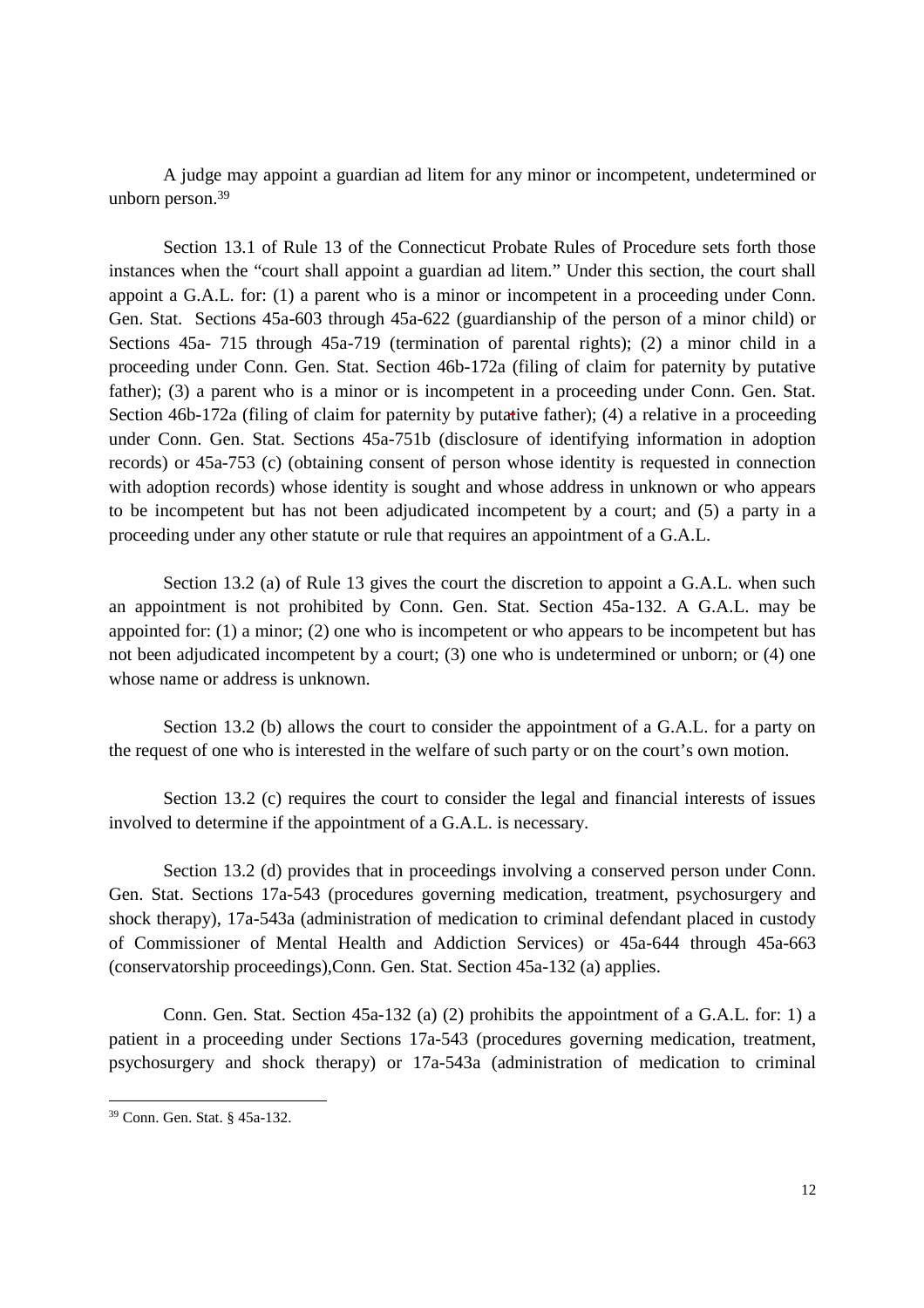defendant placed in custody of Commissioner of Mental Health and Addiction Services) prior to a determination that the patient is incapable of giving informed consent, 2) a respondent in a proceeding under Sections 45a-644 to 45a-663 (conservatorship proceedings), prior to a determination that the respondent is incapable of caring for himself or herself or incapable of managing his or her affairs. A judge is also prohibited from appointing a G.A.L. for an applicant under Section 45a-705a (application for writ of habeas corpus by individual subject to guardianship or involuntary conservatorship).

Conn. Gen. Stat. Section 45a-132 (a) (3) prohibits the appointment of a G.A.L. in conservatorship proceedings unless the judge makes specific findings as to the need for the appointment of a G.A.L. for a specific purpose or to answer specific questions to assist the judge in making a determination, or the conserved person's attorney is unable to ascertain the preferences of the person.

Section 13.3 of Rule 13 of the Connecticut Rules of Procedure provides for the scope of the appointment of a G.A.L.

Section 13.4 provides for when the appointment of a G.A.L. will terminate. Section 13.4 (b) provides that in certain proceedings involving a conserved person Conn. Gen. Stat. Section 45a-132 (a) will govern the termination of the appointment of a G.A.L.

Section 13.5 provides for guidelines as to who may serve as a G.A.L.

Section 13.6 of the Probate Court Rules of Procedure describes the duties of a G.A.L.:

- "(a) A guardian ad litem shall:
	- (1) advocate for the best interests of the person for whom the guardian is acting; and
	- (2) if the person is a minor, make reasonable efforts to keep each parent or guardian of the minor who is not a party to the matter advised of the actions of the guardian ad litem and the court.
- (b) A guardian ad litem may recommend to the court a waiver, election, modification or compromise of the rights or interests of the person for whom the guardian ad litem is acting and may, with approval of the court, effectuate the waiver, election, modification or compromise on behalf of the person.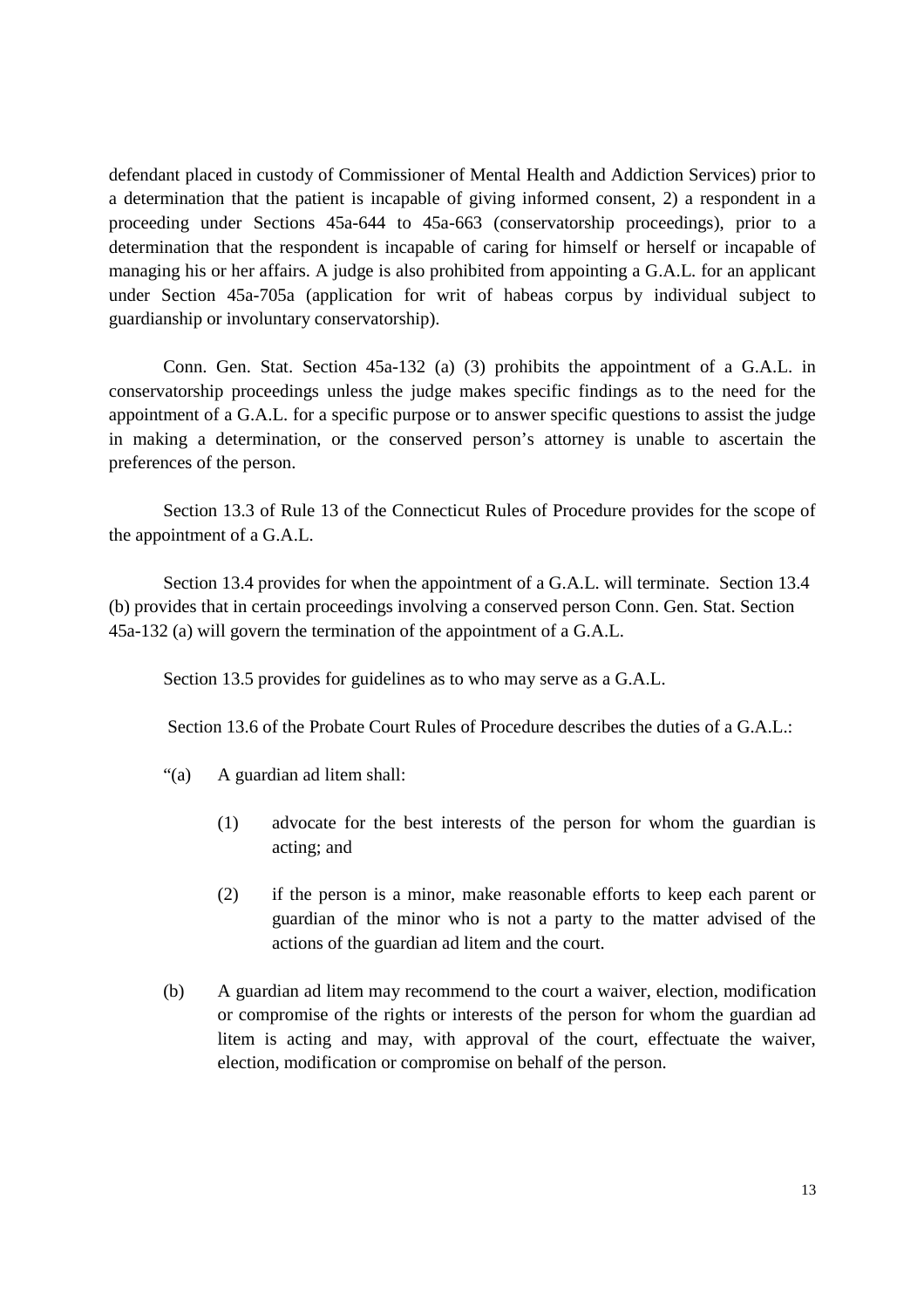(c) A guardian ad litem does not have title to or custody of property of the person for whom the guardian ad litem is acting."

Once the G.A.L. is appointed by the court the G.A.L. should:

- 1. Consider the nature and scope of the G.A.L. appointment, and review the court file as soon as possible. In most cases, the appointment of a G.A.L. will continue in all matters that may require court review, approval or action. However, in the appointment of a G.A.L. in certain cases, the appointment will be for a limited purpose and will terminate when that purpose has been satisfied. Identify the exact interest of the party that the G.A.L. represents and obtain copies of all relevant documents for the file.
- 2. If the G.A.L. is an attorney: (a) avoid conflicts with existing or past clients and (b) do not accept conflicting roles as G.A.L. As an example, a G.A.L. for a current income beneficiary of a trust should not also serve as G.A.L. for possible remainder beneficiaries. **Do not assume that because it is a court appointment that there is no conflict.**
- 3. Contact the other attorneys and fiduciaries to advise them of the appointment and to request to be provided with relevant correspondence and documents that relate to the party whom the G.A.L. represents.
- 4. If appropriate meet the party whose interest the G.A.L. represents. If possible, ascertain that person's position concerning the matters before the court, keeping in mind that the G.A.L. may need to make decisions that may be contrary to the expressed wishes of the person for whom the G.A.L. is acting.
- 5. Communicate with the party responsible for the G.A.L's fee, in writing, to provide the scope of the representation and the basis or rate of the fee and expenses for which the party will be responsible within a reasonable time after the appointment by the court.
- 6. Thoroughly investigate the facts of the case which may include reviewing medical records and interviewing friends and family members of the party whom the G.A.L. represents.
- 7. Become familiar with the Connecticut statutes and the Probate Court Rules of Procedure (Sections 4.2, 8.8, 13.1, 13.2, 13.3, 13.4, 13.5, 13.6, 13.7, 13.8, 30.8, 30.9, 32.3 and 40.2) that apply to the case.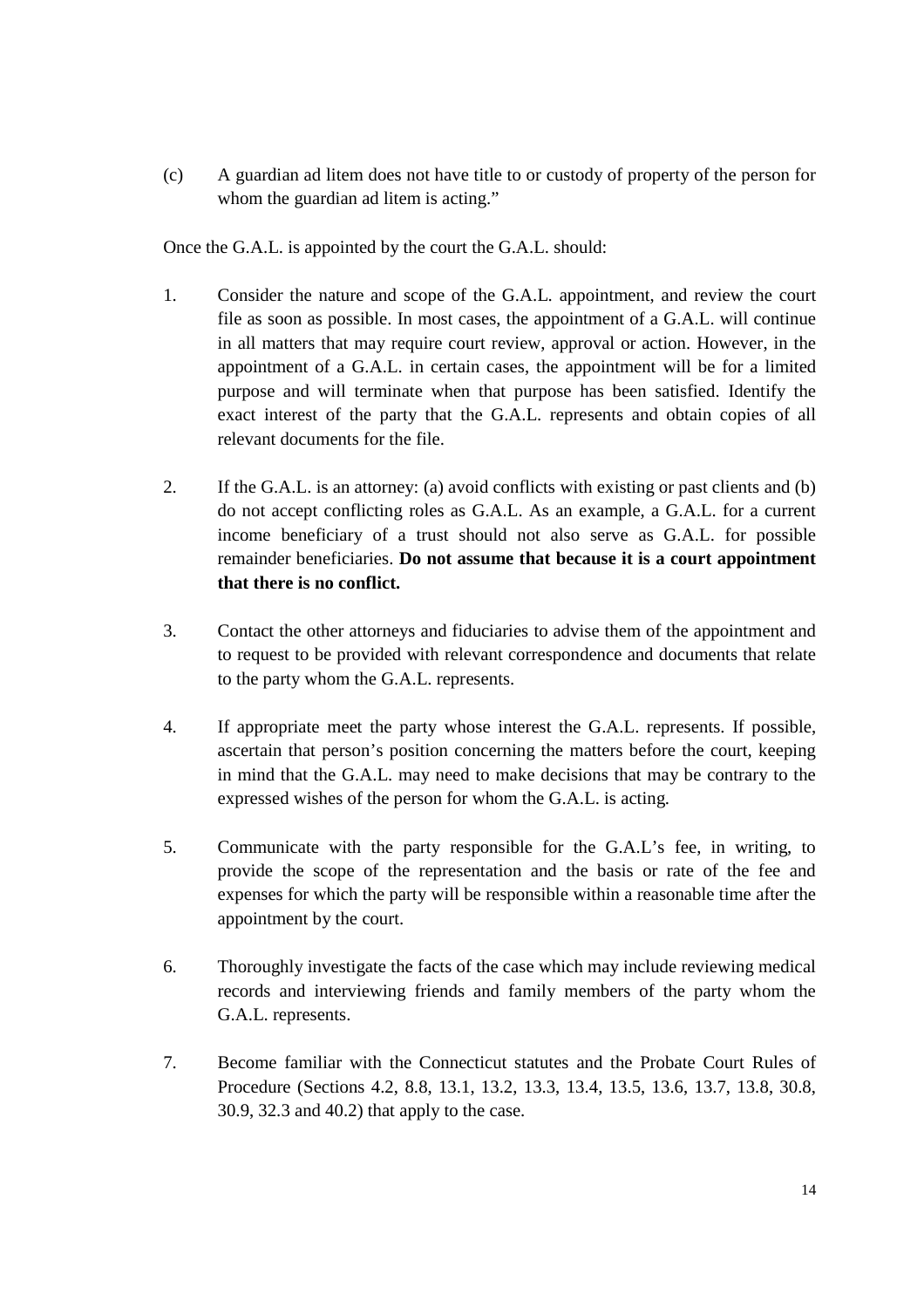- 8. If the G.A.L. has questions regarding the duties or scope of appointment of the G.A.L., then the G.A.L. can request instruction and advice from the court, provided, however, that the G.A.L. and the court shall not engage in ex parte communication.<sup>40</sup>
- 9. If a written report is filed with the court prior to the hearing, the focus of any G.A.L. report should be on the G.A.L.'s recommendations and conclusions. At the hearing, the G.A.L. should be prepared to present evidence and argument to support the G.A.L. recommendations and conclusions.
- 10. During the hearing, exercise independent judgment and advocate for the best interests of the person for whom the G.A.L. is acting. The G.A.L. should present evidence and argument to support the G.A.L.'s recommendations and conclusions.
- 11. If the G.A.L. disagrees with the court's decision the G.A.L. may appeal from a decree and, subject to the approval of the court, may incur necessary expenses in connection with the appeal.<sup>41</sup>
- 12. If the party whose interest the G.A.L. represents is indigent, and the G.A.L. was appointed as the G.A.L., then the G.A.L. may be paid a reasonable rate of compensation established by the Office of the Probate Court Administrator from funds appropriated to the Judicial Department or the Probate Court Administration Fund only if the payment is provided by statute. The request for payment by the G.A.L. is made by completing a Form CO-17 (obtained from the Probate Court). All Form CO-17 invoices must be submitted to the Probate Court within six months from the date services are rendered. The fee schedule for attorneys serving as G.A.L. is available online at www.ctprobate.gov.
- 13. In most matters the G.A.L. continues to advocate for the best interests of the party whose interest the G.A.L. represents in all matters that may require court review, approval or action. In certain conservatorship proceedings the role of the G.A.L. does not continue: Conn. Gen. Stat. Section 45a-132(a)(3) provides that the appointment of the G.A.L. terminates upon the G.A.L.'s report to the judge in accordance with the order appointing the G.A.L., or earlier upon the order of the judge.

<sup>40</sup> Probate Court Rules of Procedure, Section 13.7.

<sup>41</sup> Probate Court Rules of Procedure, Section 13.8.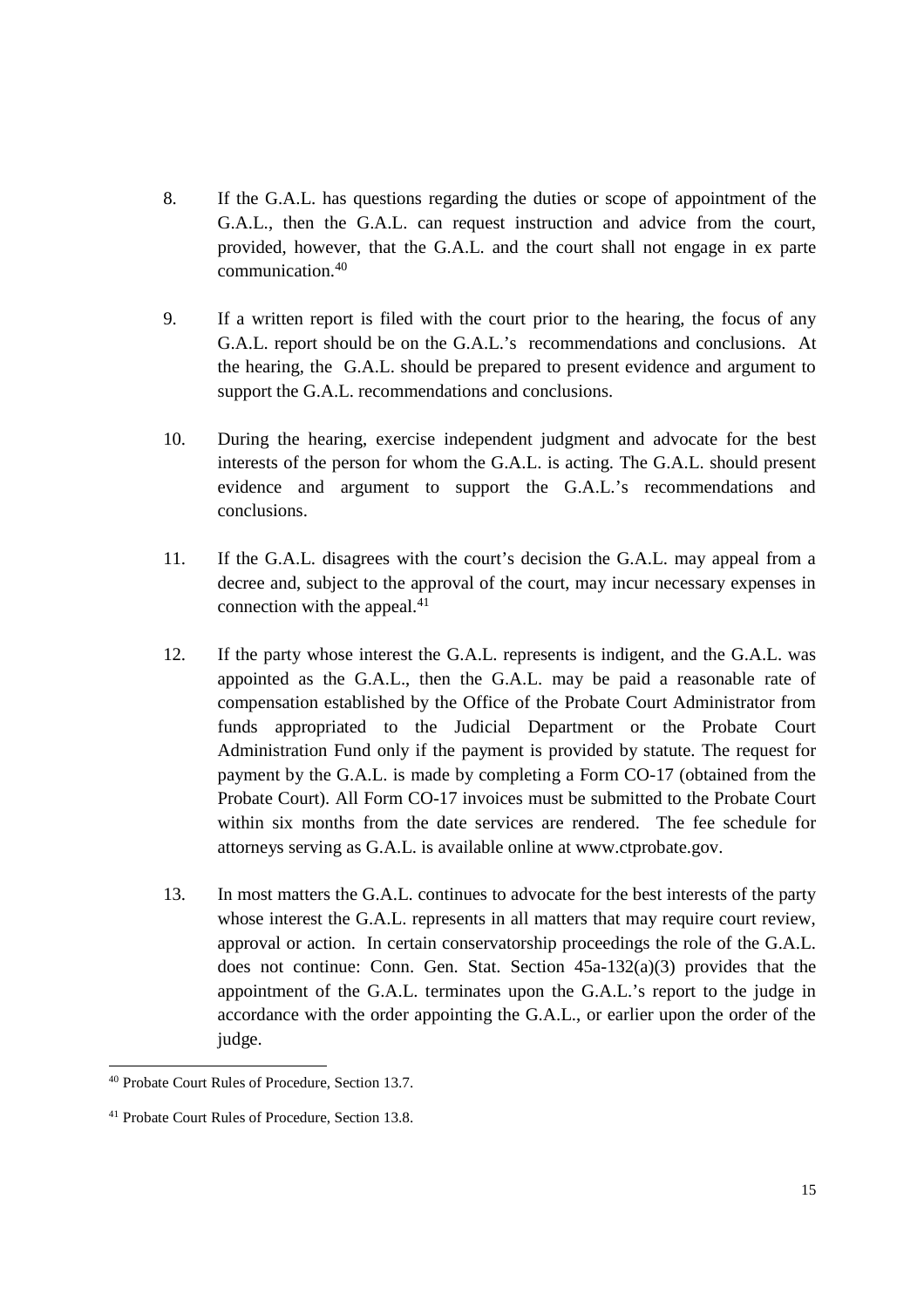# **THE ROLE OF COURT APPOINTED GUARDIAN AD LITEM OR ATTORNEY IN TRUST AND ESTATE MATTERS**

# **I. Guardian ad litem for minors or incapable persons.**

A. Nature of proceeding will affect what is done directly with party for whom G.A.L. was appointed. Be cognizant of the parameters, scope, duration and limitations of your appointment.<sup>42</sup>

- 1. In a matter seeking the admission of a will to probate or the appointment of an Administrator, documents should be reviewed. In most cases the G.A.L. will not need to see the party being represented. G.A.L. must ascertain real interest in the matter.
	- a. Is there a basis to object to the matter before the court? If so, will a successful objection benefit the party for whom G.A.L. was appointed?
	- b. Should the fiduciary be bonded? Is a restriction on the transfer of assets appropriate?
	- c. If G.A.L. consents to the matter before the court, don't be afraid to say so.
- 2. With hearings on accounts (whether relating to a decedent's estate or trust), G.A.L. should always review the account and relevant documents prior to the hearing to determine if the party for whom G.A.L. was appointed has been treated appropriately.
	- a. If the party for whom G.A.L. was appointed is receiving a fixed sum, the review may be limited to determining if the correct payment is being made.
	- b. If acting as G.A.L. for a residuary heir, the review should be more extensive, including a review of all charges and actions of the fiduciary.

<sup>42</sup> Conn. Gen. Stat. § 45a-132.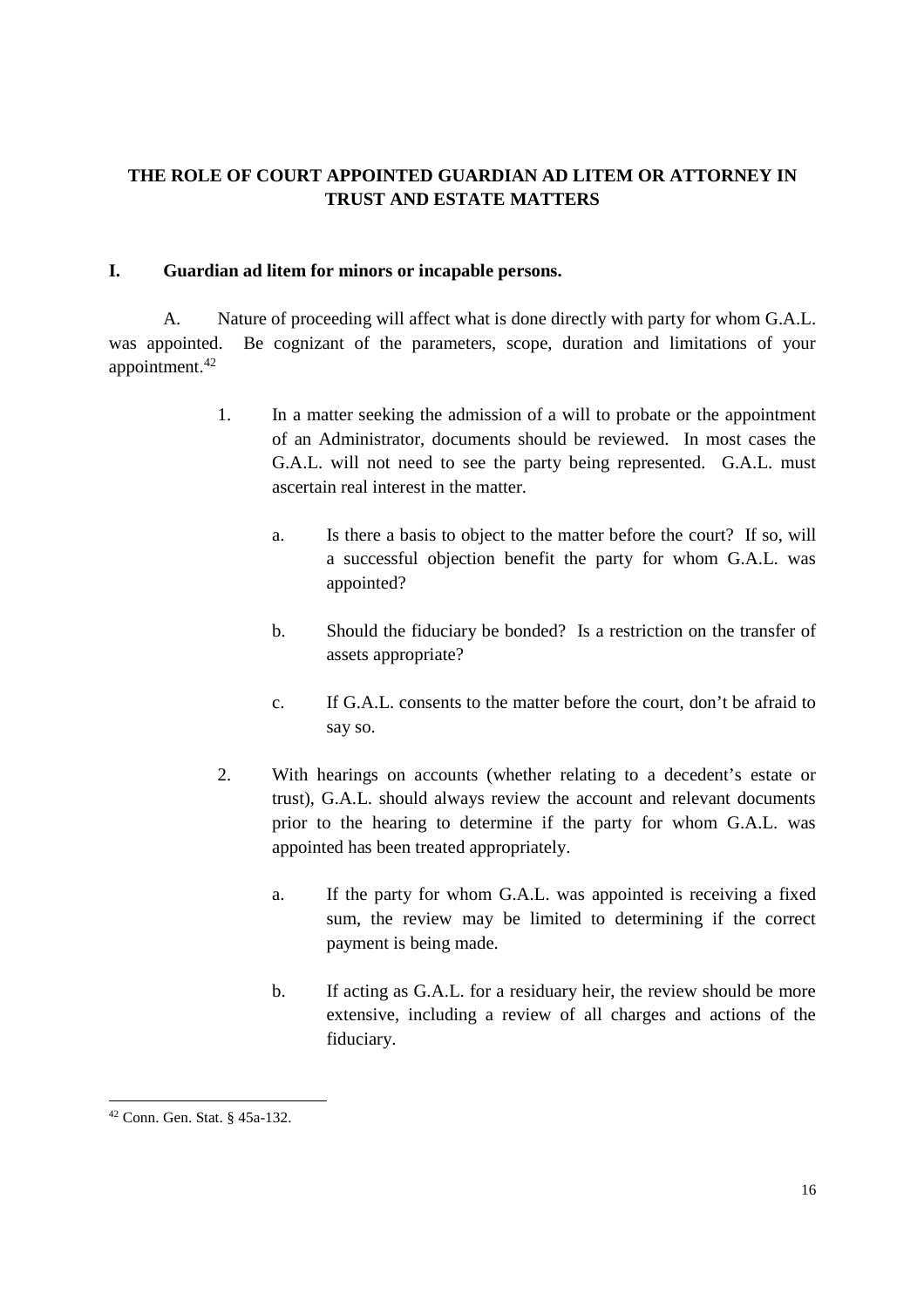- c. Will it be necessary for a guardian of the estate to be appointed to receive the inheritance for the party for whom G.A.L. was appointed?<sup>43</sup> Can the payment be made under the Uniform Transfers to Minors Act (UTMA)?<sup>44</sup> (C.G.S. §45a-557 seq.) Is a conservator of the estate needed?
- d. Has income been properly allocated among beneficiaries? Have expenses been properly allocated between income and principal?<sup>45</sup>
- e. If a bequest is due the party for whom G.A.L. was appointed, was it paid timely? Is the party for whom G.A.L. was appointed entitled to interest on the bequest?<sup>46</sup>
- 3. Hearing on miscellaneous matters such as dependent's allowance, removal of fiduciary, compromise of claim or sale of real estate may require extra efforts.
	- a. Always ascertain the relevant facts concerning the matter before the court.
	- b. In a matter concerning a sale of real estate, determine if the sale is necessary, is an "arms- length" transaction and is a fair price. Under what section of the statutes is the sale occurring?<sup>47</sup> Request a copy of any appraisals. How long was the property offered for sale?
	- c. In a matter concerning a dependent's allowance,<sup>48</sup> determine if the party for whom G.A.L. was appointed benefits or is harmed by the requested allowance. Be practical and recognize family relationship. Review the application. When appropriate, request financial affidavits.

<sup>43</sup> *See* Conn. Gen. Stat. § 45a-631.

<sup>44</sup> Conn. Gen. Stat. §§ 45a-557 to 45a-560b.

<sup>45</sup> *See* Principal and Income Act, Conn. Gen. Stat. §§ 45a-542 to 45a-542ff.

<sup>46</sup> *See* Barlett v. Slater, 53 Conn. 102, 22 A. 678(1885); Conn. Gen. Stat. § 45a-542d(3).

<sup>47</sup> *See* Conn. Gen. Stat. §§ 45a-164, 45a-326, 45a-327, 45a-324.

<sup>48</sup> Conn. Gen. Stat. § 45a-320.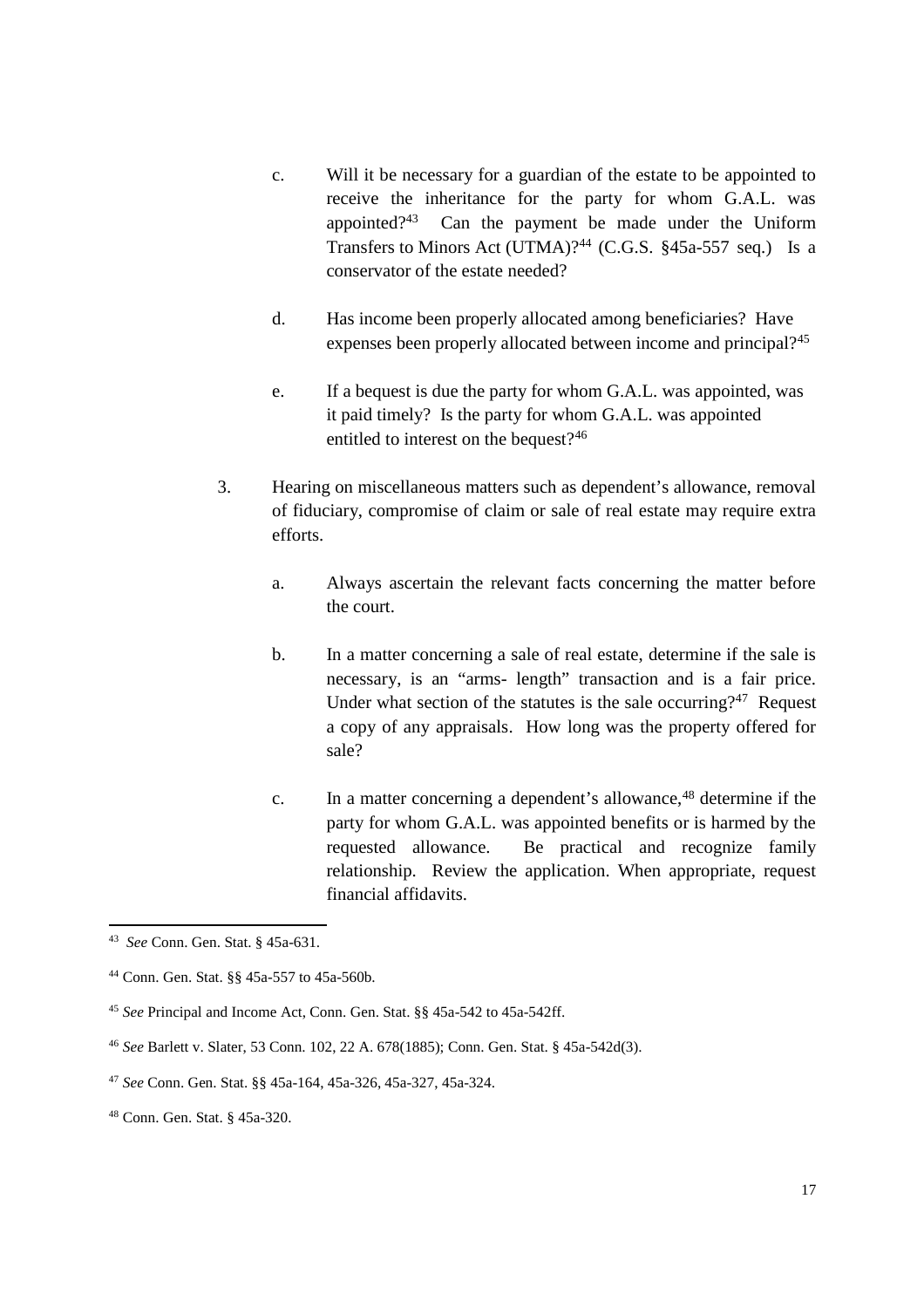d. If a petition is filed seeking the removal of a fiduciary,  $49$  be sure to act timely, and be consistent with the interests of the party for whom G.A.L. was appointed. A removal application is a "red flag" indicating that the estate may be at risk or that there may be serious family discord.

# B. If appropriate, meet the **party whose interest is being represented**.

- 1. Use common sense— a three year old isn't going to provide any insights while a sixteen year old may be able to provide a wealth of information.
- 2. Use discretion.
- 3. Don't create problems where they may not exist. Ascertain all the facts and consider the position to take based on the best interests of the party for whom G.A.L. was appointed prior to stating your concerns to others.
- 4. Remember that the party for whom G.A.L. was appointed may never have spoken with an attorney before. Always speak with the parents or careproviders before seeing a child or incompetent adult. If access is refused, don't exacerbate the conflict. If it is important that the party for whom G.A.L. was appointed be consulted, bring the request to the attention of the court.
- 5. In all situations listen to the views of the parents and caregivers of the party for whom G.A.L. was appointed. They may have the best perspective on the matters before the court. Remember, however, that in many situations they may be an adversary and may have their own agenda.
- 6. Remember the place in the family unit of the party for whom the G.A.L. was appointed. Will the position that you are advocating as G.A.L. make his/her life better or worse within that unit? If worse, is the position you are advocating in the individual's best interest?
- 7. Ascertain what is in the best interest of the person for whom the G.A.L. was appointed, taking into account the express wishes of the individual made known orally or in writing (e.g., a conserved person may live with

<sup>49</sup> Conn. Gen. Stat. § 45a-242.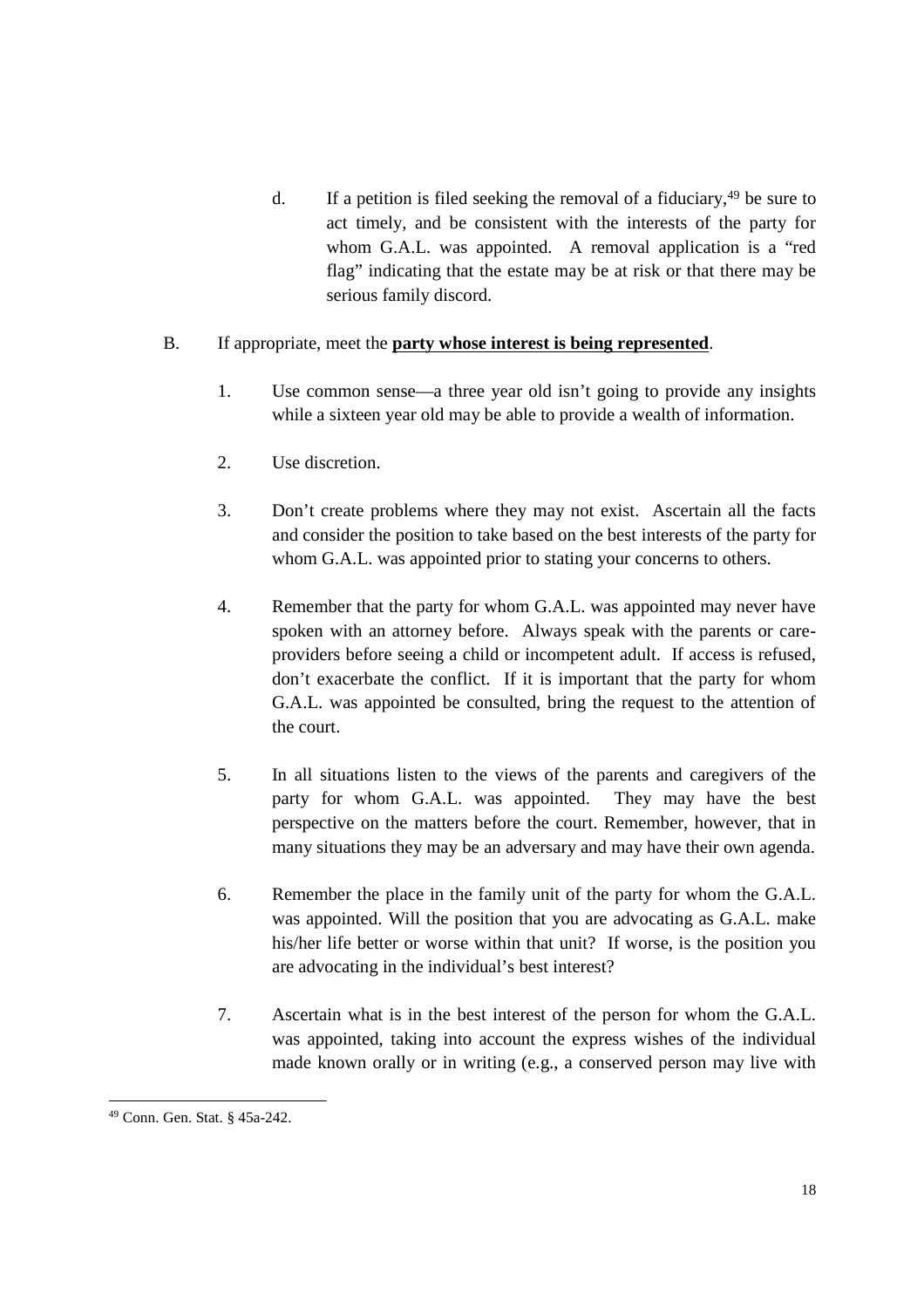one child but is kept from seeing her other children; she has told the G.A.L. she loves all her children and wants to be able to visit with all of them).

# **II. Guardian ad litem for undetermined and unknown heirs in trust matters.**

- A. In hearings on accounts the G.A.L. should always review the account and relevant documents prior to the hearing to determine if the interest of the party for whom the G.A.L. was appointed is being treated appropriately.
	- 1. Has income in the estate been properly allocated among beneficiaries? Have expenses been properly allocated between income and principal?<sup>50</sup>
	- 2. Is it necessary to attempt to locate anyone?
	- 3. Are there persons in being who are in the same class of beneficiary that the G.A.L. represents? What is their position?
	- 4. Is a will or trust construction necessary?
	- 5. Build a record on matters that may be a long-term problem (questionable invasions of principal, excessive fees, questionable investments).
	- 6. Document the file and make sure that the court's file is documented to reflect that the G.A.L.'s job is being done.

# **III. Guardian ad litem for possible heirs-at-law or persons whose whereabouts are unknown in decedent's estates.**

- A. Participation in legal proceedings.
	- 1. Application for administration regarding an intestate estate.
		- a. Be familiar with Section 30.9 of the Probate Court Rules of Procedure.
		- b. The party for whom the G.A.L. was appointed has a real interest in the estate, if located. G.A.L.'s responsibility includes protecting

<sup>50</sup> *See* Principal and Income Act, Conn. Gen. Stat. §§ 45a-542 to 45a-542ff.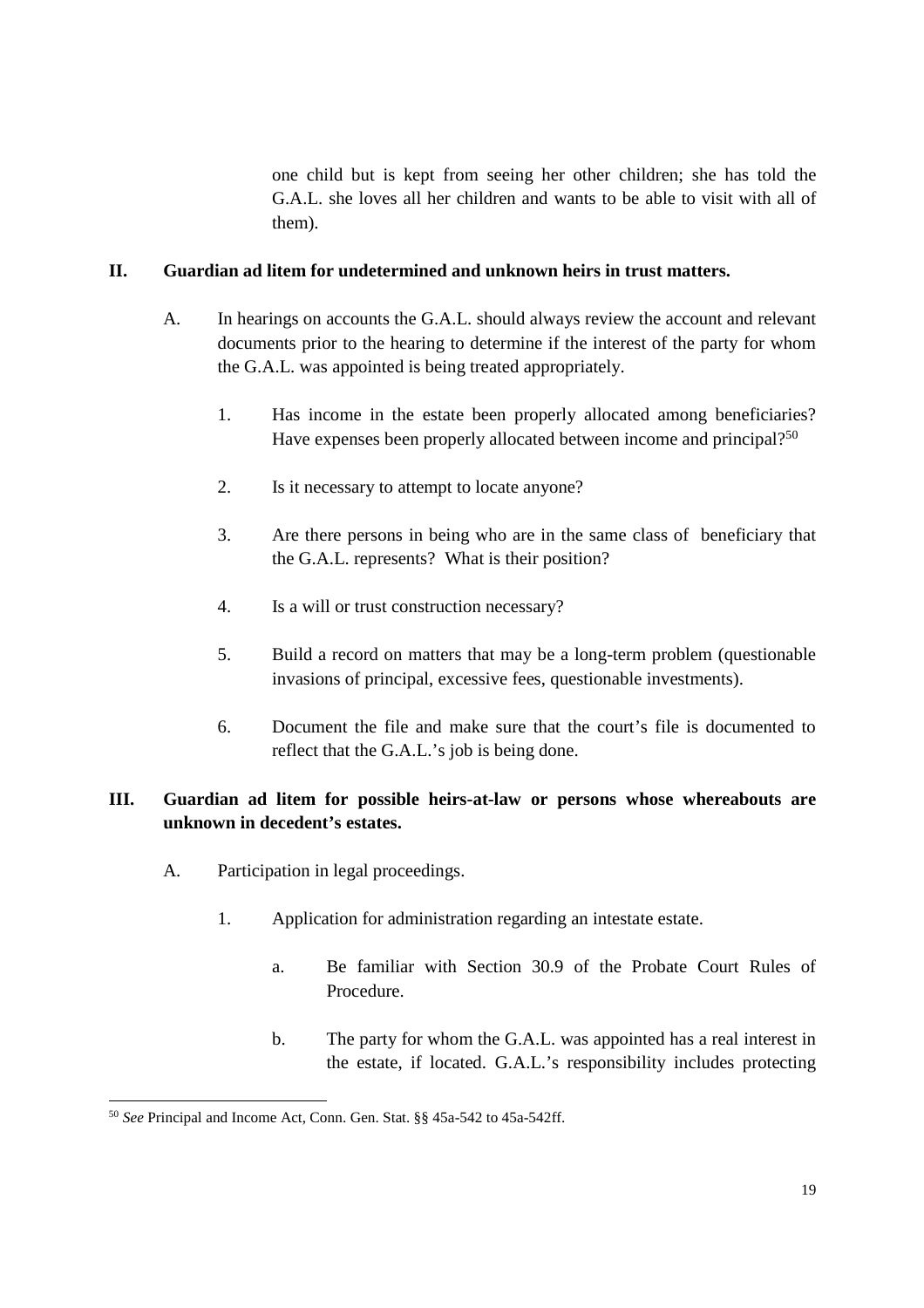that person's interest until located. The responsibility of a G.A.L. in this situation is similar to that of a G.A.L for a minor, with the added responsibility of attempting to locate the missing heir or heirs.

- 2. Applications seeking to admit the will to probate.
	- a. Be familiar with Section 30.8 of the Probate Court Rules of Procedure.
	- b. Review court file and supporting documentation.
	- c. What is the real interest of the party for whom G.A.L. was appointed?
	- d. Speak to scrivener of the will and witnesses.
	- e. Is there a possible basis to contest the will? Are others already contesting the will? If there is a possible contest, G.A.L. should prepare as you would for a private client you were retained to represent but try not to duplicate work of others— there might not be any compensation for all of these efforts.
	- f. Don't challenge a will if the party for whom G.A.L. was appointed can easily be located. Allow the party for whom G.A.L. was appointed to make the decision.
	- g. Document the file. If a written report is filed, the focus of any G.A.L. report should be on the G.A.L.'s recommendations and conclusions; if a hearing is held, the G.A.L. should present evidence and argument to support the G.A.L. conclusions.
- B. Matters of general application.
	- 1. Always speak to the applicant and family members to find out as much as possible about the missing person. Speak with the lawyers who may have drafted any wills to determine what the decedent knew about the party for whom G.A.L. was appointed.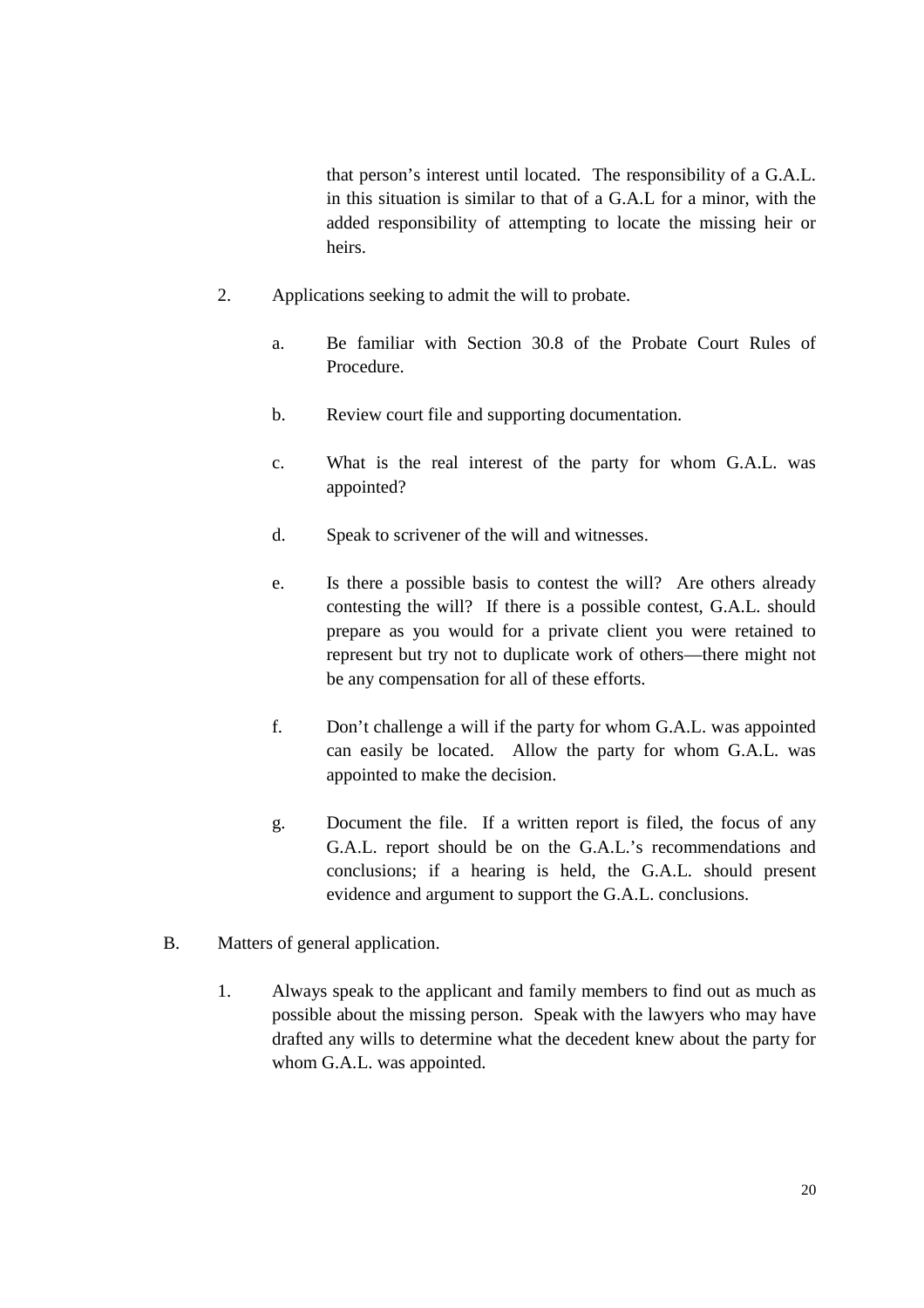- 2. Is it appropriate to consider the appointment of a Trustee of the Property for a missing person in accordance with Conn. Gen. Stat. Section 45a-478?
- 3. Is the "missing person" really dead? Is there a basis to presume the "missing person" deceased under Conn. Gen. Stat. Section 45a-446?
- 4. Be practical; use common sense.
- 5. An appeal by a person who did not have notice to appear at a probate hearing concerning the admission of a will must be commenced within twelve months of the court order admitting the will to probate.<sup>51</sup> However, parties represented by a G.A.L. are deemed to have had notice of such a hearing.<sup>52</sup>
- C. Efforts to find missing or unknown heirs. (Note: This is not intended to be a comprehensive list.)
	- 1. Review the court file.
	- 2. Look for clues as to the last known whereabouts and last time the party for whom G.A.L. was appointed was located.
	- 3. Speak directly with family members, applicant and friends. They may have "clues" that don't appear in court file.
	- 4. Avail yourself of relevant information available in public records. Records often provide information beyond the official factual record of the event.
		- a. Death certificates are recorded in the town of death.<sup>53</sup> Records of death will also be found at the Connecticut Department of Public Health, Vital Records Office, 410 Capitol Avenue, MS #11VRS, Hartford, Connecticut 06134-0308. Death certificates will have an address for the decedent, informant, name of funeral home, etc.

<sup>51</sup> Conn. Gen. Stat. § 45a-187.

<sup>52</sup> *See* Conn. Gen. Stat. § 45a-132(c).

<sup>53</sup> Conn. Gen. Stat. § 7-62b.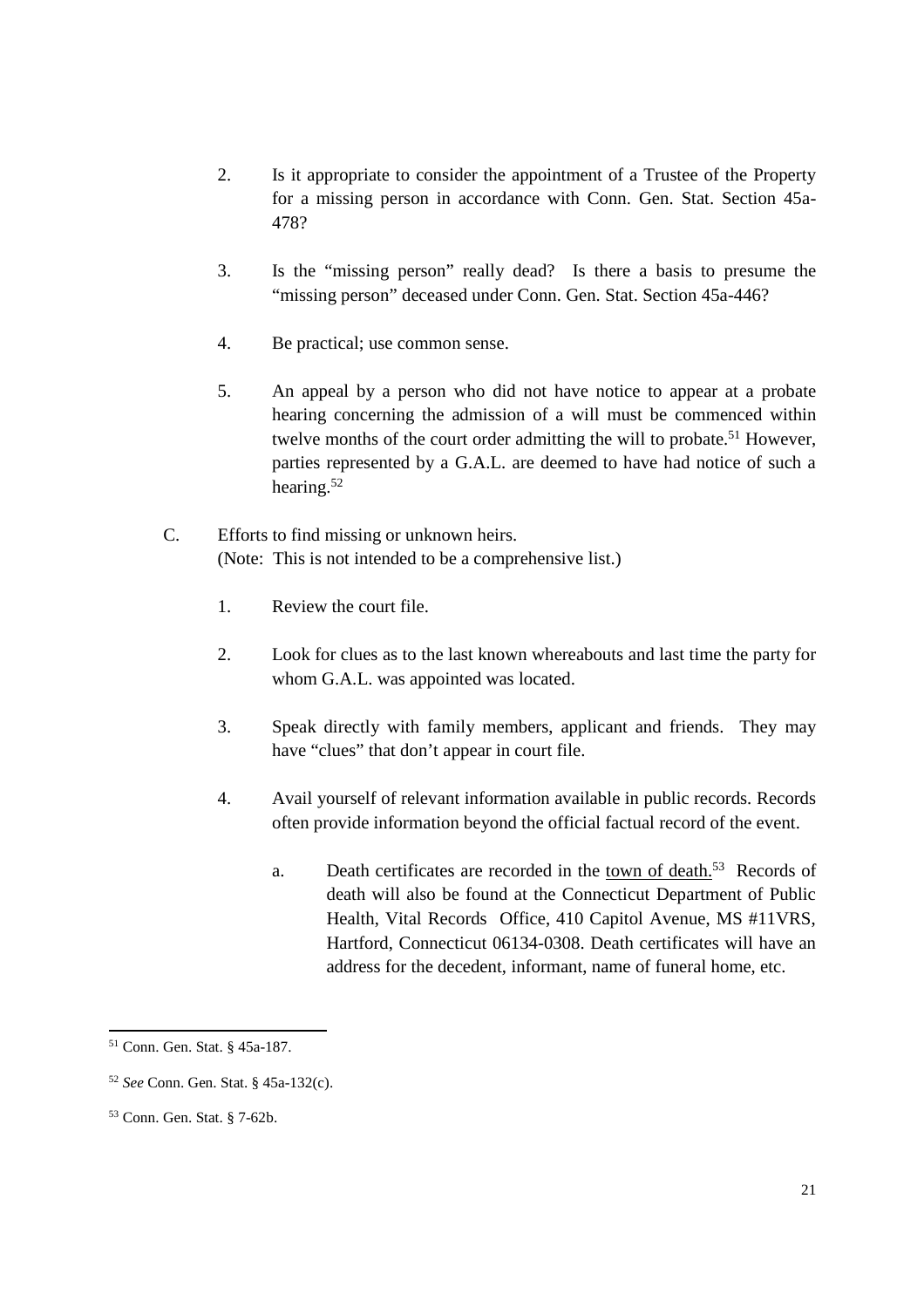- b. Marriage records are maintained in the town where the marriage occurred<sup>54</sup>. Marriage records will provide place and date of birth, maiden name, etc.
- c. Birth records are in the town where the birth occurred and Department of Public Health, Vital Records Office, 410 Capitol Avenue, MS #11VRS, Hartford, Connecticut 06134-0308. Access to birth records is restricted but is available to attorneys.<sup>55</sup>
- d. Voter records may be available and are open to inspection.<sup>56</sup>
- e. Probate records are often helpful. Records of estates of parents, siblings or grandparents of the missing person may reveal old addresses or the names of persons who may know the whereabouts of the party for whom G.A.L. was appointed. Perhaps some other attorney, in another estate, has previously expended time and effort attempting to find your missing heir.
- f. Immigration and citizenship records. Consents may be required from the fiduciary of the estate to obtain access and copies.
- g. Census records.
- h. School records. Consents from the fiduciary may be necessary. Often these records will disclose where a family moved upon leaving the area.
- i. Court records, particularly divorce files.
- j. Land records— sometimes old neighbors, if identified, can provide helpful information.
- k. Social Security –If a social security number is available, the Social Security Administration will forward a letter, under certain circumstances, to the last known address for the person holding

<sup>54</sup> Conn. Gen. Stat. § 7-42.

<sup>55</sup> Conn. Gen. Stat. § 7-51(a)(6).

<sup>56</sup> Conn. Gen. Stat. § 9-58.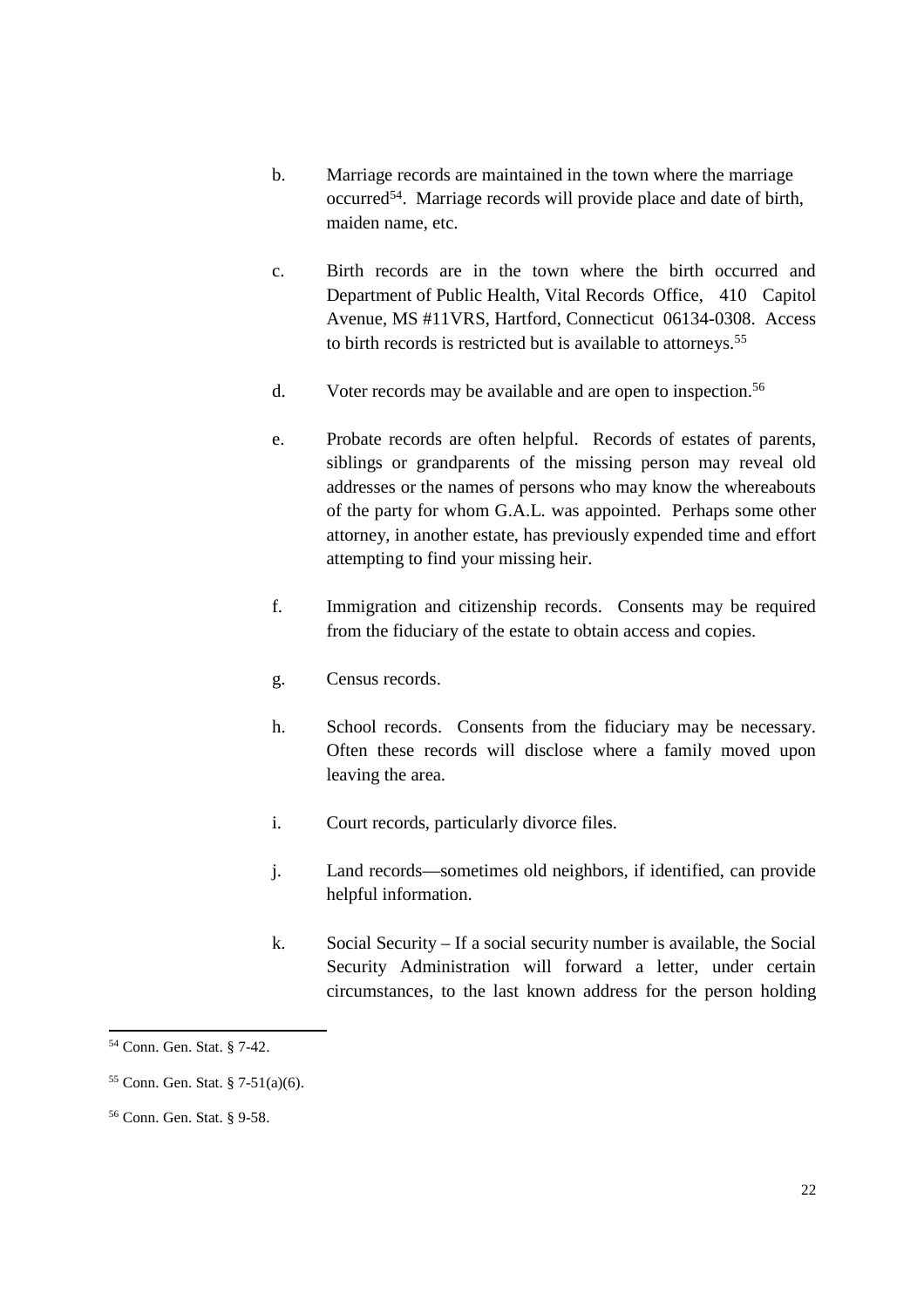that social security number. Persons seeking information will not be provided with the address or told if the person is alive or dead. Social security numbers are often helpful in electronic data base searches. Requests for letter forwarding should be sent to: Social Security Administration, Letter Forwarding, P.O. Box 33022, Baltimore, MD 21290-3022.

- l. If the missing person might be imprisoned or institutionalized, contact appropriate correction or mental health departments.
- 5. Seek information in unofficial public records.
	- a. Old city directories are available in the State Library and many town libraries.
	- b. Newspaper records and obituaries are often helpful.
	- c. Church records.
	- d. Records of genealogical and historical societies.
	- e. Telephone books. Sometimes people have just lost touch and have not tried to maintain contact.
	- f. Old employer or union records.
	- g. Review old family documents. Review the decedent's address book and personal papers.
	- h. Electronic databases can be helpful if access can be obtained.
	- i. As a last resort, consider the use of a professional heir-finding service. Only retain such a service after obtaining specific permission from the court. Most likely, a G.A.L. was appointed to represent unknown heirs in an effort to avoid such a company becoming involved and to minimize costs for the estate.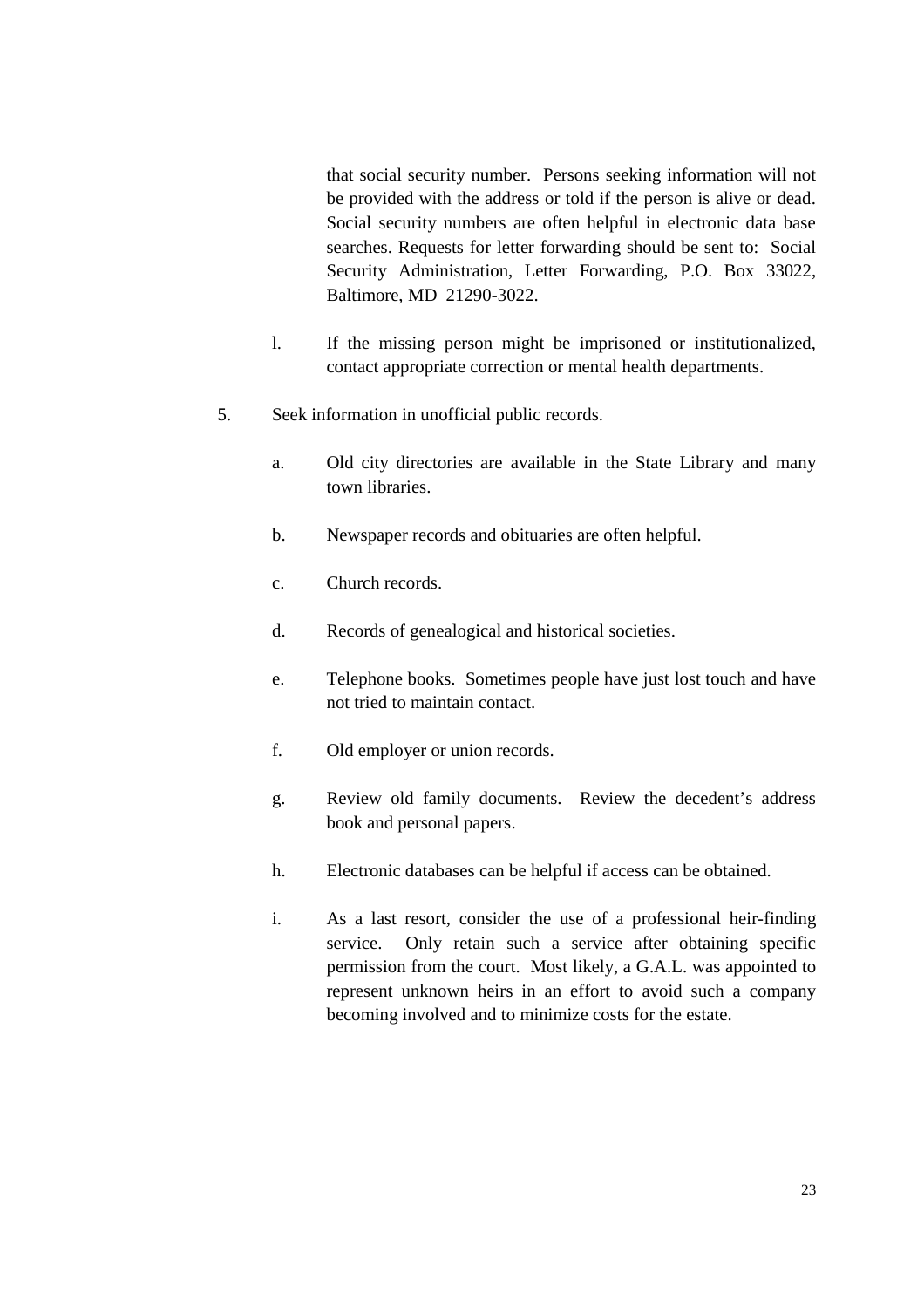- 6. General principles.
	- a. Don't miss the obvious. Try to think like a detective-skills as a lawyer may be helpful in identifying what information may be available and how to obtain the information, but using the information effectively is the challenge.
	- b. Always be practical. Do not spend \$1,000 of time trying to find someone who is entitled to \$100 and expect to be paid for your efforts. Early in the search determine if the estate is solvent and the magnitude of the client's interest.
	- c. Follow all obvious leads to a logical conclusion. Be thorough.
	- d. If the individual cannot be located or identified, don't be surprised. If a written report is filed, the focus of any G.A.L. report should be on the G.A.L.'s recommendations and conclusions.
	- e. Be specific and factual in your report. Avoid legal conclusions. It's the court's job to arrive at legal conclusions based upon the facts. Identify what you have done to find the missing heir. Where appropriate, attach exhibits. Provide the date that the missing person was last known to be alive (if available). Do Conn. Gen. Stat. Sections 45a-441 ("anti-lapse"), 45a-329 (distribution when heir, etc., presumed dead) or 45a-446 (settlement of estate on presumption of death) apply? Remember that the G.A.L.'s report is a public record and that it may be reviewed by others in the future.

# **IV. Attorney for someone in the military**

- A. Know why an attorney was appointed. Familiarize yourself with the Servicemembers Civil Relief Act, 50 U.S.C. App. §§ 501-597b.
- B. Write to the client. Inform him/her what is going on.
- C. See if an appearance and waiver can be filed.
- D. Advise client of right to own counsel.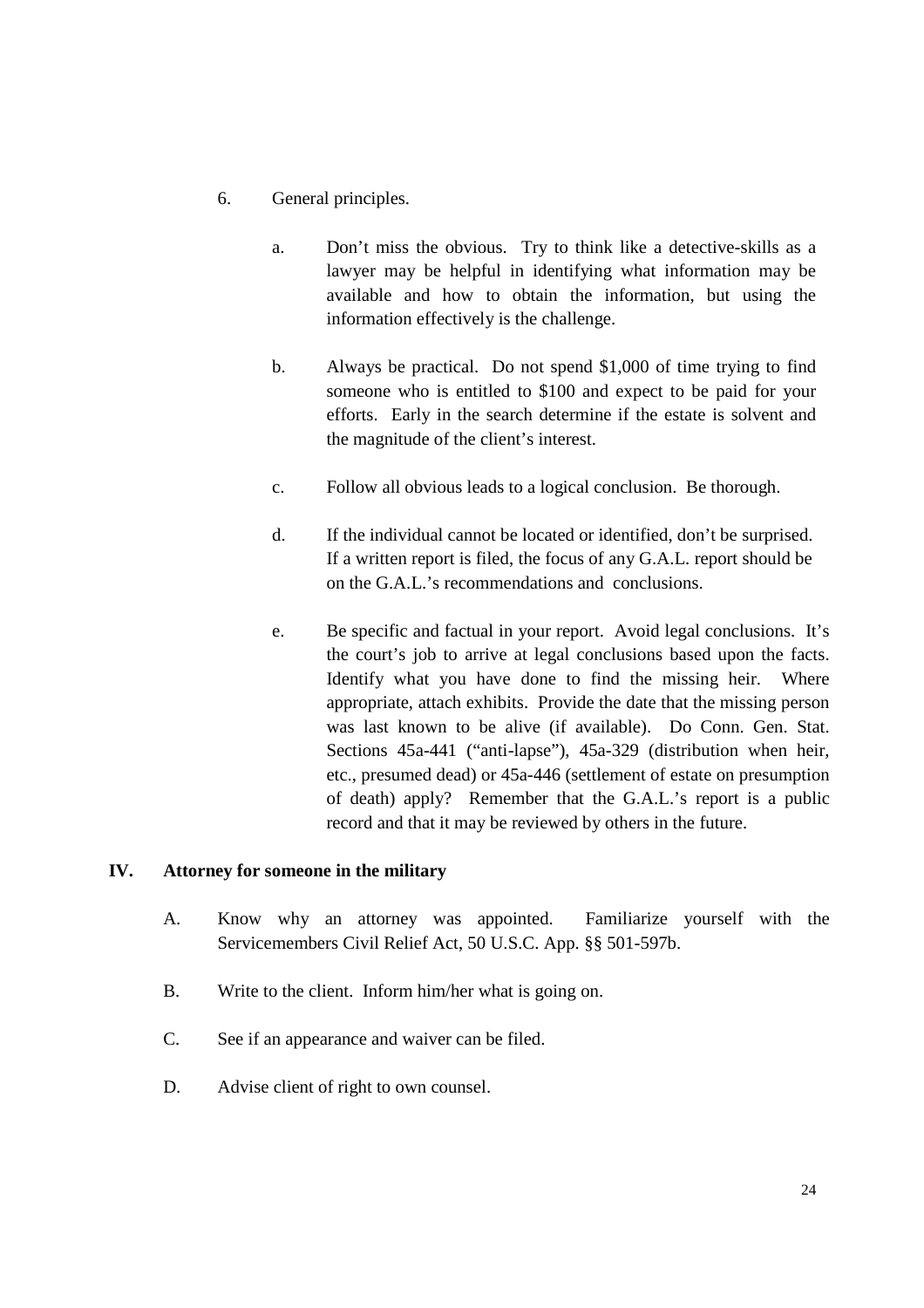- E. Court-appointed counsel should not file a report with the court; if appropriate and indicated, counsel may file a statement of the client's position.
- F. Request the court to be discharged from further responsibility.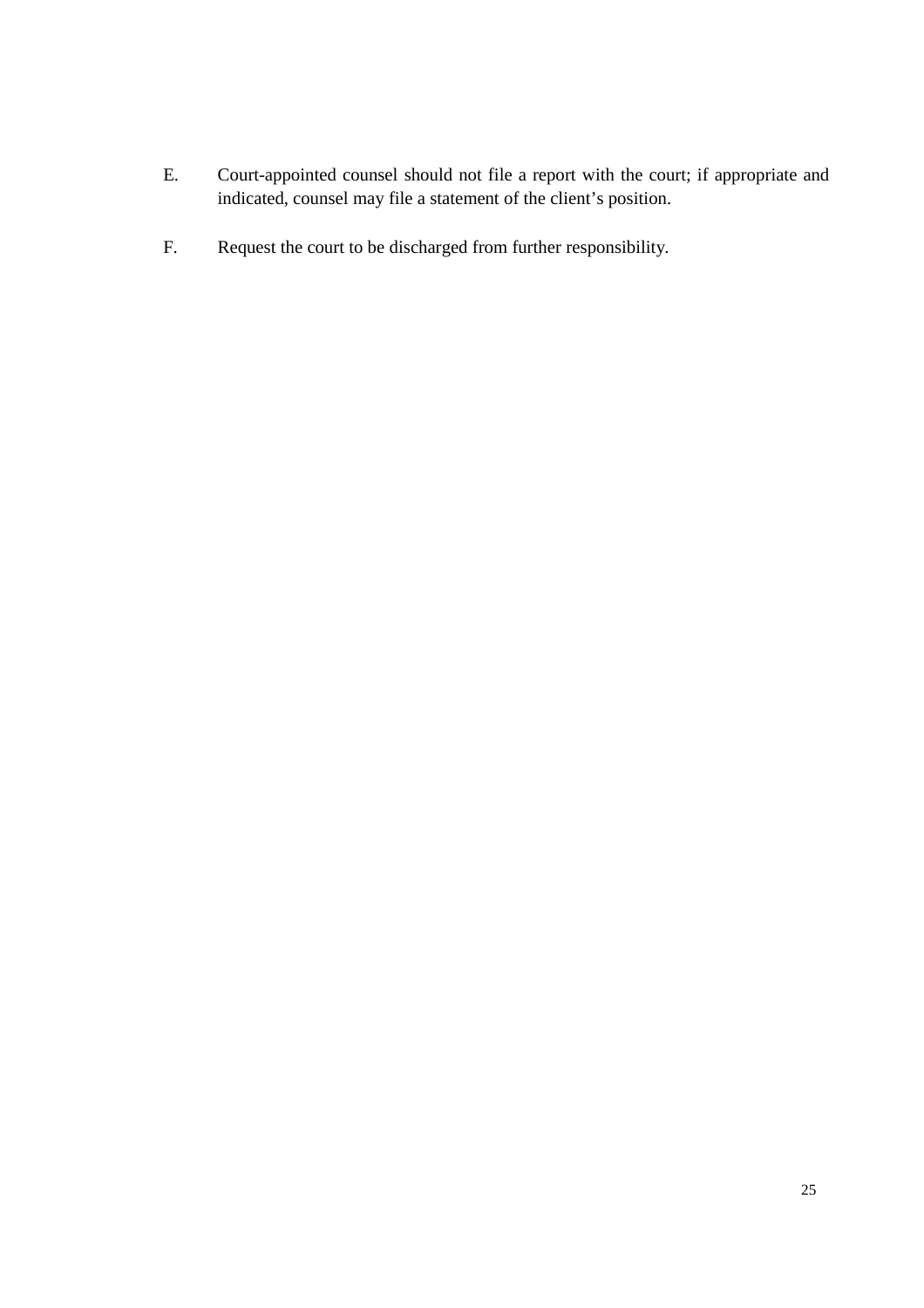# **THE ROLE OF THE ATTORNEY IN MATTERS CONCERNING REMOVAL OF PARENT AS GUARDIAN**

- I. Be familiar with Connecticut General Statutes Sections 45a-603 through 45a-623.
- II. Review probate court file. If both parents are not named as the respondents, determine why (Is the other parent deceased? Were rights previously terminated? Were rights never established?).
- III. Questions to ask depending on who is your client.
	- A. Minor child as your client**.**
		- 1. Who is the petitioner and what is his/her relationship to the child?
		- 2. What is the basis for the petition?
		- 3. Is the petition appropriate? (If child is of sufficient age to communicate, speak directly with the child, with no one else present in the room, to avoid undue influence by others or reluctance on the part of the child to speak freely)
		- 4. Is the proposed guardian the appropriate person? What is his/her relationship to the child?
		- 5. Speak to doctors and social workers and review their reports.
	- B. Mother/Father of minor child is the respondent and your client.
		- 1. Who is the petitioner and what is his/her relationship to the mother/father and to the minor child?
		- 2. What is the basis for the petition? Is mother/father aware of any evidence to justify the court removing her/him as a guardian or sole guardian? Interview witnesses to testify on behalf of client at the hearing.
- IV. Immediate (ex parte) Temporary Custody
	- A. Minor child as your client. Review probate court file; speak to doctors, family, petitioner or person granted temporary custody and social worker at the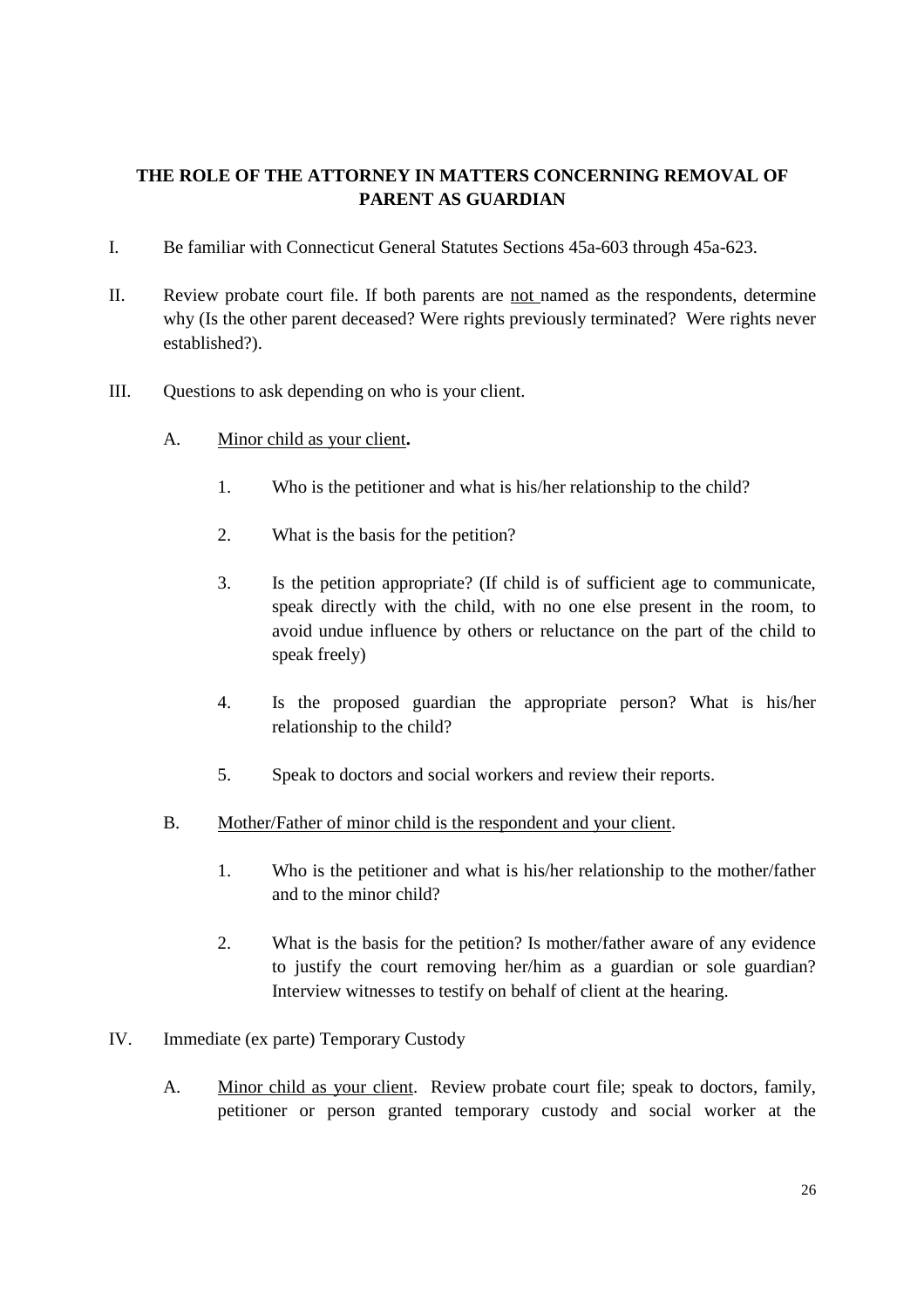Department of Children and Families as to the exigent circumstances resulting in the ex parte temporary custody order.

- B. Non-Custodial Mother/Father of minor child is your client. An application for immediate (ex parte) temporary custody can be filed by the non-custodial parent in certain circumstances.<sup>57</sup>
- C. Mother/Father or other guardian is the respondent and your client.
	- 1. Where an ex parte order for immediate temporary custody has been issued, a hearing must be held within five (5) business days after the date of such ex parte order of temporary custody; only respondent can postpone the hearing.
	- 2. At the hearing on the application for temporary custody, the petitioner has burden of proving by a fair preponderance of the evidence that the respondent performed acts of omission or commission.<sup>58</sup>
	- 3. If temporary custody of the minor is granted pending a hearing on the removal of the parents as guardians or termination of parental rights, or if guardianship has been granted to someone other than the parents, the court may grant the parents of the minor child the right to visitation with the minor child if the court determines that such visitation would be in the best interest of the child, giving consideration to the wishes of such child if of sufficient age and capable of forming an intelligent opinion.<sup>59</sup>
	- 4. Parent(s) can be reinstated as guardians if court, after a hearing, determines it is in the best interests of the minor to do so. $^{60}$

# V. General:

A. Conn. Gen. Stat. Section 45a-609 provides that upon receipt of an application for the removal of a parent or parents as guardian, the court shall schedule a hearing within thirty (30) days of the application, unless the court requests an

<sup>57</sup> *See* Conn. Gen. Stat. § 45a-607(b).

<sup>58</sup> *See* Conn. Gen. Stat. § 45a-607(d).

<sup>59</sup> Conn. Gen. Stat. § 45a-612.

<sup>60</sup> Conn. Gen. Stat. § 45a-611.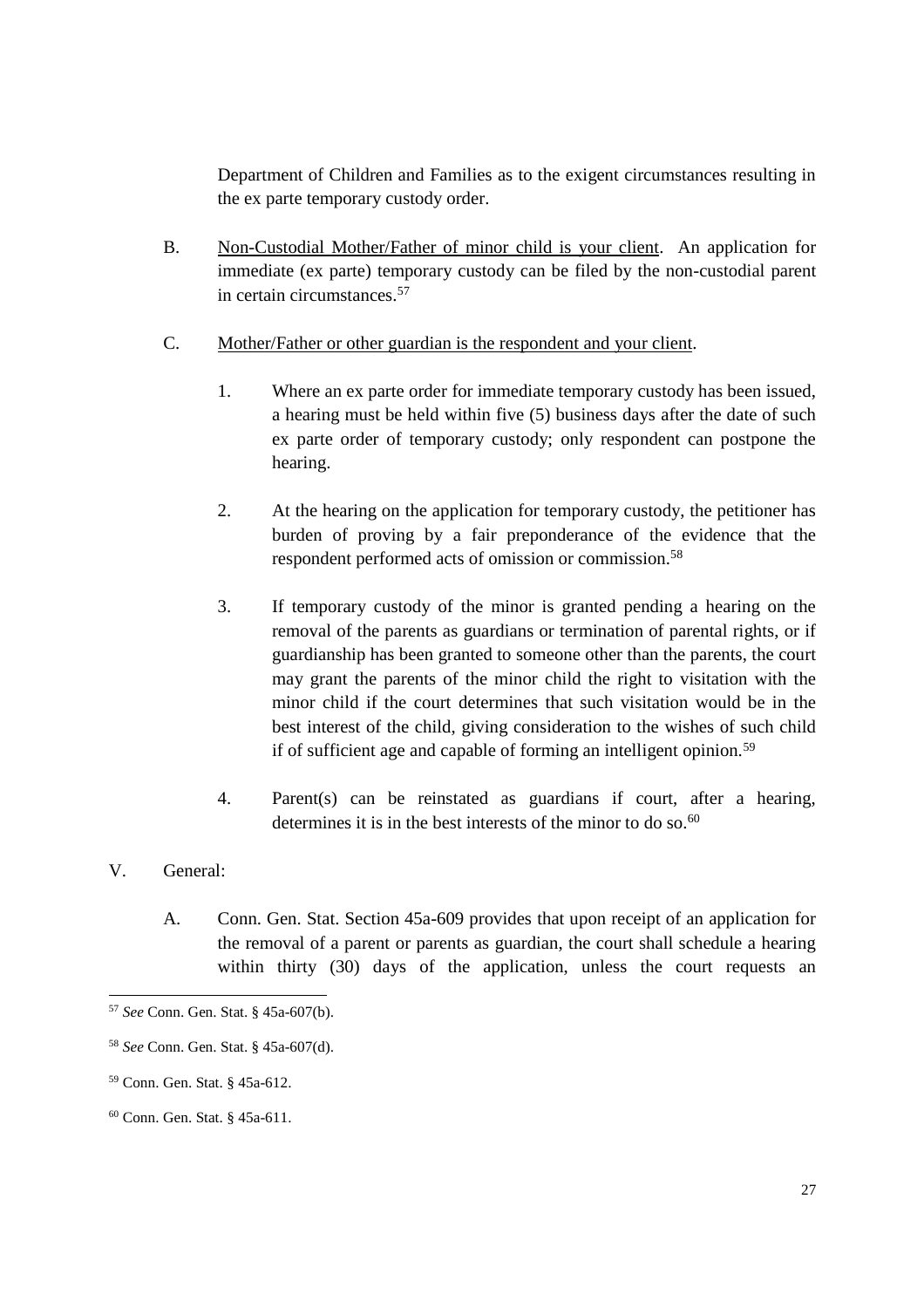investigation by the Department of Children and Families ("DCF") pursuant to Conn. Gen. Stat. Section 45a-619. If such an investigation is requested by the court, and the application before the court is for immediate temporary custody or temporary custody, the report by DCF is due by a due date determined by the court; if the application before the court alleges that the minor has been abused or neglected, or if the probate judge has reason to believe that the minor may have been abused or neglected, the DCF report is due within ninety (90) days from receipt of the investigation request from the court. The court typically sends the attorney for an interested party a copy of the DCF investigation report, but if not received, the attorney should request a copy from the court. The attorney should determine the client's position regarding the findings and conclusions of the DCF investigation report. The attorney should be prepared to object to the report (based on the client's position) and to cross-examine the DCF worker who prepared the report at the hearing.

- B. Conn. Gen. Stat. Section 45a-623 provides that the court may transfer the case to a Regional Children's Probate Court (established pursuant to Conn. Gen. Stat. Section 45a-8a) on its own motion or on the motion of any interested party. If a case is transferred to a Regional Children's Probate Court, the case will be assigned to a Probate Court Officer ("PCO"). The PCO is not a judge and is not an attorney. The PCO will act as a facilitator, and will meet with the parties prior to a hearing before the judge. Any agreements made by the parties with the PCO will be represented to the judge. If agreements cannot be reached at the meeting with the PCO, the attorney should be prepared to advocate for the client at the hearing. Depending on the case, the PCO may schedule meetings for the purpose of getting an update or status on the implementation of agreements reached by the parties at prior meetings with the PCO. The attorney should be present at all meetings called by the PCO.
- VI. Appointment of Permanent Guardian for a Minor (Conn. Gen. Stat. Section 45a-616a.)
	- A. As attorney for a minor child, the attorney may want to advocate for a permanent guardianship. A permanent guardianship under Conn. Gen. Stat. Section 45a-616a. might be indicated to prevent a parent from petitioning a court for reinstatement under Conn. Gen. Stat. Section 45a-611 years after a parent has been removed as guardian.
	- B. The court of probate may establish a permanent guardianship if: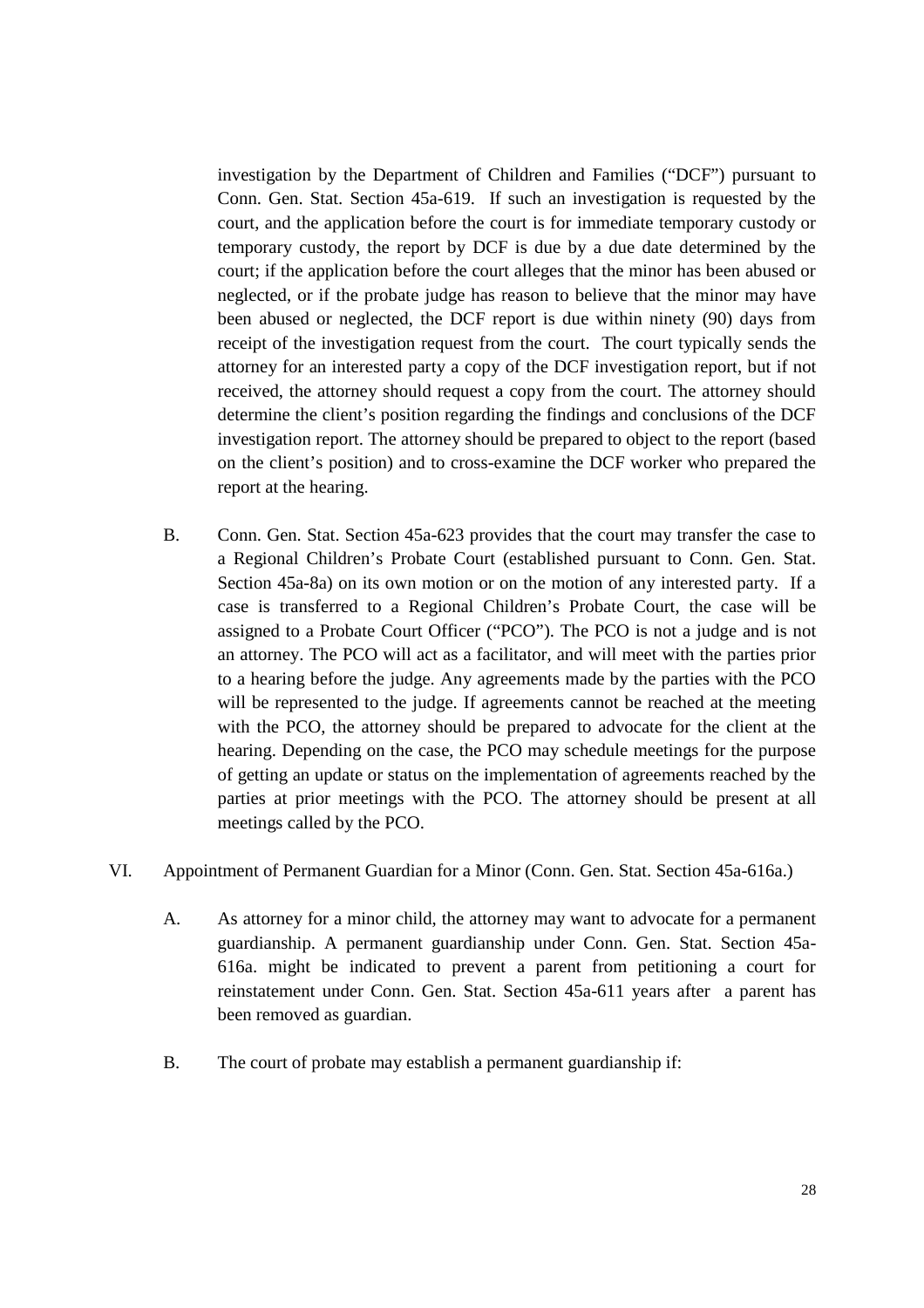- 1. Notice is given to each parent that the parent may not be reinstated as guardian unless the permanent guardian becomes unable or unwilling to serve and the court finds that the factors that resulted in removal have been resolved satisfactorily and it is in the best interests of the child; and
- 2. The court finds by clear and convincing evidence that a permanent guardianship is in the best interests of the minor child and that the following factors set forth have been proven by clear and convincing evidence:
	- a. One of the grounds for termination of parental rights (pursuant to Conn. Gen. Stat. Section  $45a-717(g)$  (2) (A)-(G) ) exists, or the parents have voluntarily consented to the appointment of a permanent guardian;
	- b. Adoption of the minor is not possible or appropriate;
	- c. If the minor as at least twelve years old, the minor consents to the appointment of the proposed permanent guardian, or if the minor is under twelve years old, the proposed permanent guardian is a relative or is already serving as the permanent guardian of at least one of the minor's siblings;
	- d. The minor has resided with the proposed permanent guardian for at least one year; and
	- e. The proposed permanent guardian is suitable, worthy, and committed to remaining the permanent guardian and assuming the rights and responsibilities for the minor until the minor reaches the age of majority.
- VII. Attorney for someone in the military
	- A. Know why an attorney was appointed. Familiarize yourself with the Servicemembers Civil Relief Act, 50 U.S.C. App. §§ 501-597b.
	- B. Write to the client. Inform him/her what is going on.
	- C. See if an appearance and waiver can be filed.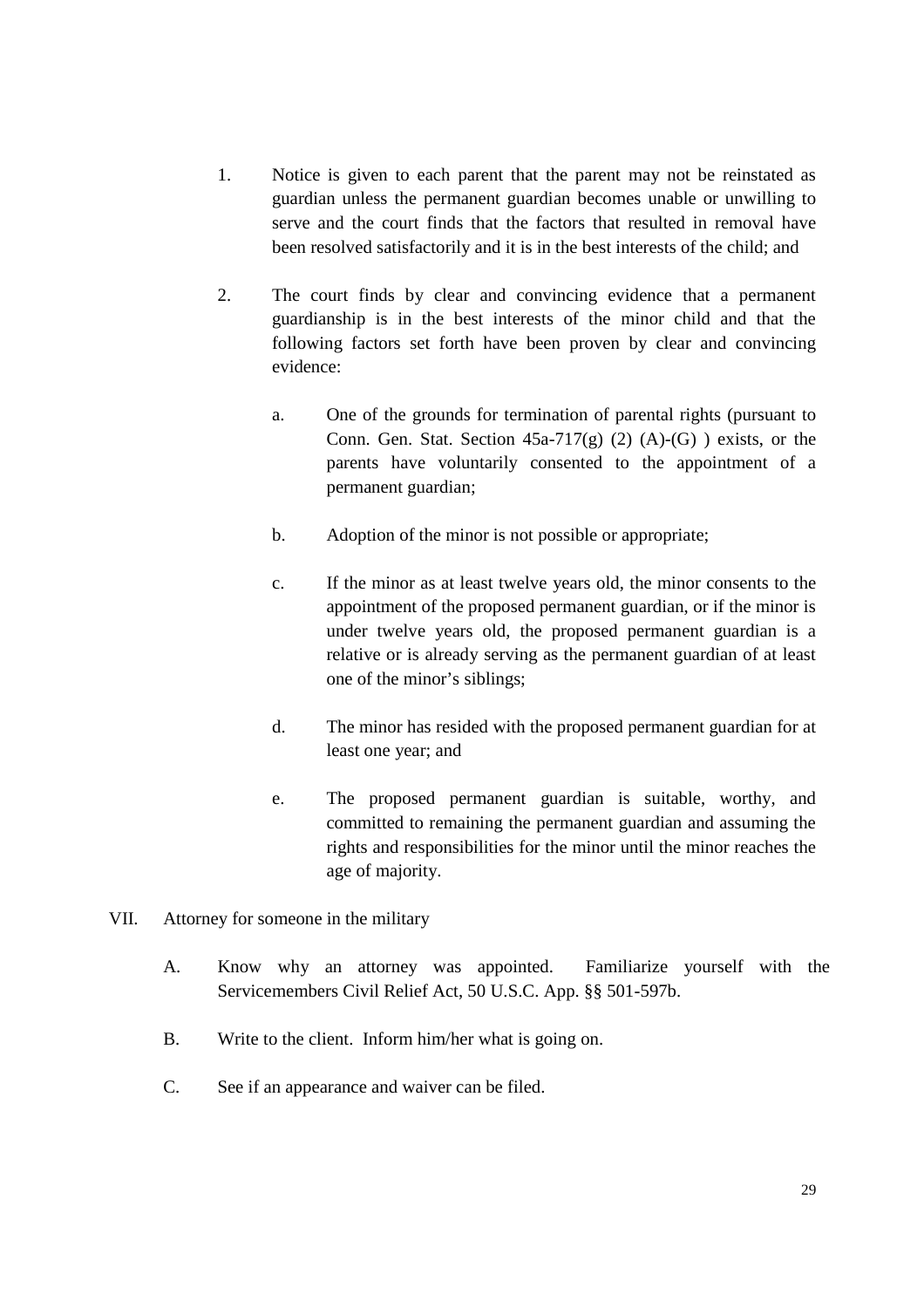- D. Advise client of right to own counsel.
- E. Court-appointed counsel should not file a report with the court; if appropriate and indicated, counsel may file a statement of the client's position.
- F. Request the court to be discharged from further responsibility.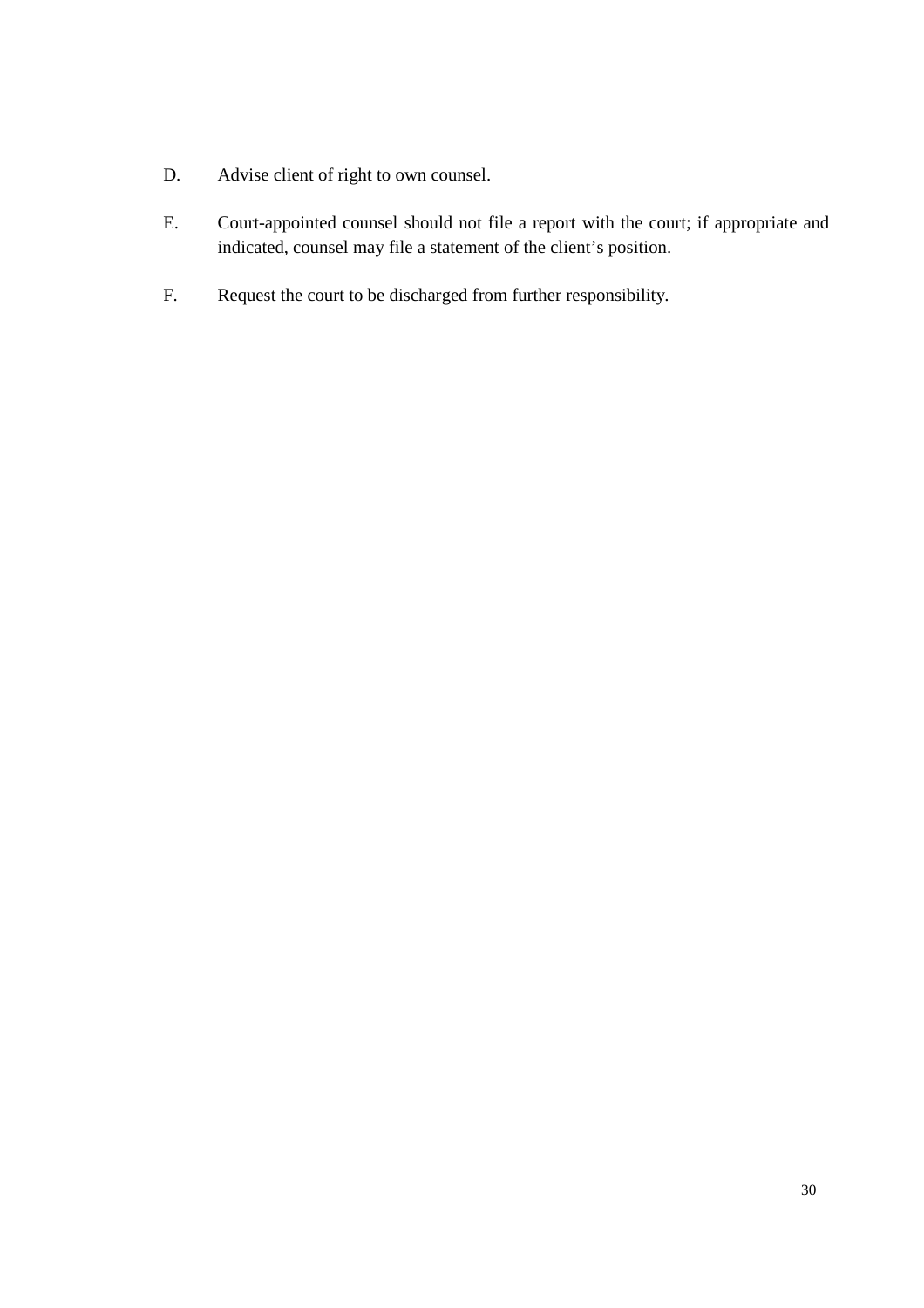# **REPRESENTING THE MINOR CHILD ON A PETITION TO TERMINATE PARENTAL RIGHTS**

### **I. Appointment of Counsel for the Minor Child.**

The probate court may appoint counsel to represent a minor child in any proceeding to terminate parental rights filed under Conn. Gen. Stat. Sections 45a-715 to 45a-717. The probate court, however, shall appoint counsel to represent a minor child in any proceeding in which abuse or neglect either are alleged or "reasonably suspected" by the probate court.<sup>61</sup>

### **II. Appointment of a Guardian ad Litem for the Minor Child.**

In addition to an attorney for the minor child, when appropriate, the probate court shall appoint a guardian ad litem to speak on behalf of the best interests of the minor child.<sup>62</sup> For example, the court may appoint a guardian ad litem "[w]hen "a conflict arises between the child's wishes or position and that which counsel for the child believes is in the best interest of the child.  $\frac{1}{63}$ 

### **III. Review the Pleadings Filed in the Probate Court.**

Confirm that the petition to terminate parental rights was filed by a statutorily authorized person: (1) a parent, (2) the guardian of the minor child, (3) a town selectman "having charge of any foundling child,"(4) an authorized officer of a child care facility or child-placing agency, (5) a relative of an abandoned minor child, or (6) the Commissioner of Children and Families when the custodial parent has consented to the termination and the minor child is not committed to the Commissioner.<sup>64</sup>

Importantly, if the minor child is over the age of twelve, the Probate Court does not have subject matter jurisdiction to decide the petitioner unless the child affirmatively joins the petition.<sup>65</sup>

<sup>61</sup> *See* Conn. Gen. Stat. § 45a-620; *see also* Probate Court Rules of Procedure, Rule 40.

<sup>62</sup> *See* Conn. Gen. Stat. § 45a-620.

<sup>63</sup> *See* In re. Christina M., 280 Conn. 474, 491, 908 A.2d 1073, 1085 (2006); *see also* In re. Shaquanna M., 61 Conn. App. 592, 607-08, 767 A.2d 155, 165 (2001) (defining the difference between the roles of an attorney for the minor child and a guardian ad litem; for example, "[a] child's attorney is an advocate for the child, while a guardian ad litem is a representative of a child's best interest").

<sup>64</sup> *See* Conn. Gen. Stat. § 45a-715(a).

<sup>65</sup> *See* Conn. Gen. Stat. § 45a-717(a); In re. Jason D., 13 Conn. App. 626, 538 A.2d 1073 (1988).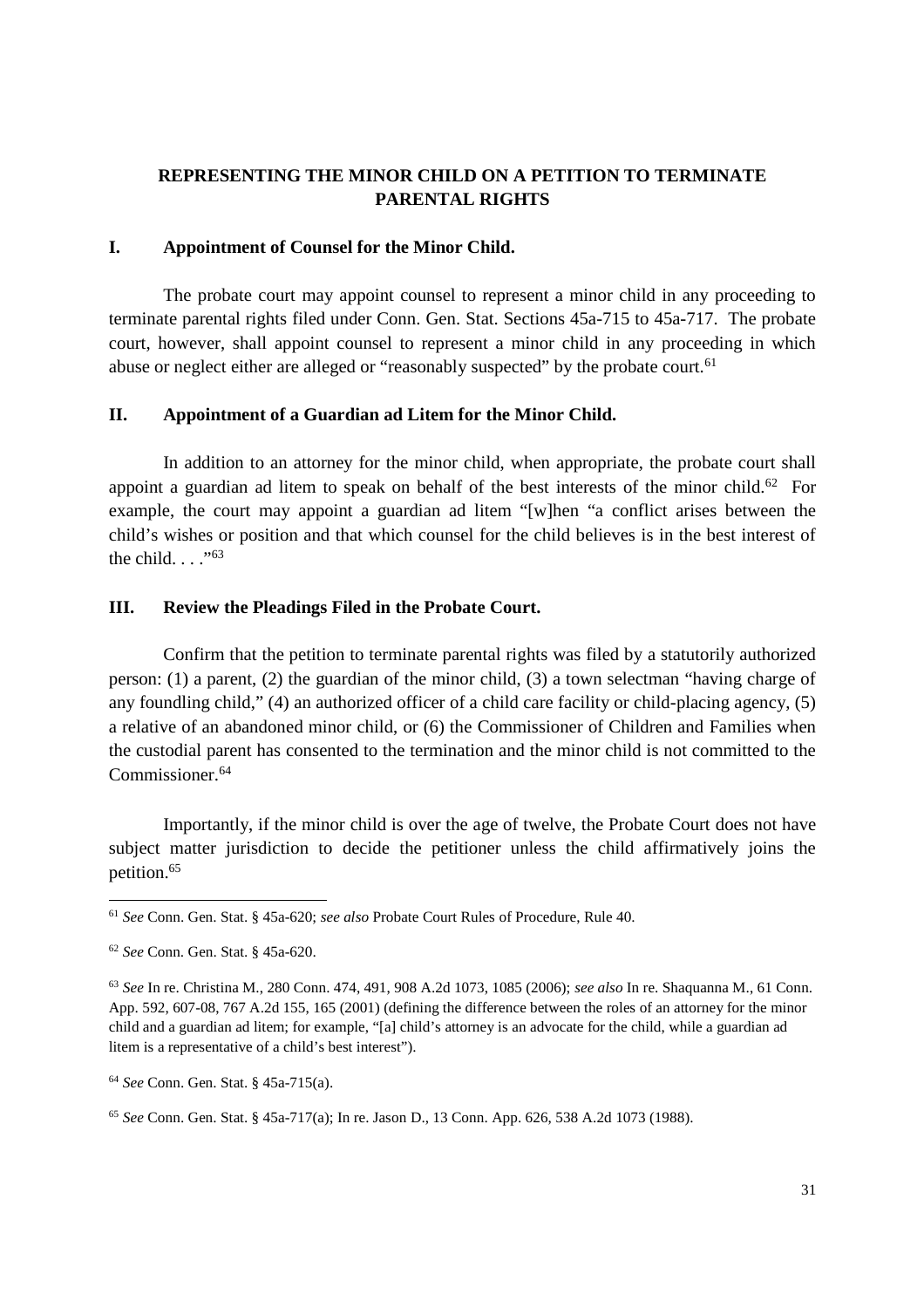Confirm that all information required under Conn. Gen. Stat. Section 45a-715(b), e.g. names, dates of birth, addresses, the facts and legal grounds upon which termination is sought, is included in the petition, otherwise the petition shall be dismissed, under subsection (c).

Confirm that the petition and notice of the hearing properly were served.<sup>66</sup>

When the "whereabouts of either parent or the putative father...are unknown, the petitioner shall diligently search for any such parent or putative father."<sup>67</sup> To this end, review of the following publicly available information may prove helpful:

- A. Many prior criminal, family or housing matters are available on the Connecticut Judicial Branch website.<sup>68</sup> If the person sought entered an appearance in a civil matter, his/her residence information should appear online; otherwise, review of the physical court file may be necessary.
- B. Recent or historical residence information may be available via the White Pages, <sup>69</sup> at no cost.
- C. If criminal history is located, online inmate searches are available on the Connecticut Department of Correction website,<sup>70</sup> and the Federal Bureau of Prisons website.<sup>71</sup>
- D. A final suggestion: do not underestimate the value of a quick Google search.

## **IV. Gather Background Information from Collateral Sources.**

For petitions filed in a Regional Children's Probate Court, a Probate Court Officer will be assigned and will hold a conference to meet with the parties, counsel and any Department of Children and Families worker assigned.<sup>72</sup> Counsel for the minor child should attend all scheduled

<sup>70</sup> *See* http://www.ctinmateinfo.state.ct.us/.

<sup>66</sup> *See* Conn. Gen. Stat. § 45a-716.

<sup>67</sup> *See* Conn. Gen. Stat. § 45a-715(c); *see also* Probate Court Rules of Procedure, Rule 40.9.

<sup>68</sup> *See* http://www.jud.ct.gov/jud2.htm.

<sup>69</sup> *See* www.whitepages.com.

<sup>71</sup> *See* http://www.bop.gov/inmateloc/.

<sup>72</sup> *See* Probate Court Rules of Procedure, Rules 41-2-41.3.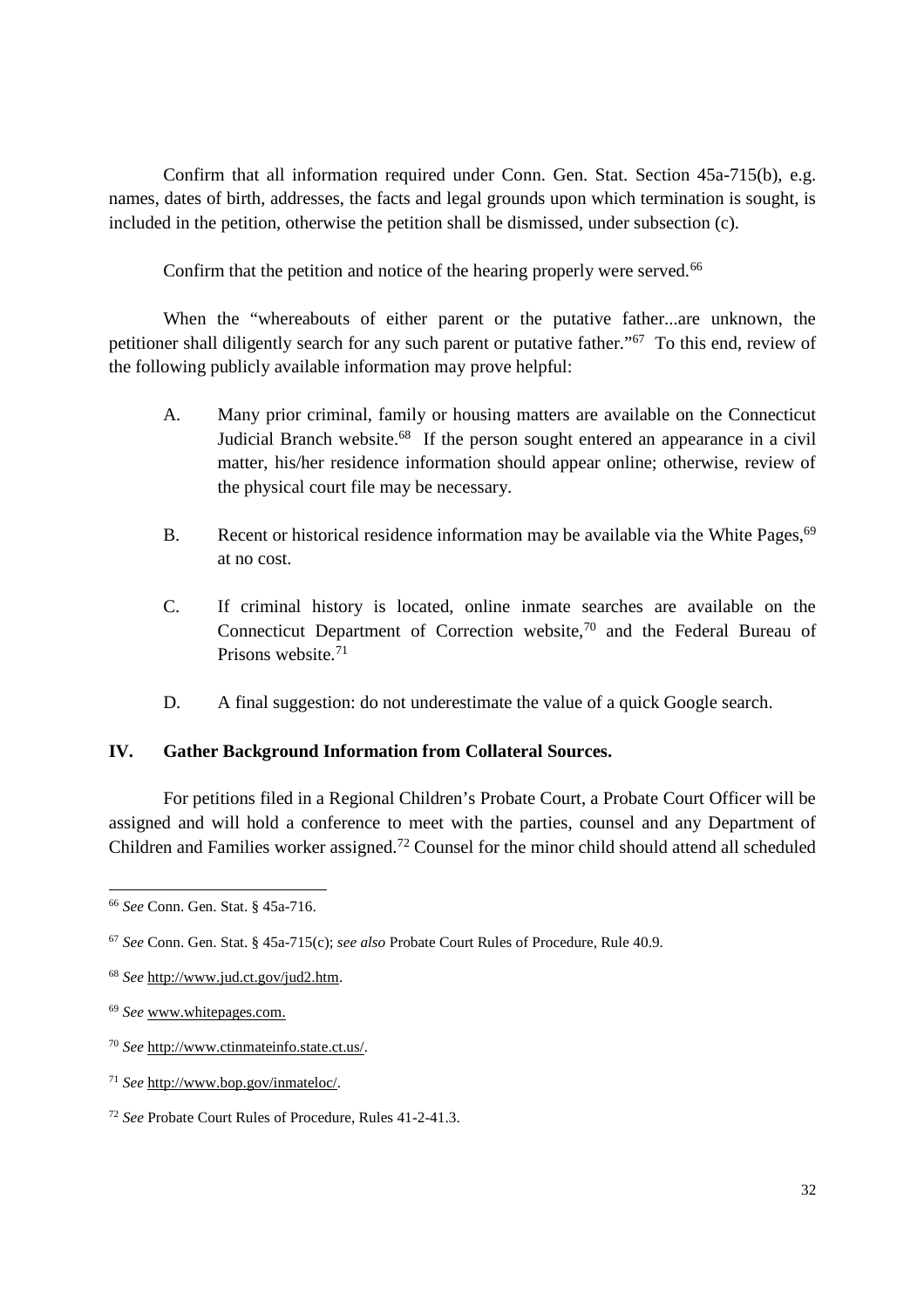conferences, not only to represent the child's wishes (and best interests), but also to gather background information.

In any contested matter, the probate court shall request that the Commissioner of Children and Families or a child-placing agency make an investigation and written report, which shall include information on "the physical, mental and emotional status of the child and shall contain such facts as may be relevant to the court's determination of whether the proposed termination of parental rights will be in the best interests of the child, including the physical, mental, social and financial condition of the biological parents."<sup>73</sup> Counsel for the minor child should contact the Department or child-placing agency worker assigned to the matter.

Any guardian or parent, who was not removed as a guardian and whose rights were not terminated previously, may sign an authorization so that counsel for the minor child may gather records from the minor child's school, medical and/or therapeutic providers. To this end, be familiar with HIPAA and Connecticut law on confidential and privileged communications before deciding whether to make any further disclosure of the records gathered.<sup>74</sup>

Interview any guardians, parents or adult third parties who may have information relevant to the legal grounds alleged in support of the termination of parental rights.<sup>75</sup>

Even if both parents have voluntarily and knowingly consented to the termination of their parental rights based on consent, these collateral contacts remain relevant to the question whether the termination is in the best interest of the minor child.<sup>76</sup>

### **V. Meet with the Minor Child.**

Depending on the age of the minor child and the factual allegations in the petition, counsel should exercise his/her professional judgment to decide whether to meet with the child before any conference, if the matter is docketed in a Regional Children's Probate Court. However, counsel for the minor child should meet with his/her client before any preliminary hearing on the petition, scheduled before the due date of the Department's report.

<sup>73</sup> *See* Conn. Gen. Stat. § 45a-717(e)(1).

<sup>74</sup> *See e.g*. Conn. Gen. Stat. § 52-146c (psychologist-patient); Conn. Gen. Stat. § 52-146d (psychiatrist-patient); Conn. Gen. Stat. § 52-146o (physician-patient); Conn. Gen. Stat. § 52-146q (social worker-patient); Conn. Gen. Stat. § 52-146s (professional counselor-patient).

<sup>75</sup> *See* Conn. Gen. Stat. § 45a-717(g)(2) (legal grounds); *see also* Conn. Gen. Stat. § 45a-717(f) (other factors).

<sup>76</sup> *See e.g.* Conn. Gen. Stat. § 45a-717(f).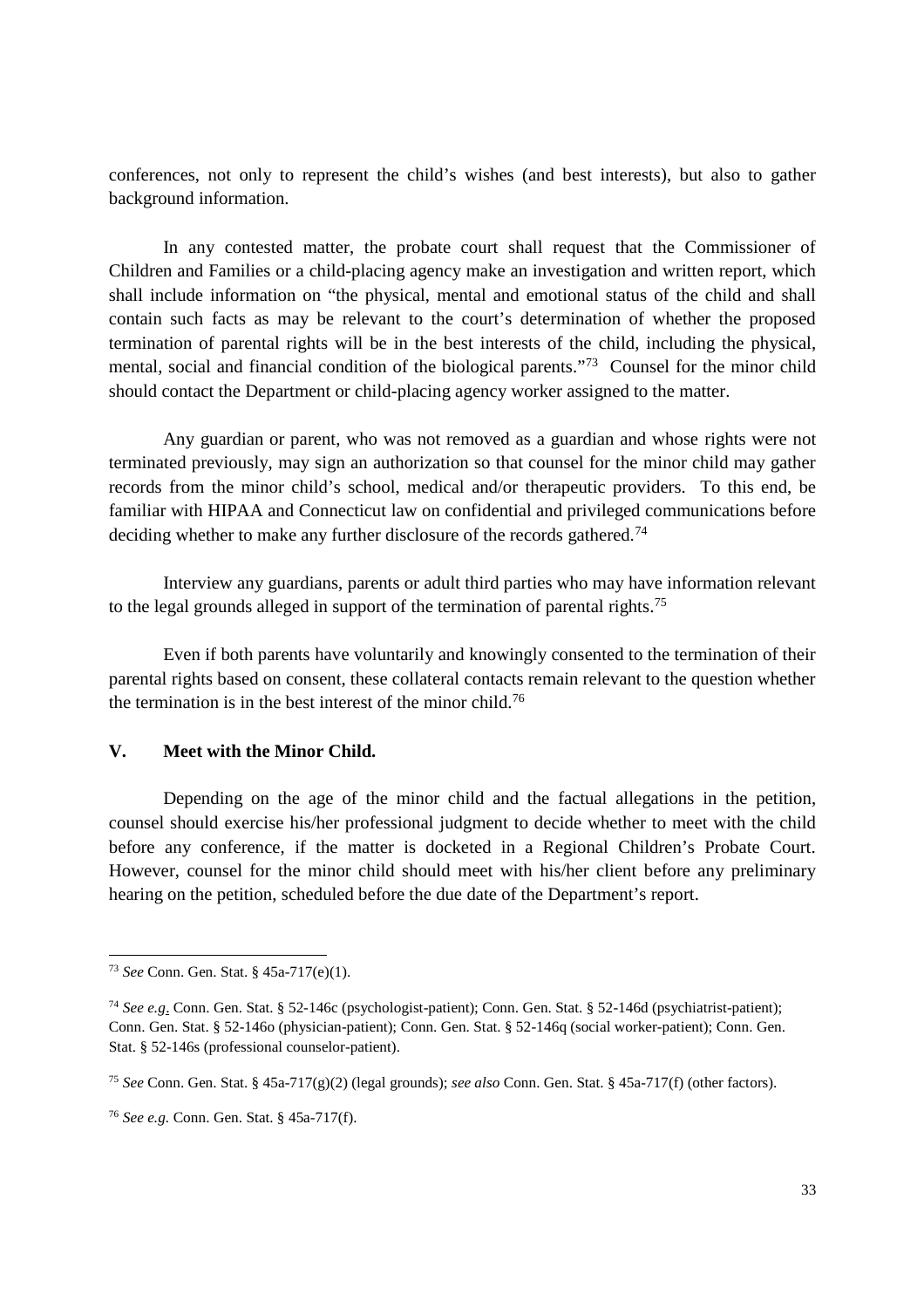Counsel should gather information from the minor child.

Counsel also should explain to the minor child, in an age-appropriate manner, the allegations in the petition, the legal process and the effect of a decree terminating parental rights. If the matter is contested, counsel should advise his/her client about whether to testify, taking into consideration the age of the child.

If the petitioner and parents have entered a cooperative postadoption agreement, for consideration by the Probate Court, <sup>77</sup> counsel should explain the agreement to the minor child and further advise that any contact and/or communication agreed may be reviewed by the Probate Court in the future.<sup>78</sup> Depending on the age of the child, counsel should seek his/her client's input about the proposed cooperative postadoption agreement.

## **VI. Other Pretrial Considerations.**

- **A. Paternity Testing.** The probate court may order genetic tests, i.e. deoxyribonucleic acid tests, to determine whether a putative father is the father of the minor child.<sup>79</sup> When so ordered, the results of such genetic tests "shall constitute a rebuttable presumption that the putative father is the father of the child if the results of such tests indicate a ninety-nine per cent or greater probability that he is the father of the child...."<sup>80</sup>
- **B. Appointment of a Guardian ad Litem for Minor or Incompetent Parent.** When "it appears that either parent of the child is a minor or incompetent, the court shall appoint a guardian ad litem for such parent."<sup>81</sup> The role of the guardian ad litem differs from that of counsel appointed to represent a parent who is unable to obtain or pay for counsel under Conn. Gen. Stat. Section 45a-620. <sup>82</sup>
- **C. Transfer to Superior Court.** "Before a hearing on the merits in any [contested] case], . . . the court of probate shall, on the motion of any legal party except the

<sup>77</sup> *See, e.g.* Conn. Gen. Stat. § 45a-715(h)-(l).

<sup>78</sup> *See* Conn. Gen. Stat. § 45a-715(n).

<sup>79</sup> *See* Conn. Gen. Stat. § 46b-168(a).

<sup>80</sup> *See* Conn. Gen. Stat. § 46b-168(b).

<sup>81</sup> *See* Conn. Gen. Stat. § 45a-708(a).

<sup>82</sup> *Cf.* In re. Shaquanna M., 61 Conn. App. at 607.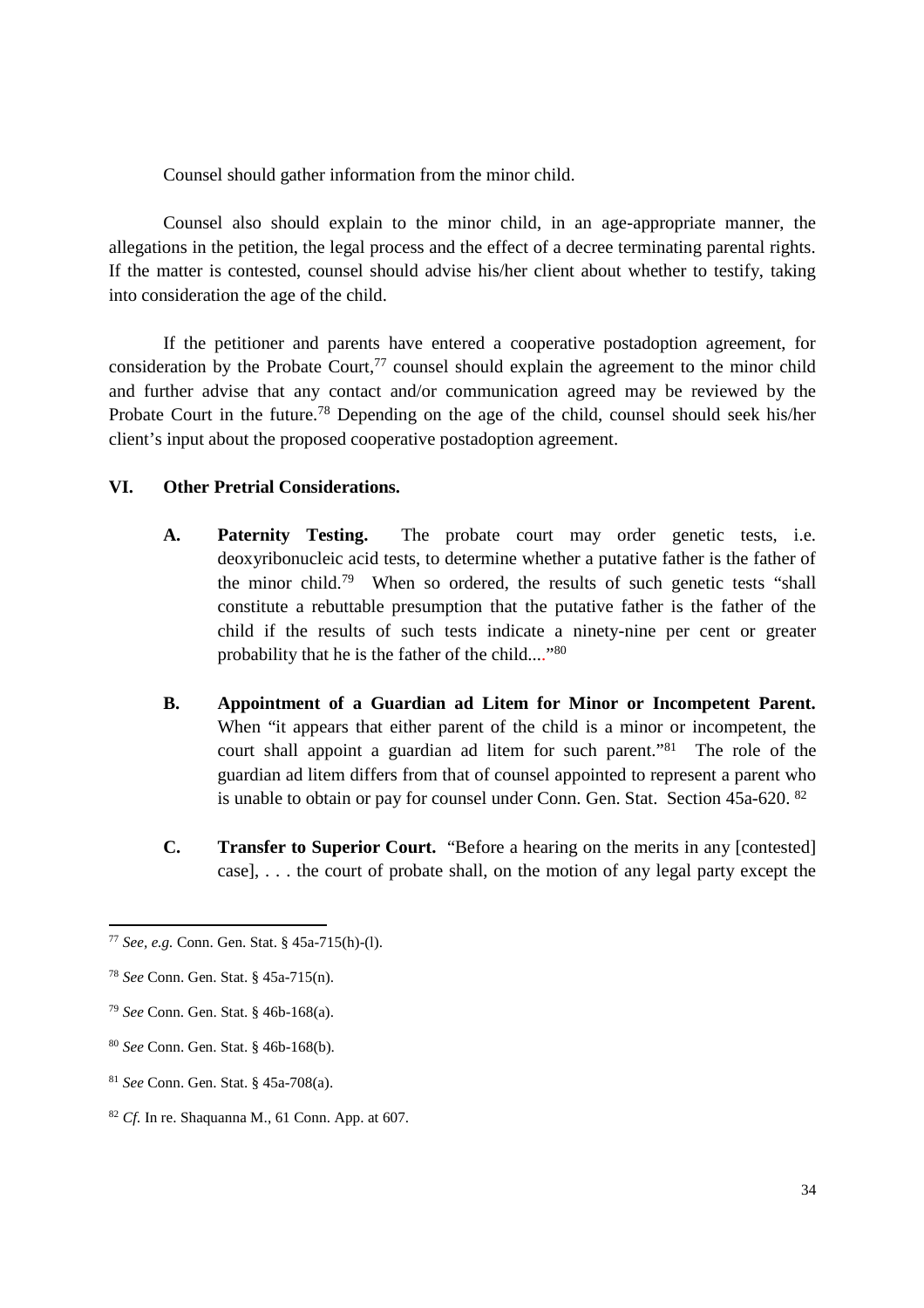petitioner, . . . transfer the case to the Superior Court."<sup>83</sup> The Probate Court may, but is not required, to transfer the case to the Superior Court on its own motion or on the motion of the petitioner.<sup>84</sup>

**D. Statutory Parent.** Counsel should exercise his/her professional judgment to assess the appropriateness of a pretrial discussion with the petitioner of an anticipated adoption, including: who may give a child in adoption, the potential need for a statutory parent in order to proceed with an adoption and the potential cost associated with the appointment of a statutory parent, for example, the investigation and written report of a child-placing agency appointed as the statutory parent.<sup>85</sup>

#### **VII. Trial Considerations.**

In advance of trial, if appointed, the guardian ad litem should file a brief report on behalf of the minor child, the focus of which should be on the G.A.L.'s recommendations and conclusions. At trial, the G.A.L. should be prepared to present evidence and argument to support the G.A.L. conclusions. Court-appointed counsel should not file a report, but may file a statement of the child's position.

Counsel should attend and represent his client's wishes and best interests (unless a guardian ad litem was appointed) in any contested trial on a petition to terminate parental rights. To this end, counsel should be familiar with Probate Court Rules of Procedure, in particular, Rule 62 on evidence, Rule 63 on witnesses and Rule 64 on exhibits.

### **VIII. Appeal to Superior Court.**

Related to the termination of parental rights, "any person aggrieved by any order, denial or decree of a Probate Court in any matter . . . may . . . not later than thirty days after the mailing of an order, denial or decree . . . appeal therefrom to the Superior Court. Such appeal shall be commenced by filing a complaint in the superior court in the judicial district in which the Probate Court is located."<sup>86</sup> However, "[a]n appeal from an order of termination of parental rights based on consent . . . shall be taken within twenty days."<sup>87</sup>

<sup>83</sup> Conn. Gen. Stat. § 45a-715(g).

<sup>84</sup> *See* Conn. Gen. Stat. § 45a-715; *see also* Probate Court Rules of Procedure, Rule 40.16.

<sup>85</sup> *See* Conn. Gen. Stat. §§ 45a-718, 45a-724 and 45a-727.

<sup>86</sup> *See* Conn. Gen. Stat. § 45a-186(a).

<sup>87</sup> *See* Conn. Gen. Stat. § 45a-187(a).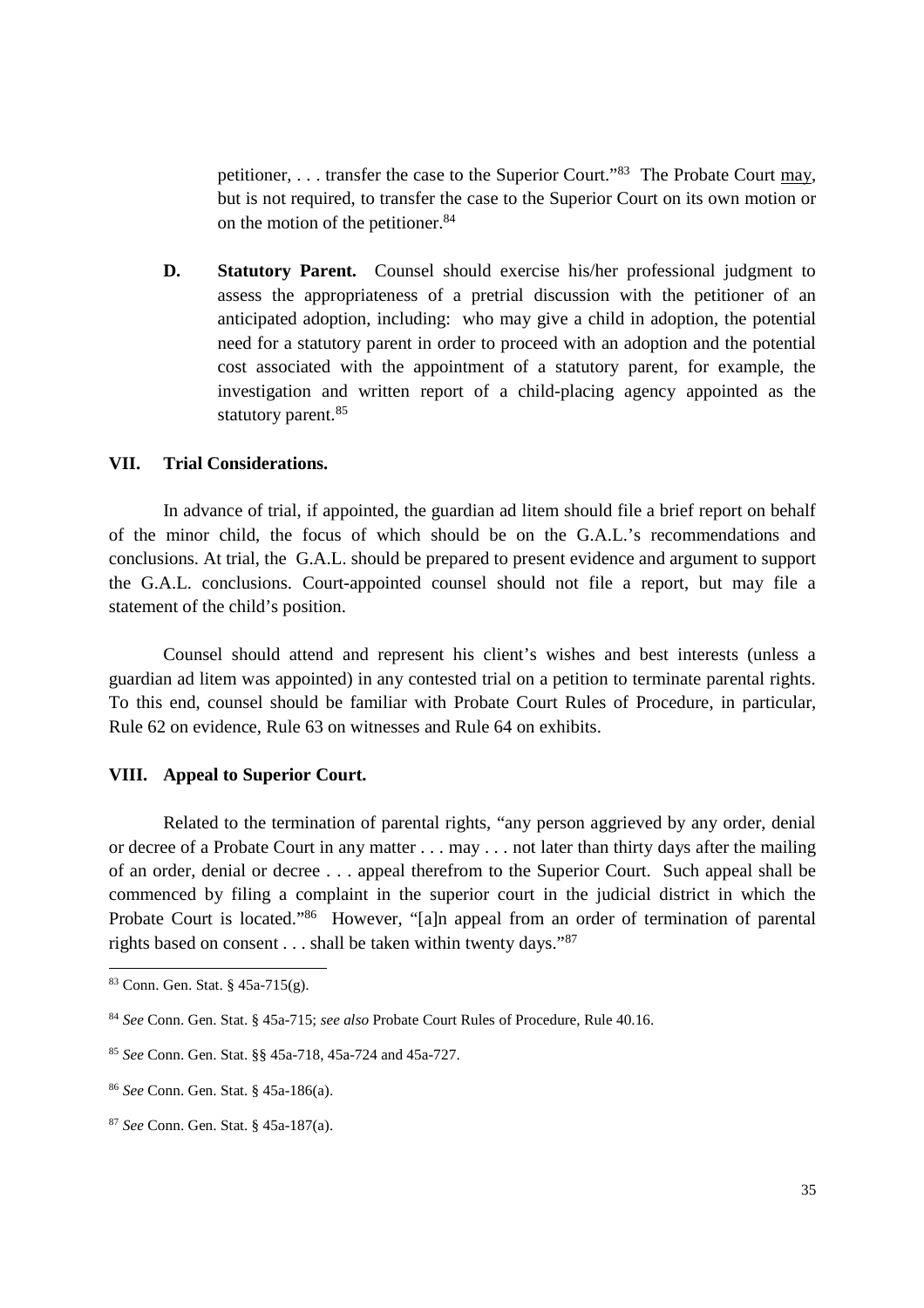In the unusual circumstance that a guardian ad litem or guardian of the person is not appointed by the Probate Court, "all appeals by persons who are minors at the time of the making of the order . . . shall be taken within twelve months after they arrive at the age of majority."<sup>88</sup> If a guardian ad litem or guardian of the person was appointed and received notice of the hearing, then the minor child shall appeal within the time provided in Conn. Gen. Stat. Section 45a-186.<sup>89</sup>

A trial in the Superior Court for Juvenile Matters on the petition to terminate parental rights proceeds *de novo*. <sup>90</sup> Counsel should advise the minor child of the right to appeal if the probate court denies the child's position. If the child wishes to appeal, counsel should file a complaint in the Superior Court for Juvenile Matters in accord with the provisions of Conn. Gen. Stat. Section 45a-186(a)(2).

<sup>88</sup> *See* Conn. Gen. Stat. § 45a-188(a).

<sup>89</sup> *See* Conn. Gen. Stat. § 45a-188(b).

<sup>90</sup> *See e.g.* Appeal of Stevens, 157 Conn. 576, 580-81, 255 A.2d 632, 635 (1969); Gardner v. Balboni, 218 Conn. 220, 225, 588 A.2d 634, 637 (1991); Conn. Gen. Stat. § 45a-186(f); *see also* Probate Court Rules of Procedure, Rule 65.1 (audio recordings).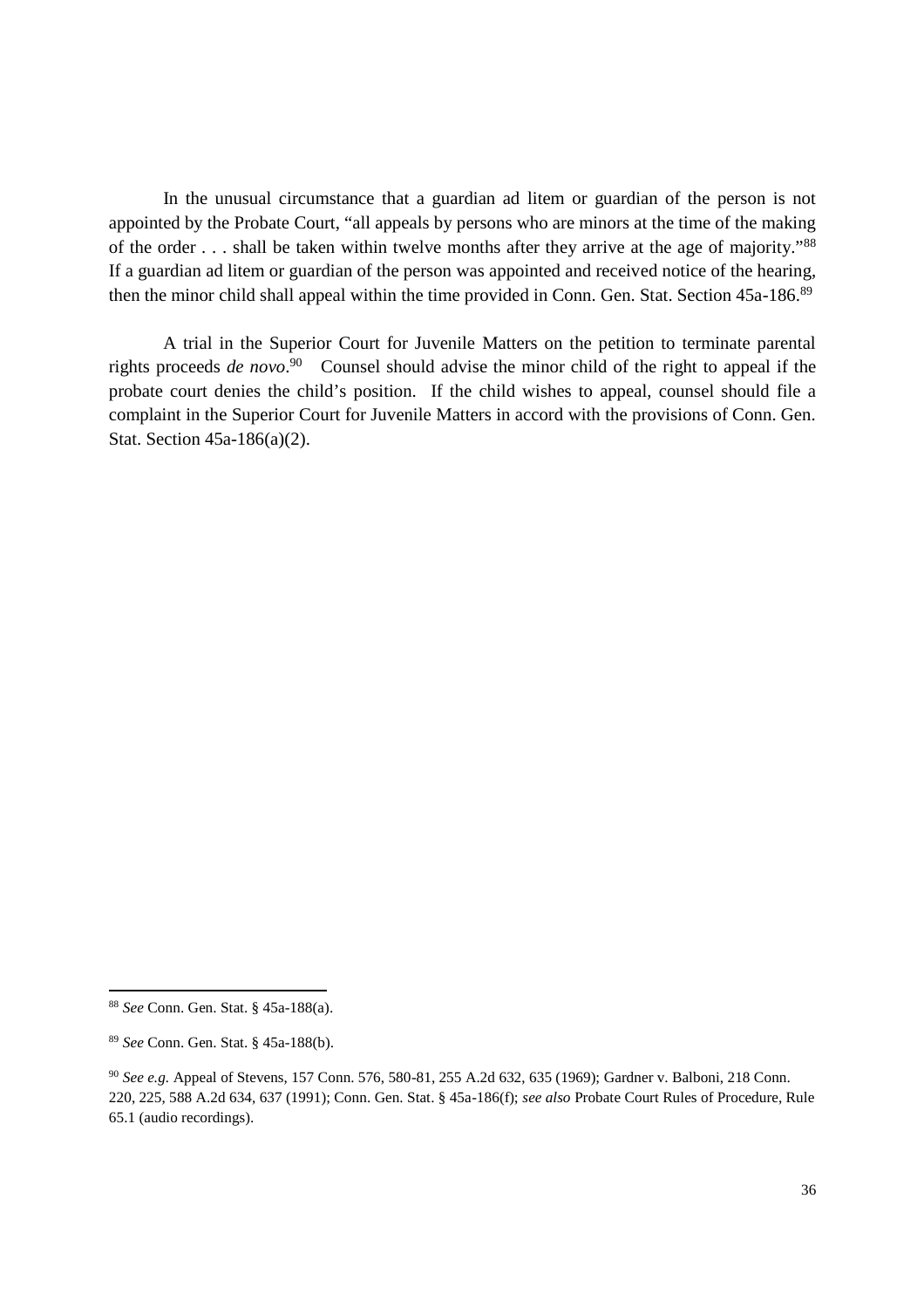## **THE ROLE OF THE ATTORNEY IN INVOLUNTARY CONSERVATORSHIP PROCEEDINGS**

An involuntary conservatorship application is adversarial by its nature. It need not, however, be confrontational. Whether or not it is confrontational usually depends on the facts of the particular situation. The attorney in the application stage or during the pendency of a conservatorship must remember first and foremost that his/her role is that of advocate for the client.

**Paramount in representation of a client, whether or not independently retained or appointed by the court, is to remember to serve the client's expressed or implied wishes.** The attorney is not a social worker and should leave that to persons trained in that specialty. The court will decide what is in the best interest of the respondent and/or conserved person. The representation should be guided by Connecticut Practice Book, Rules of Professional Conduct, Rule 1.14, Client With Diminished Capacity, and Comment.<sup>91</sup>

The attorney must advocate the client's wishes at all hearings even if the attorney personally disagrees with those wishes.

Although the most significant aspect of the attorney's role may be prior to the appointment of a Conservator, the attorney continues to represent the conserved person until further order of the court. <sup>92</sup>

See Appendix I, "Performance Standards Governing Representation of Clients in Conservatorship Proceedings."

## **I. Basis of Appointment**

Conn. Gen. Stat. Section 45a-649(d) states: "If the respondent is unable to request or obtain an attorney for any reason, the court shall appoint an attorney to represent the respondent in any proceeding under this title involving the respondent. If the respondent is unable to pay for the services of such attorney, the reasonable compensation for such attorney shall be established by, and paid from funds appropriated to, the Judicial Department, except that if funds have not been included in the budget of the Judicial Department for such purposes, such compensation shall be established by the Probate Court Administrator and paid from the Probate Court Administration Fund."

<sup>91</sup> *See also* Gross v. Rell, 304 Conn. 234, 259-73, 40 A.3d 240, 257-65 (2012).

<sup>92</sup> Probate Court Rules of Procedure Rule 12.5.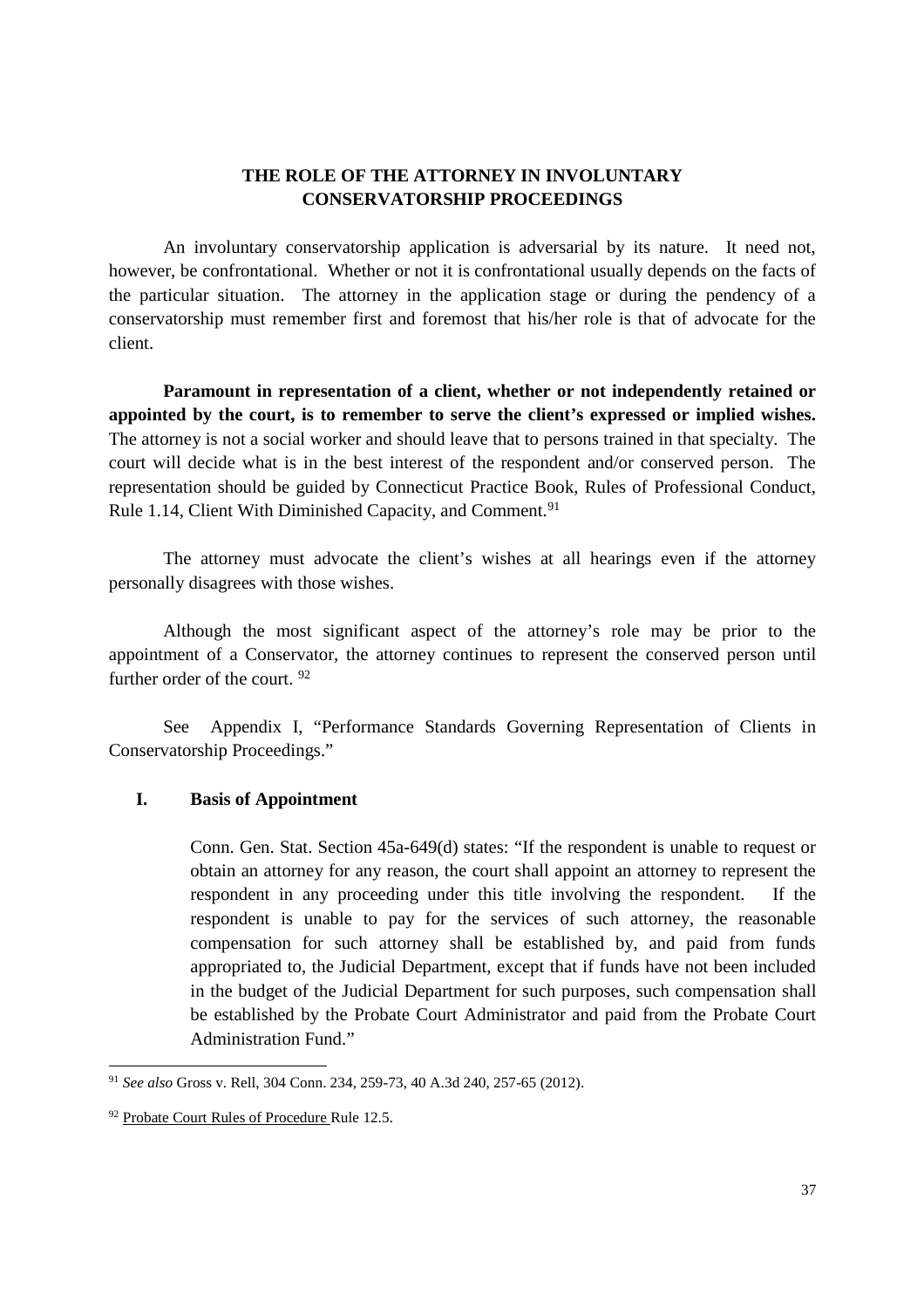Be familiar with Conn. Gen. Stat. Sections 45a-644 to 45a-663 inclusive.

## **II. Preliminary Steps**

- A. Check for conflicts.
- B. Come to the court and review the file thoroughly. You have the right to review the Form PC-370 Physician's Evaluation Form under Section 45a-650(d).
- C. Meet with your client alone.
- D. Determine if the client is already represented by an attorney, or wants to proceed pro se.
- E. Check for legal notice.  $93$
- F. Check for jurisdiction. What is the legal basis: domicile, residence, or location in the probate district? Does the court have jurisdiction in accordance with the Connecticut Uniform Adult Protective Proceedings Jurisdiction Act, adopted in 2012?<sup>94</sup> See Conn. Gen. Stat. Section 45a-677h.
- G. Make sure client understands that you are his or her attorney and that client agrees to representation. Prepare an engagement letter, just as you do for any other client, and if possible, have your client sign it. The engagement letter should cover the scope of representation, the amount of your fees, who is responsible for paying your fees, and how fees are calculated. For guidance, refers to Rules 1.2 and 1.5 of the Connecticut Rules of Professional Conduct.

# **III. Fact Finding**

A. At the initial meeting with the client, determine the client's position.

<sup>93</sup> *See* Conn. Gen. Stat. § 45a-649.

<sup>94</sup> Conn. Gen. Stat. §§ 45a-667g to 45a-667o.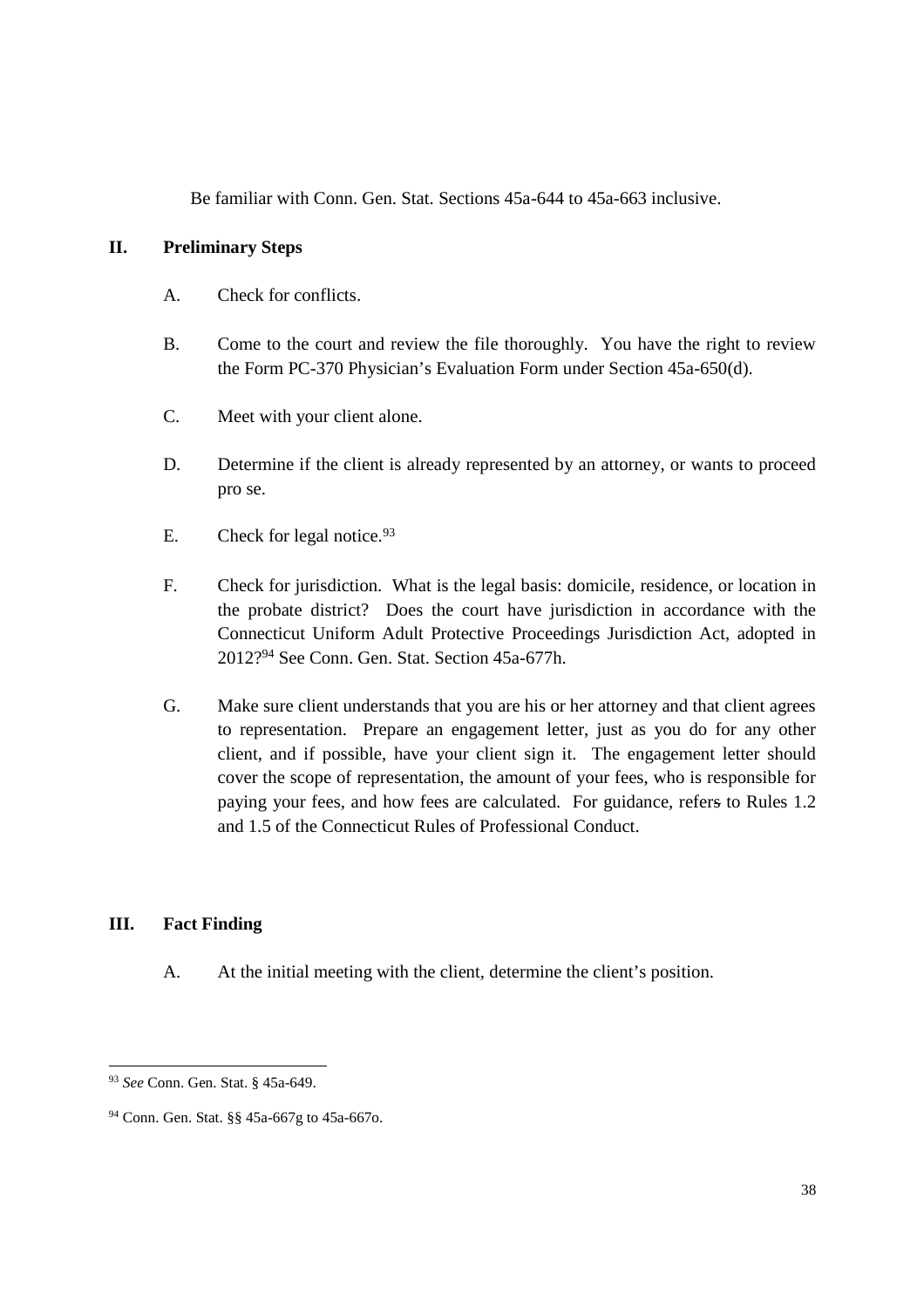- B. In addition to the Form PC-370 Physician's Evaluation, review any other medical data available, such as your client's medical records at the nursing facility or hospital. Obtain a court order for disclosure of medical information, if necessary.
- C. Often the attorney must act as an investigator because separate medical information may not be readily available. This may also be true of family information that may be needed to advocate the issues of bond or who should be appointed if the court otherwise finds a conservatorship is necessary. The attorney should speak with the health care providers and others involved in assisting the respondent on a daily basis. This may be a family member or visiting nurse for someone homebound, a nurse in charge of care at a hospital or nursing facility or the resident manager of a communal-living facility. The attorney must educate himself/herself on the medical condition and must learn as much as possible about the respondent's finances and family situation. Speak with possible witnesses. Subpoena if necessary.
- D. Consider meeting with the applicant, if unrepresented, or the applicant's attorney and determine the issues from the applicant's perspective.
- E. Determine if your client ever executed a durable power of attorney, living will, designation of conservator, appointment of health care representative or other advanced directives. This should be disclosed on the application form, but it is not always disclosed. Obtain copies of any documents.
- F. After gathering information, speak with your client again about the possibility of applying for voluntary conservatorship, if appropriate. In a voluntary conservatorship, the person agrees that he or she needs a conservator, but the court does not make a finding of incapacity. Under Rule 33.2(b) of the Probate Court Rules of Procedure, the court must hear and decide a petition for voluntary conservatorship before acting on a petition for involuntary conservatorship. Also speak with your client about whom he or she would like to be conservator, and if your client would like to place any limitations on the conservator's authority.

Finally, if your client has executed a durable power of attorney or similar documents, explain to your client the legal effect of those documents and how a conservatorship would impact them. Keep in mind that: 1) Under Conn. Gen. Stat. Section 45a-562(b), a durable power of attorney for finances ceases when a conservator of the estate is appointed, if the appointment occurs "after the occurrence of the disability or incompetence" of the conserved person; and 2) Under Conn. Gen. Stat. Section 45a-650(j), absent the court's order and except as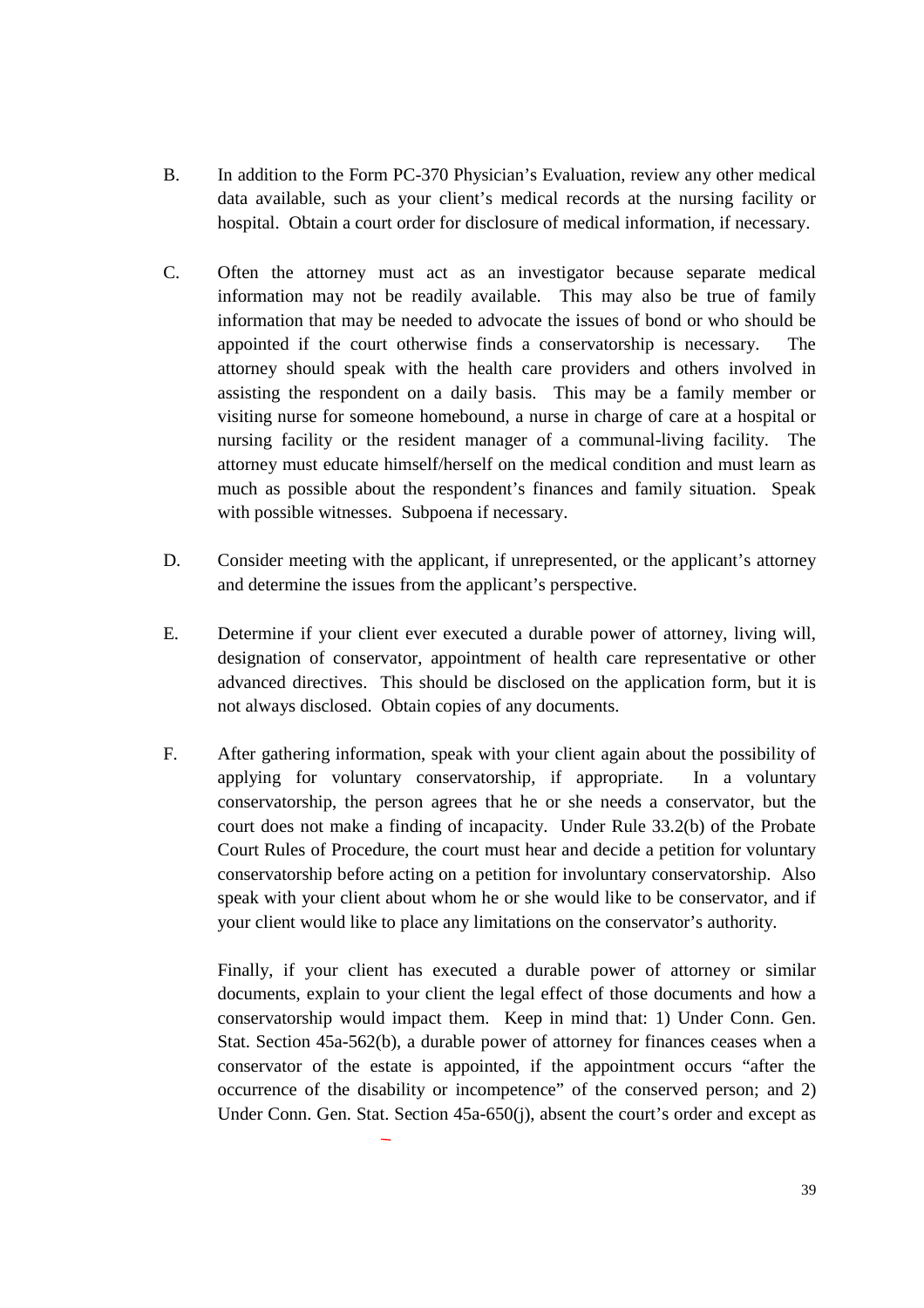provided by Conn. Gen. Stat. Section 19a-580e(b), a conservator shall be bound by all health care decisions properly made by the person's health care representative.

Also discuss with your client if he or she ever executed a document concerning the disposition of remains upon death, or if the client's power of attorney ever executed such a document on the client's behalf. A person may execute such a document pursuant to Conn. Gen. Stat Section 45a-318(a). A person's agent under a power of attorney may execute such a document on a person's behalf pursuant to Conn. Gen. Stat. Section 1-52(14) (as of the date of this document, technical revisions to the Uniform Power of Attorney Act expected to be signed into law by the Governor will grant an agent the authority to execute a document concerning the disposition of remains). A conservator may not revoke such a document, without a specific order from the probate court.<sup>95</sup>

G. Review the qualifications of the potential conservator and amount of suitable probate bond or restriction on assets.

# **IV. Court Hearing**

- A. Your attendance at the hearing is required, and for effective advocacy, it is essential. At the hearing, check to make sure that a recording of the proceedings is being made and that all testimony is under oath, in accordance with Conn. Gen. Stat. Section 45a-650(b). Note if the court first receives evidence concerning notice and jurisdiction, as required by Conn. Gen. Stat. Section 45a-650(a).
- B. Become familiar with the Connecticut Code of Evidence, which is now used in conservatorship hearings. Object to the admissibility of any evidence as appropriate.
- C. You and your client should consider whether your client should appear at the hearing. You may need to ask for a continuance to allow your client to attend, and to request that the hearing be held at the client's home, or at the hospital or nursing facility where the client is a patient.
- D. You may present evidence at the hearing, but remember not to disclose any communications between yourself and your client without your client's consent.

<sup>95</sup> Conn. Gen. Stat. § 19a-580e(a).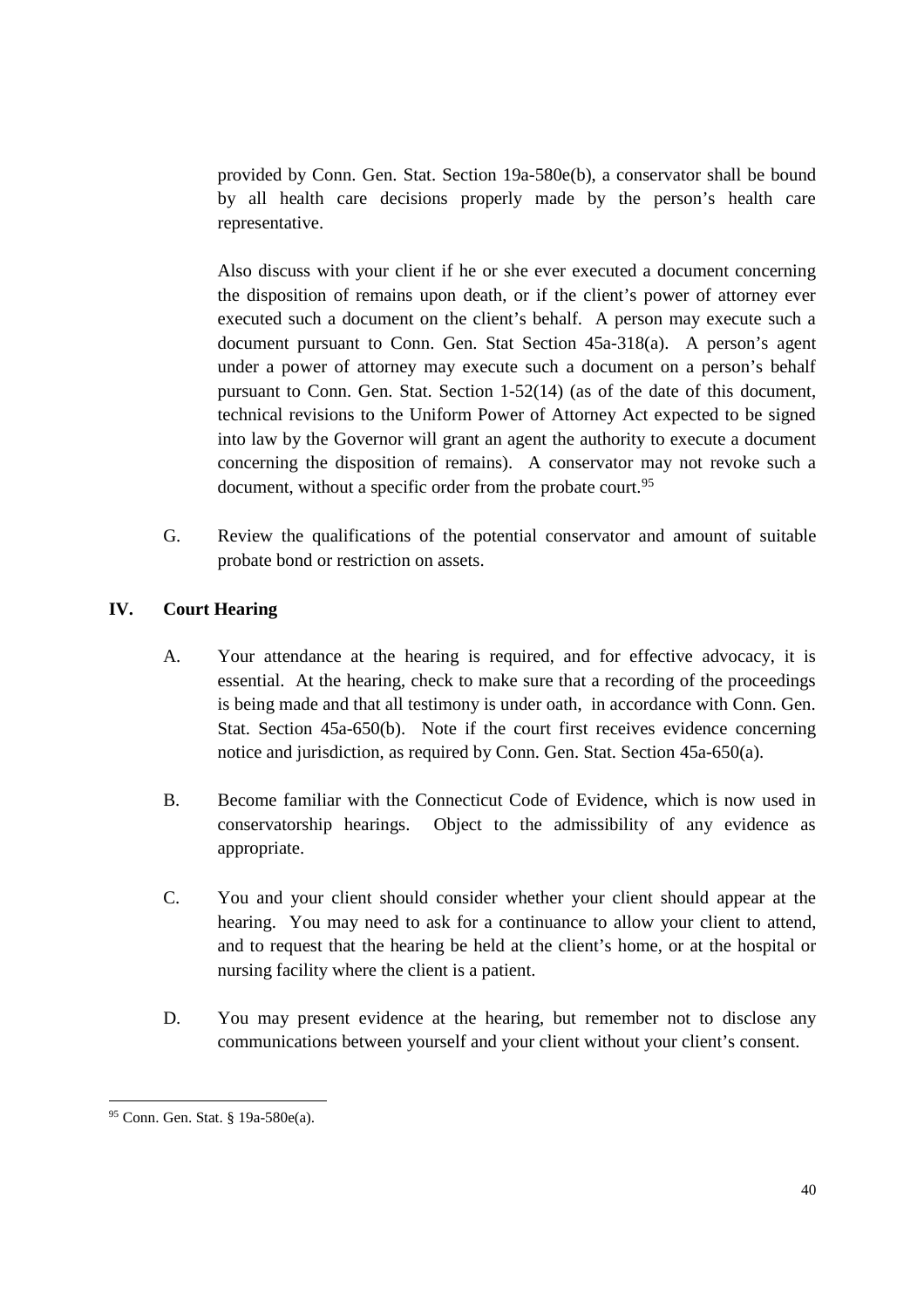E. If the judge wants to appoint you as conservator of the estate and/or person, you must decline the appointment unless your client had previously designated you in a document.<sup>96</sup>

# **V. Post-Hearing**

- A. Advise your client of the legal consequences of the judge's decision.
- B. Advise your client of the right to appeal. If your client requests it, assist with the preparation and filing of the appeal documents. Note that you have no continuing obligation to pursue the appeal in Superior Court.<sup>97</sup>
- C. Advise your client of his or her right to file a *habeas corpus* petition under Conn. Gen. Stat. Section 45a-705a.

# **VI. Requests for Placement, Change of Residence, Termination of tenancy or lease, Sale of home or Sale/disposal of household furnishings**

- A. Conservators must obtain advance court permission before changing a person's residence, placing someone in a long-term care facility, terminating a tenancy or lease, selling the home, or disposing of household furnishings.<sup>98</sup>
- B. The conservator must file a form PC-371A with the court prior to placing a conserved person in a long-term care facility. As the court-appointed attorney, the conservator is required to mail you a copy of the PC-371A. When you receive this form, meet with your client to determine if your client agrees with the proposed placement, or wishes to challenge it. The court must hold a hearing on any proposed long-term care facility placement unless the conserved person waives the right to a hearing. If your client waives the hearing, file a record of the waiver with the court pursuant to Conn. Gen. Stat. Section 45a-656b(g). If the hearing is not waived, attend the hearing with your client and be prepared to present evidence in support of your client's position.
- C. For any other proposed changes such as a change of residence, termination of tenancy or lease, sale of home property or sale/disposal of household furnishings,

<sup>96</sup> Conn. Gen. Stat. § 45a-649a(f).

<sup>97</sup> Conn. Gen. Stat. § 45a-649a(c).

<sup>98</sup> Conn. Gen. Stat. § 45a-656b.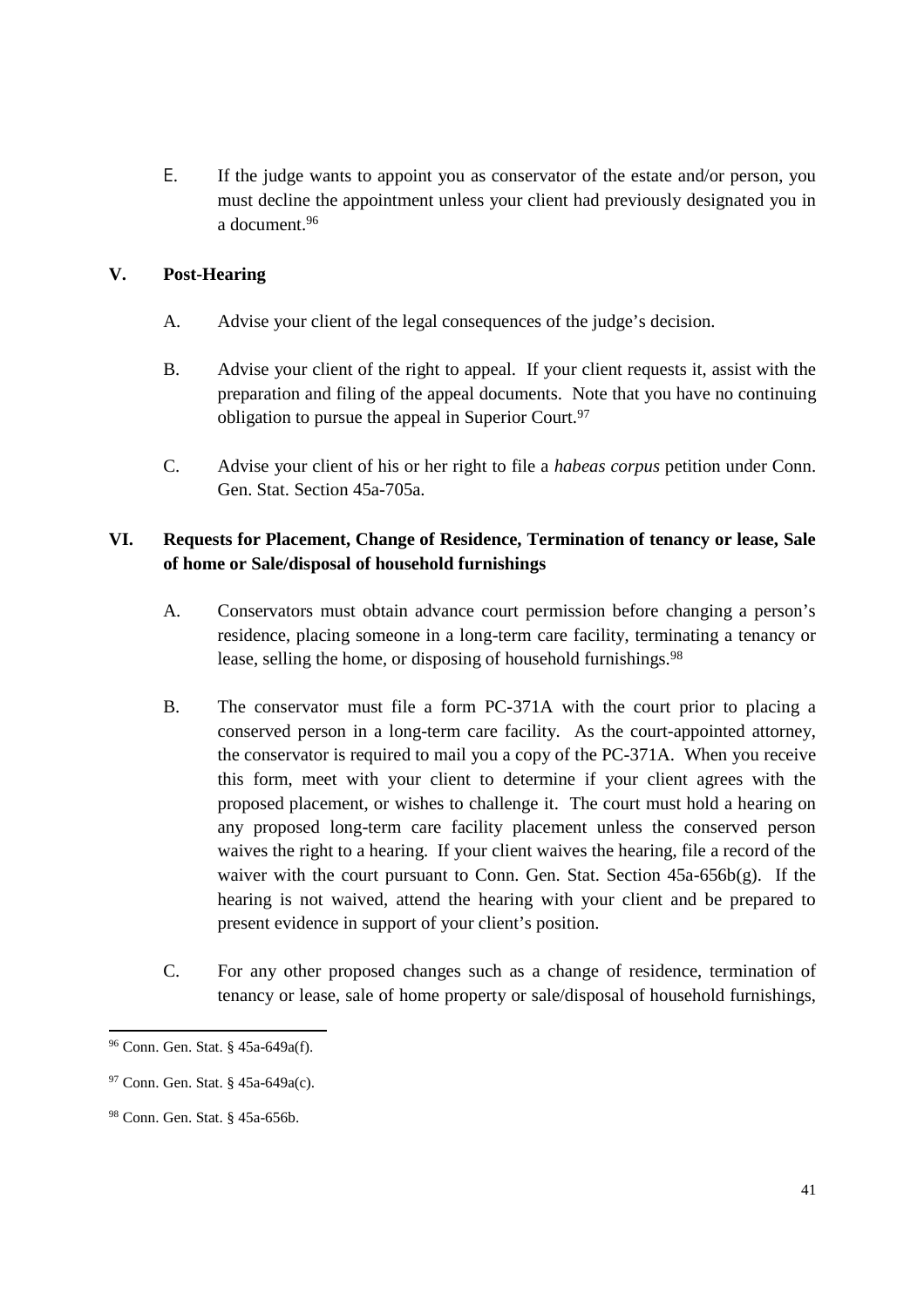the conservator must file a Form PC-303 with the court. You should receive a copy of this form. Meet with your client and discuss whether or not your client agrees to the proposed change, termination, sale or disposal and whether the client waives a hearing. If not waived, the court must hold a hearing, and you should appear at the hearing with your client and be prepared to present evidence in support of your client's position.

## **VII. Initial 1-year review and 3-year reviews**

- A. The court must review conservatorships after the first year, and every three years thereafter.<sup>99</sup> As the court-appointed attorney for the conserved person, you are no longer required to file a written report to the court. However, within 30 days of the court's receipt of the Form PC-371A, Conservator's Report and the physician evaluation, you should notify the court that you met with the conserved person, and advise the court whether or not a hearing is being requested.
- B. If during the 1-year review or 3-year review, or at any other time, your client informs you that he or she no longer wants to have a conservator, you may petition the court for termination of the conservatorship.<sup>100</sup>

## **VIII. Attorney for someone in the military**

- A. Know why an attorney was appointed. Familiarize yourself with the Servicemembers Civil Relief Act, 50 U.S.C. App. §§ 501-597b.
- B. Write to the client. Inform him/her what is going on.
- C. See if an appearance and waiver can be filed.
- D. Advise client of right to own counsel.
- E. Court-appointed counsel should not file a report with the court; if appropriate and indicated, counsel may file a statement of the client's position.
- F. Request the court to be discharged from further responsibility.

<sup>99</sup> Conn. Gen. Stat. § 45a-660(c).

<sup>100</sup> Conn. Gen. Stat. §45a-660(a).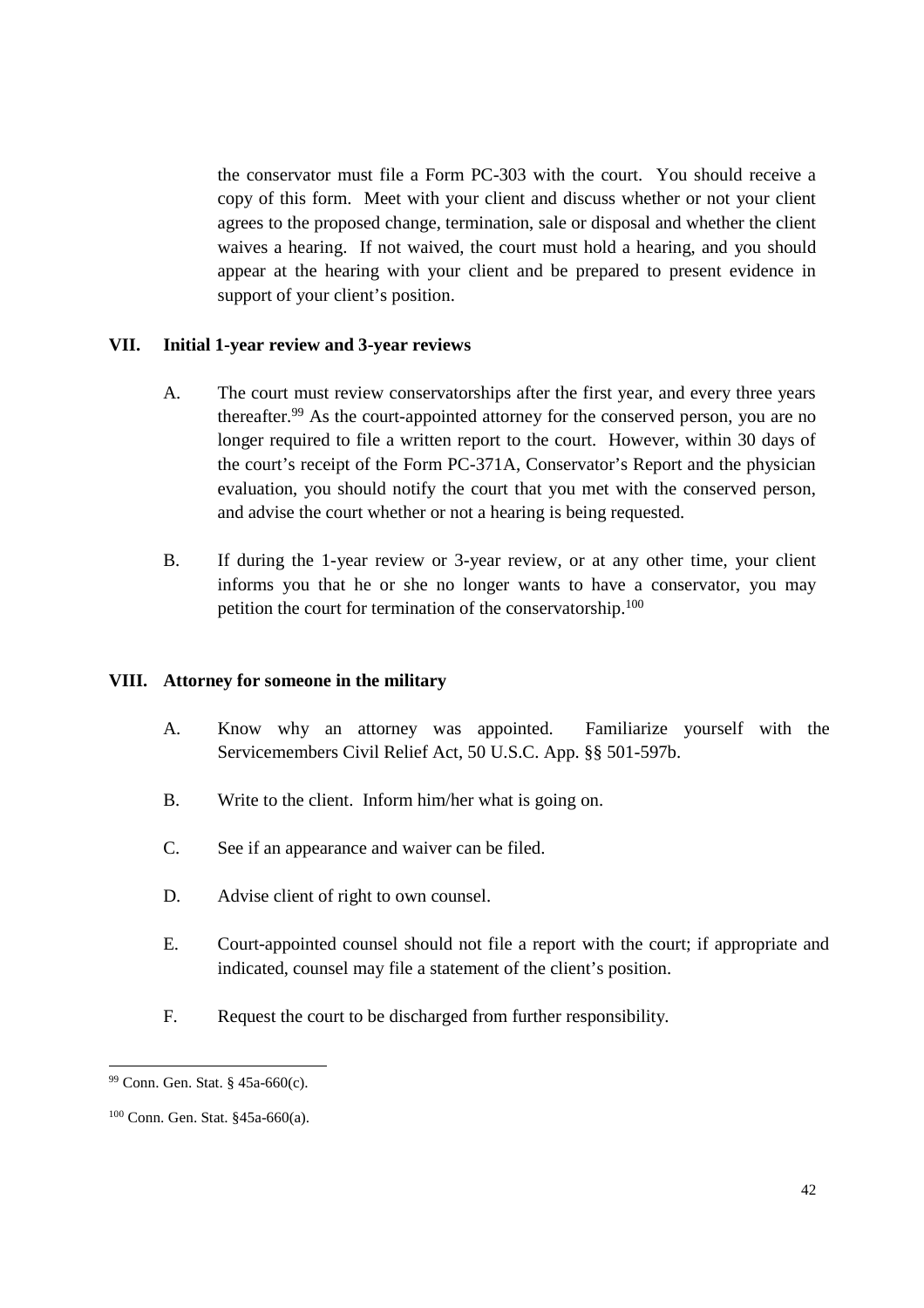# **THE ROLE OF THE GUARDIAN AD LITEM IN CONSERVATORSHIP PROCEEDINGS**

The role of a guardian ad litem ("G.A.L.") in conservatorship proceedings is governed by Conn. Gen. Stat. Section 45a-132, which was substantially revised in 2012. Rule 13 of the Probate Court Rules of Practice and Procedure also addresses G.A.L.s in conservatorships and other probate procedures.

The revised Conn. Gen. Stat. Section 45a-132 places new limits on when a probate judge may appoint a G.A.L. in conservatorship proceedings. A judge may no longer appoint a G.A.L. for a respondent in an involuntary conservatorship proceeding prior to the appointment of a conservator. Before a judge may appoint a G.A.L., the judge must make a determination that the respondent is incapable of caring for himself or herself or incapable of managing his or her affairs.<sup>101</sup>

Note that because of the new restriction in Conn. Gen. Stat. Section 45a-132(a)(2), a judge also may no longer appoint a G.A.L. in a voluntary conservatorship, even after the appointment of the conservator. This is because in voluntary conservatorships, there is no determination of incapacity.<sup>102</sup>

The new Section 45a-132(a)(3) only allows a judge to appoint a G.A.L. for a conserved person in two circumstances. In the first circumstance, the judge may appoint a G.A.L. for a specific purpose or to answer specific questions to assist the judge in making a decision.<sup>103</sup> In the second circumstance, the judge may appoint a G.A.L. if the conserved person's attorney is unable to ascertain the person's preferences.<sup>104</sup> In either case, the role of the G.A.L. terminates when the G.A.L. files his or her report to the court or earlier if ordered by the court.<sup>105</sup>

Note also that Section 13.8 of the Probate Court Rules of Practice and Procedure allows a G.A.L. to appeal from a judge's decision affecting the person the G.A.L. represents. The G.A.L. also may incur expenses in connection with the appeal with court approval, such as the expenses of hiring counsel.

<sup>101</sup> *See* Conn. Gen. Stat. § 45a-132(a)(2).

<sup>102</sup> Conn. Gen. Stat. § 45a-646.

<sup>103</sup> Conn. Gen. Stat. § 45a-132(a)(3)(A).

<sup>104</sup> Conn. Gen. Stat. § 45a-132(a)(3)(B).

<sup>105</sup> *Id.*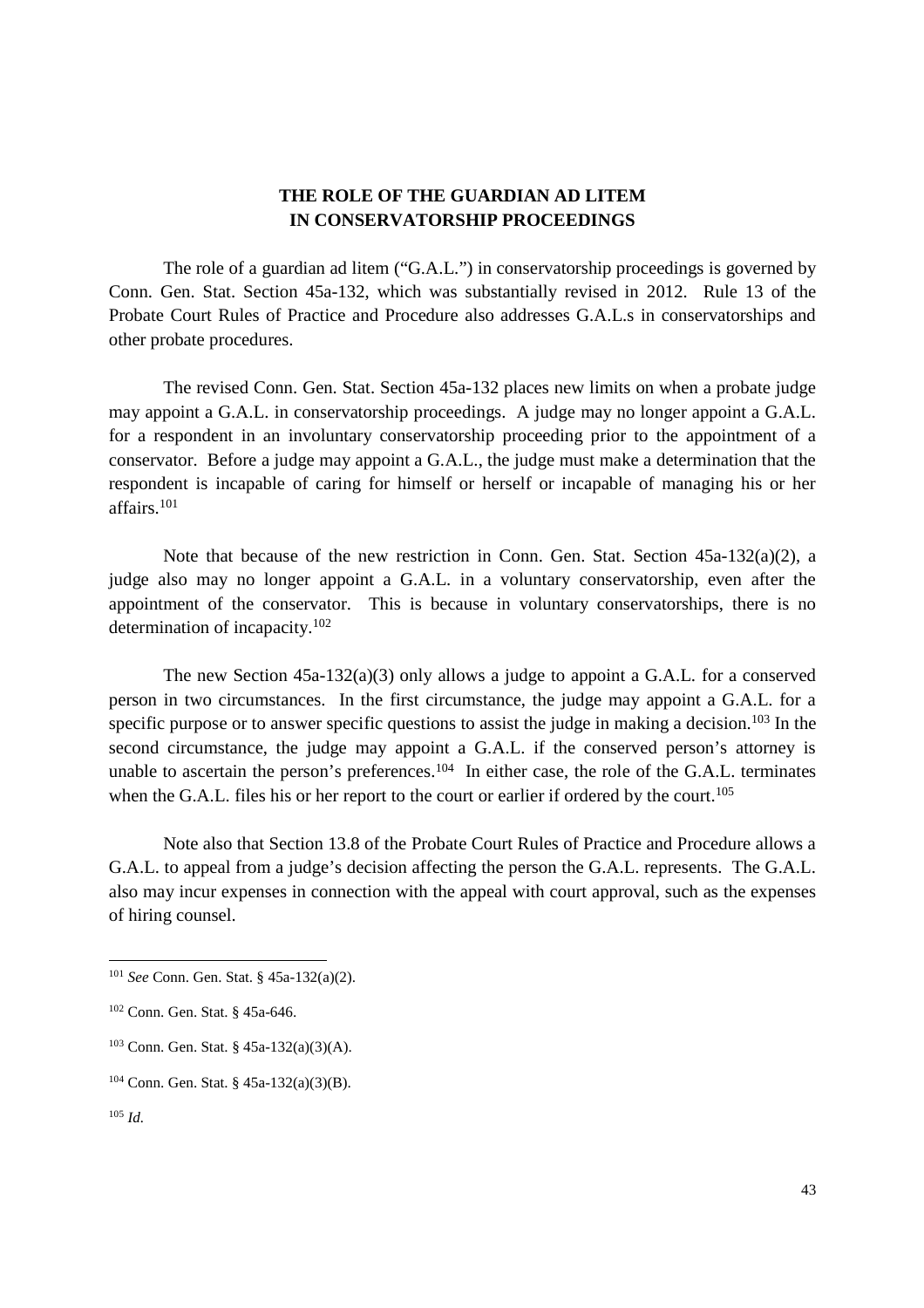The G.A.L. serves three primary functions:

- **1. Investigator** –Like the court-appointed attorney for the respondent or conserved person, the G.A.L. must be an investigator of all facts and circumstances which might affect the rights and interests of the conserved person. The G.A.L. must meet with the conserved person and all parties involved with the issue for which the G.A.L. was appointed. If the G.A.L. has no specific training in the area for which court assistance has been sought, then there is an obligation to familiarize oneself with the area. That does not mean the G.A.L. must become an expert in the area. The GAL G.A.L. should consult with independent experts in the area or review available material in the area.
- **2. Officer of the Court** In this function, the G.A.L. will make recommendations to the court about the best course of action to advance the conserved person's best interests.
- **3. Advocate** As an advocate for the best interest of the conserved person, the G.A.L. should point out any options available to the court with recommendations. The recommendations should be supported by the reasons for the choice.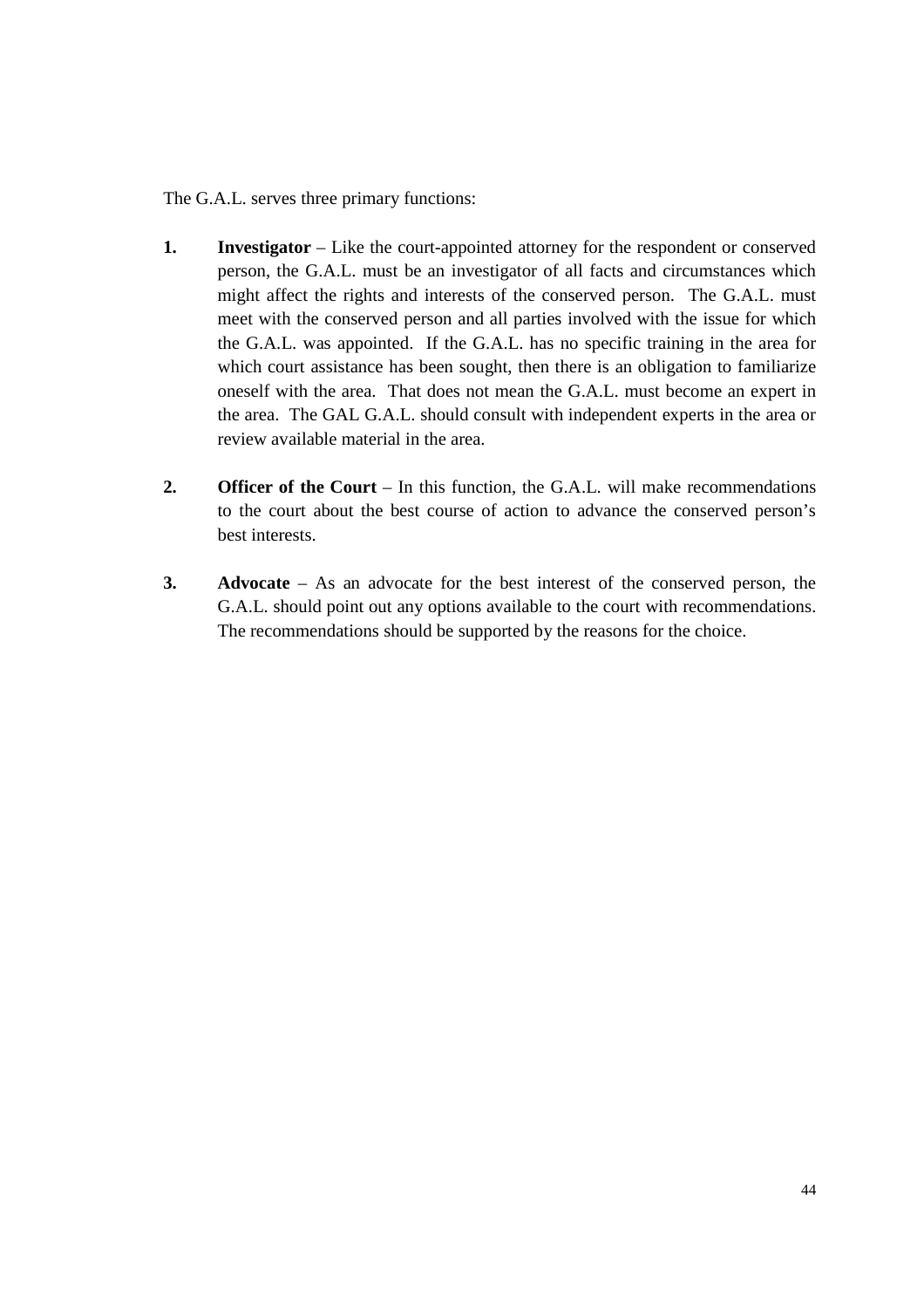# **SPECIAL PROCEDURES-COUNSEL TO CONSERVED PERSON AND G.A.L. IN DECISIONS AFFECTING LIFE-SUSTAINING MEDICAL TREATMENT (LSMT) AND DO NOT RESUSCITATE (DNR) ORDERS**

Connecticut probate courts have jurisdiction over disputes involving life-sustaining medical treatment (LSMT).<sup>106</sup> Probate courts also have jurisdiction over disputes concerning whether a conservator may authorize the withholding of medical treatment.<sup>107</sup>

The attorney and/or G.A.L. should be familiar with the LSMT Guidelines for Probate Court Judges prepared by the Connecticut Probate Assembly's Conservator/Guardian Standards Committee.<sup>108</sup> These guidelines define LSMT as follows:

"LSMT is defined as any medical intervention, technology, procedure, or medication administered to a patient that has the effect of forestalling the moment of death. It can include the commencement or discontinuation of a ventilator, dialysis, blood transfusion, medication, nutrition, hydration, or other medical procedures."<sup>109</sup>

For a court-appointed attorney for a conserved person in a LSMT case, the advocacy of the attorney must be the most zealous that the attorney can muster. Anyone not prepared to deal with issues that may affect the life or death of a stranger should not accept an appointment from the court.

In all LSMT matters, the court-appointed G.A.L. must put himself/herself in the shoes of the conserved person and not substitute the G.A.L.'s views for that of the conserved person. It is a matter of knowing the conserved person's wishes. Speak to the conserved person, if possible. If not, speak to the family, friends, nurses, doctors, and clergy. Did the conserved person ever express a view on the subject? When possible, all of this should be documented in writing.

<sup>109</sup> *Id*. at f.n. 1.

<sup>106</sup> Conn. Gen. Stat. § 19a-580c.

<sup>107</sup> Conn. Gen. Stat. § 45a-656(a)(3).

<sup>108</sup> LSMT Guidelines for Probate Court Judges, *published in* Incapacity, Powers of Attorney and Adoption in Connecticut, § 7:3 (3d ed.)(Thomson Reuters/West 2011).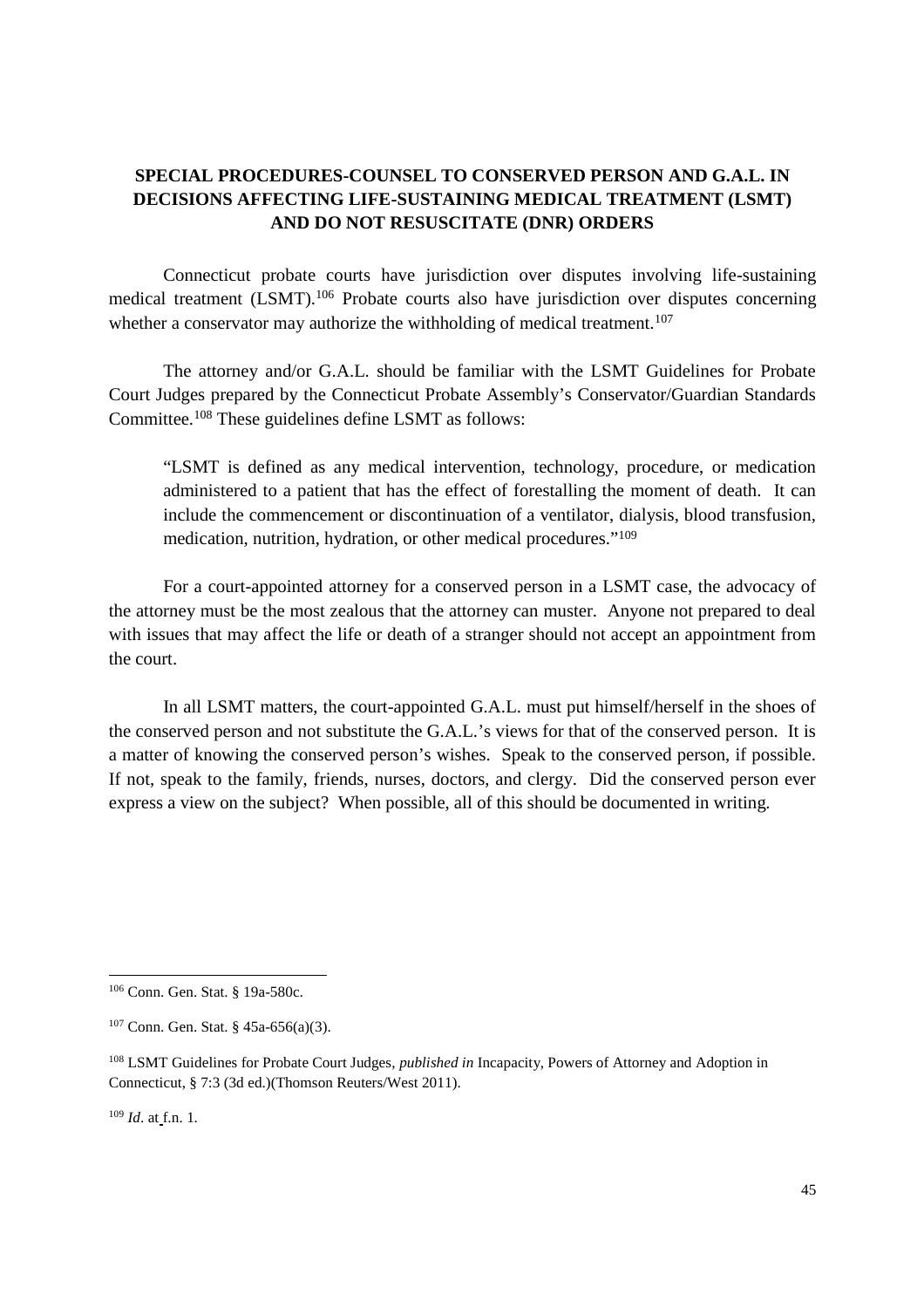# **ROLE OF THE ATTORNEY IN MATTERS CONCERNING GUARDIANSHIP OF THE INTELLECTUALLY DISABLED**

Conn. Gen. Stat. Section 45a-673 dictates the appointment of counsel for an intellectually disabled individual, which has been codified in Rule 12.1 of the Probate Court Rules of Procedure.

The court-appointed attorney is bound by the Rules of Professional Conduct and shall advocate for the client accordingly. A review of Chapter 802h of the Connecticut General Statutes ("Protected Persons and Their Property") should be undertaken.

- I. Types of Guardians of Persons with Intellectual Disability.
	- A. Plenary. A plenary guardian is defined in Conn. Gen. Stat. Section 45a-669(a) and is appointed by the probate court to supervise all aspects of the care of an adult person, as enumerated in subsection (d) of Conn. Gen. Stat. Section 45a-677, for the benefit of such adult, who by reason of the severity of his or her intellectual disability, has been determined to be totally unable to meet essential requirements for his or her physical health or safety and totally unable to make informed decisions about matters related to his or her care.
	- B. Limited. A limited guardian is also defined in Conn. Gen. Stat. Section 45a-669(c) and is appointed by the probate court to supervise certain specified aspects of the care of an adult person, as enumerated in subsection (d) of Conn. Gen. Stat. Section 45a-677, for the benefit of such adult, who by reason of the severity of his or her intellectual disability, has been determined to be able to do some, but not all, of the tasks necessary to meet essential requirements for his or her physical health or safety and to make some, but not all, informed decisions about matters related to his or her care.
- II. Fact Finding.
	- A. Review all written reports and paperwork filed with the court, including the initial application for guardianship.
	- B. With permission of counsel, if applicable, interview the petitioner to determine why a guardianship is being sought and the frequency of the petitioner's contact with your client.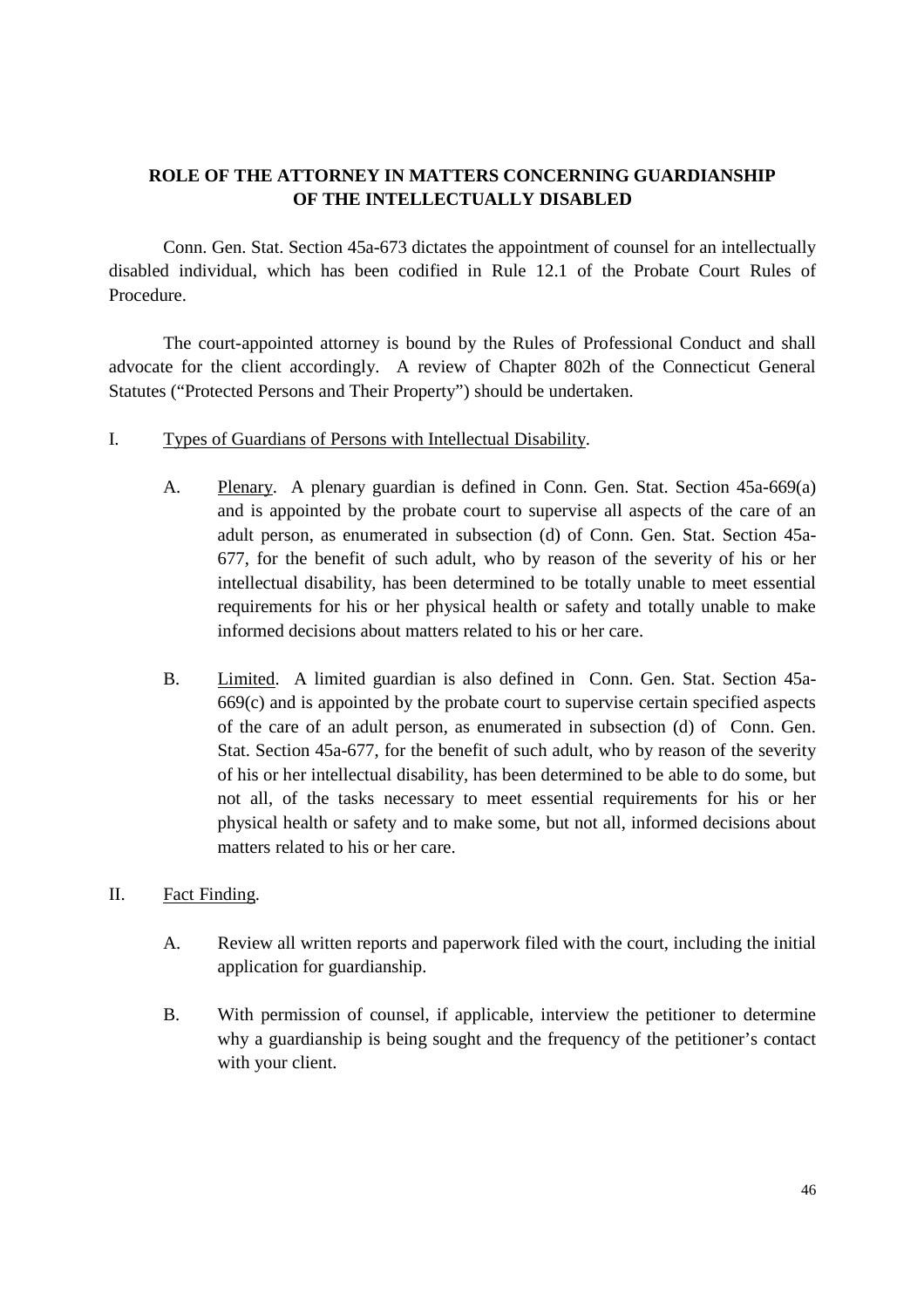- C. Interview your client.
	- 1. Discuss your role and work on developing trust with your client.
	- 2. Discuss the pending application and the potential impact of the court's decision to appoint a guardian.
	- 3. Validate, if possible, your client's understanding of the application by asking him or her to restate the purpose and impact, etc. Correct any misperceptions or misunderstandings, and revalidate.
	- 4. Observe your client's living and working arrangements.
	- 5. Observe your client's interactions with others.
	- 6. Interview the principal caregiver for your client (parent, staff, etc.). Observe how that person interacts with and speaks to your client.
	- 7. Interview your client privately and discuss his or her preferences.
- D. Interview the experts.
	- 1. Interview members of the direct care staff at your client's vocational or residential program to determine their assessment of your client's abilities and limitations. Make note of their different perceptions.
	- 2. Review the clinical records of your client, either by a direct release from your client (presuming he or she is capable of executing such a release), or by a release from your client's health care representative (if any). If neither option is available, you may petition the court for an order releasing your client's records for the limited purpose of responding to the application.
- E. Preparing for the Hearing.

If your client objects to the petition for appointment of a guardian, prepare such an objection in motion form. Send the original objection to the court and copies to all interested parties. If the client does not object or did not express a position regarding the petition, make that representation to the court at the hearing.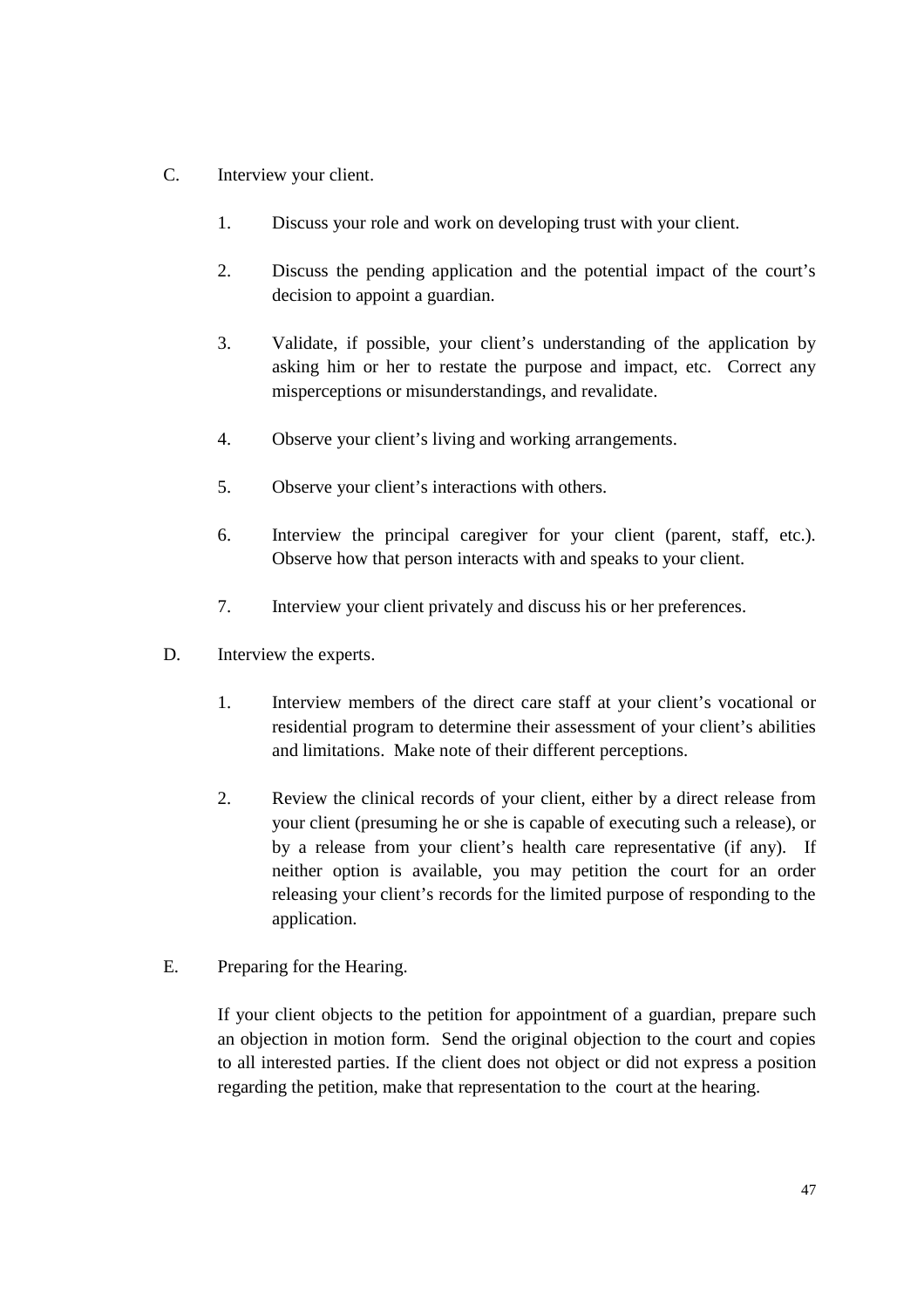## III. Court Hearing.

- A. The hearing on the application for guardianship must be held within forty-five days of its filing with the court.
- B. Prior to the hearing, discuss with the clerk where the hearing should be held (at court, at your client's residence, etc.). Your client is required to attend the hearing.<sup>110</sup> The court may exclude your client from such portions of the hearing which may be seriously detrimental to your client's emotional or mental condition.<sup>111</sup>
- C. At the hearing, the court must receive evidence as to your client's condition, including a written report or testimony by a Department of Developmental Services (DDS) assessment team, each member of which has personally observed or examined your client within the forty-five day period preceding the hearing.<sup>112</sup> Normally, the court will require both a written report from DDS as well as testimony from a representative from DDS at the hearing. The DDS report must contain specific information regarding the severity of the intellectual disability of your client and those specific areas, if any, in which he or she needs the supervision and protection of a guardian, and must also contain a statement of the reasons for such opinions.<sup>113</sup> You should review the DDS report prior to the hearing.
- D. The attorney for the respondent has the right to present evidence and crossexamine witnesses. Notify the court at least three days prior to the hearing if such witnesses must be ordered to appear.<sup>114</sup>
- IV. Legal Standards.
	- A. The court must find by clear and convincing evidence that your client is, by reason of the severity of his or her intellectual disability, totally unable to meet essential requirements for his or her physical health or safety and totally unable to

<sup>113</sup> *Id.*

<sup>114</sup> *Id.*

<sup>110</sup> Conn. Gen. Stat. § 45a-675.

<sup>111</sup> *Id.*

<sup>112</sup> Conn. Gen. Stat. § 45a-674.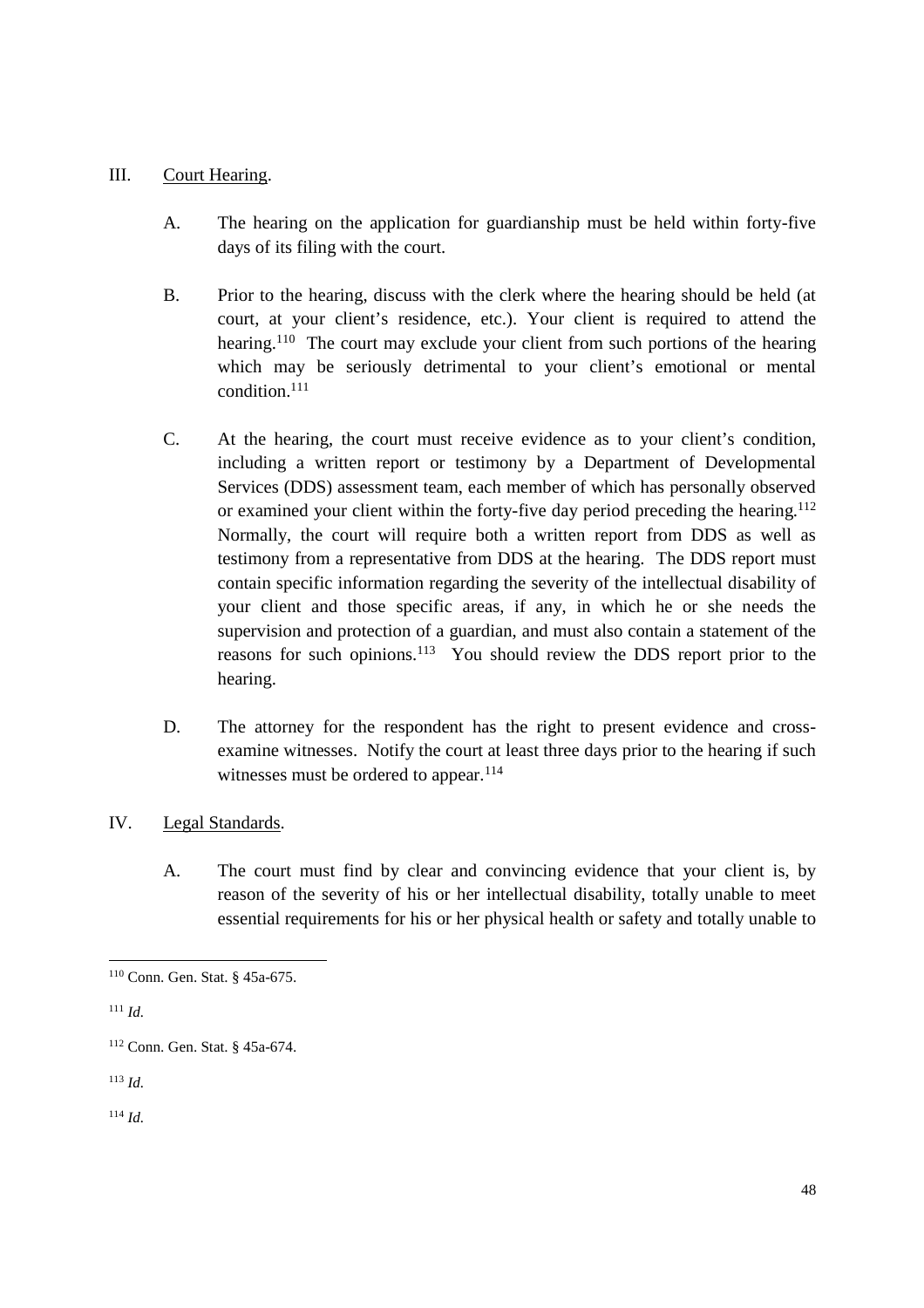make informed decisions about matters relating to his or her care in order to appoint a plenary guardian. $115$ 

- B. If the court finds by clear and convincing evidence that your client is able to do some, but not all, of the tasks necessary to meet essential requirements for his or her physical health or safety or that your client is able to make some, but not all, informed decisions about matters relating to his or her care, the court shall appoint a limited guardian.<sup>116</sup>
- C. In selecting a guardian, the court shall be guided by the best interests of your client, including, but not limited to, your client's stated preference as to who should be appointed.<sup>117</sup>
- D. The powers and duties of the plenary or limited guardian are located in Conn. Gen. Stat. Section 45a-677.

# V. Review.

The court may review the guardianship at any time, but it must review the guardianship at least once every three years to determine whether to continue, modify or terminate the guardianship.<sup>118</sup> As part of this process, both the guardian and a Department of Developmental Services professional file reports with the court.<sup>119</sup> If the ward functions adaptively and intellectually within the severe or profound range of intellectual disability, the Department of Developmental Services is not required to submit a report unless ordered by the court.<sup>120</sup> The court is to provide copies of the reports to the ward's attorney, who must meet with the ward and notify the court if a hearing is requested.*<sup>121</sup>* If the court determines, after receipt of all reports, that there has been no change in the condition of your client since the last preceding review by the court, a hearing shall not

- <sup>118</sup> Conn. Gen. Stat. § 45a-681.
- <sup>119</sup> Conn. Gen. Stat. § 45a-681(a)(1).
- <sup>120</sup> Conn. Gen. Stat. §  $45a-681(a)(2)$ .

<sup>115</sup> Conn. Gen. Stat. § 45a-676(a).

<sup>116</sup> Conn. Gen. Stat. § 45a-676(b).

<sup>117</sup> Conn. Gen. Stat. § 45a-676(f).

<sup>121</sup> Conn. Gen. Stat. § 45a-681(a)(5).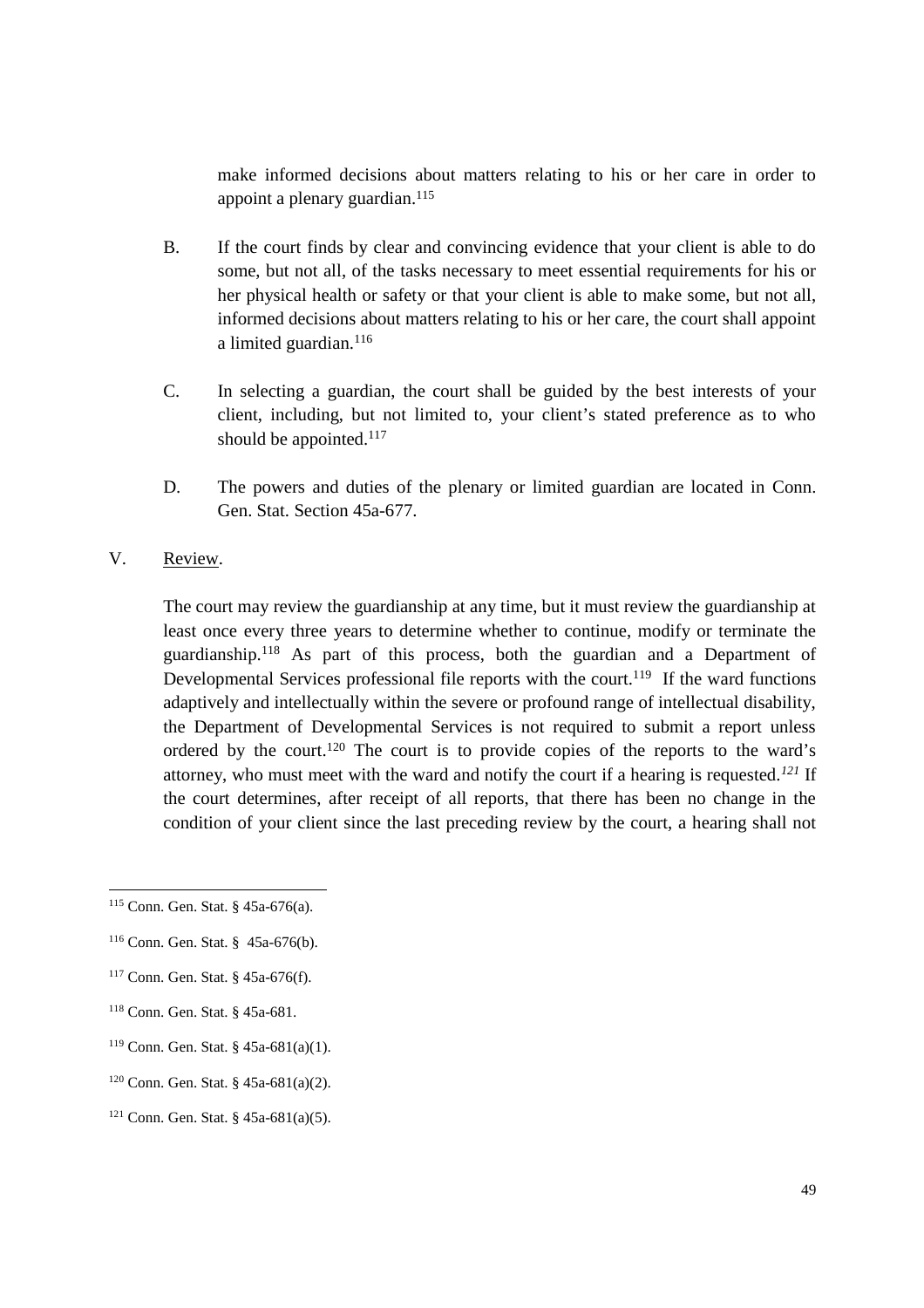be required, although the court may, in its discretion, hold such a hearing.<sup>122</sup> If any interested party requests a hearing, the court must hold the hearing within thirty days of the request. An order expanding or reducing the powers and duties of the guardian shall not be issued without a hearing.<sup>123</sup>

## VI. **Attorney for someone in the military**

- A. Know why an attorney was appointed. Familiarize yourself with the Servicemembers Civil Relief Act, 50 U.S.C. App. §§ 501-597b.
- B. Write to the client. Inform him/her what is going on.
- C. See if an appearance and waiver can be filed.
- D. Advise client of right to own counsel.
- E. Court-appointed counsel should not file a report with the court; if appropriate and indicated, counsel may file a statement of the client's position.
- F. Request the court to be discharged from further responsibility.

<sup>122</sup> Conn. Gen. Stat. § 45a-681(b).

<sup>123</sup> *Id.*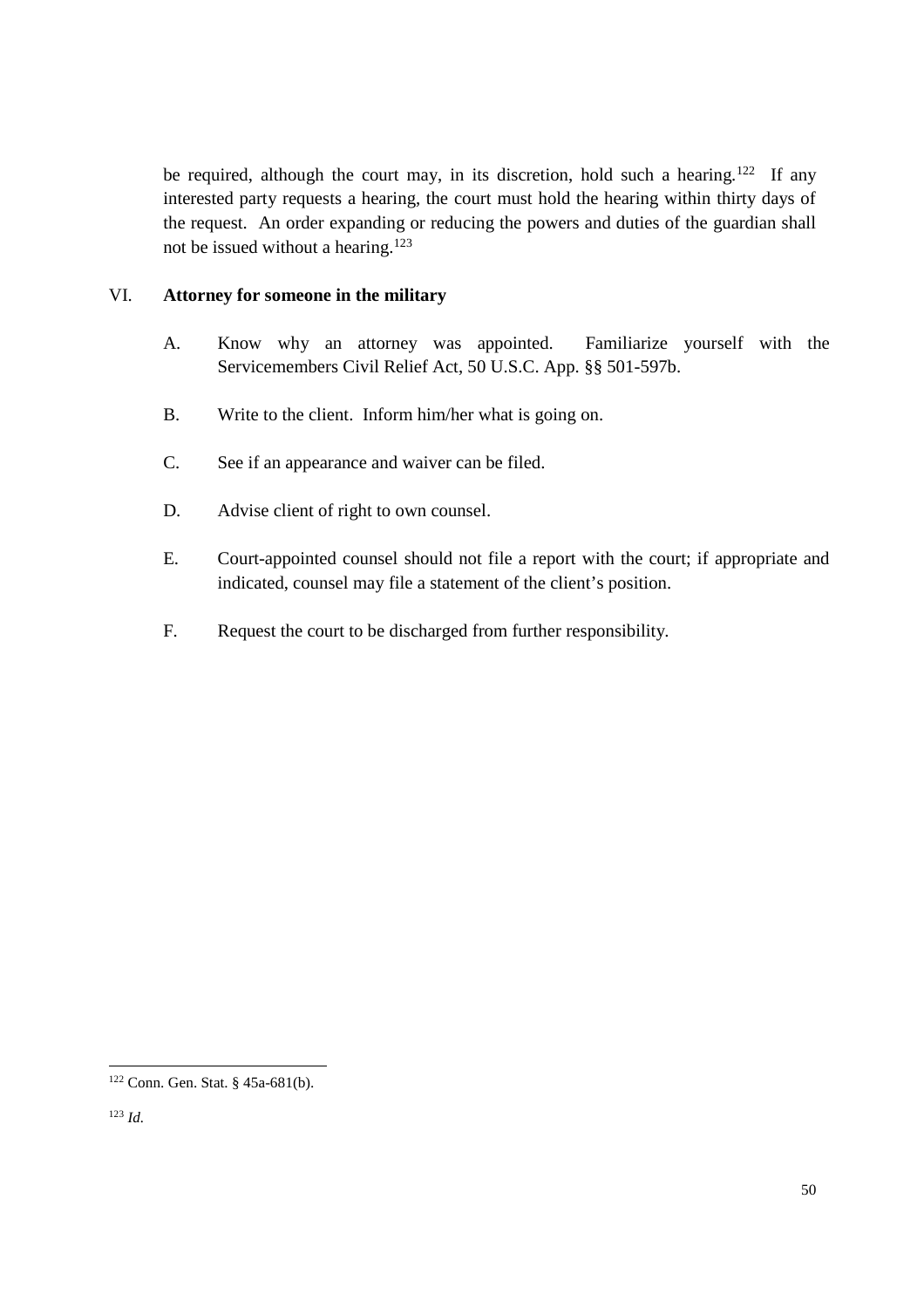#### **CIVIL COMMITMENTS**

#### **I. Constitutional Liberty Interests of the Individual**

Being subject to civil commitment is a significant deprivation of liberty and the fundamental right to refuse medical treatment and mind-altering medication. "There can be no doubt that involuntary commitment to a mental hospital, like involuntary confinement of an individual for any reason, is a deprivation of liberty which the State cannot accomplish without due process of law. *Sprecht v. Patterson*, 386 U.S. 605 (1967)." *Fasulo v. Arafeh*, 173 Conn. 473, 476 (1977). "Commitment must be justified on the basis of a legitimate state interest, and the reasons for committing a particular individual must be established in an appropriate proceeding. Equally important, confinement must cease when those reasons no longer exist." *Fasulo v. Arafeh*, 173 Conn. 473, 476 (1977).

"The authority of the state to confine an individual is contingent upon the individual's present mental status, which must be one of mental illness amounting to a need for confinement for the individual's own welfare or the welfare of others or the community. (Citation omitted.) The original involuntary commitment proceeding can only establish that the state may confine the individual at the time of the hearing and for the period during which the individual is subject to the requisite mental illness. As the United States Supreme Court has recognized, "At the least, due process requires that the nature and duration of the commitment bear some reasonable relation to the purpose for which an individual is committed." *Jackson v. Indiana*, 406 U.S. 715, 738 (1972). Once the purpose of the commitment no longer exists, there is no constitutional basis for the state to continue to deprive the individual of his liberty. See *O'Connor v. Donaldson*, 422 U.S. 575 (1975)." *Fasulo v. Arafeh*, 173 Conn. 473, 476 - 477 (1977).

"[T]he state's power legitimately to confine an individual is based on a legal determination under General Statutes [17a-498] that the person complained of is mentally ill and dangerous to himself or herself or others or gravely disabled and that the commitment shall only continue for the period of the duration of such mental illness or until he or she is discharged in due course of law. The state's power to confine terminates when the patient's condition no longer meets the legal standard for commitment. Since the state's power to confine is measured by a legal standard, the expiration of the state's power can only be determined in a judicial proceeding which tests the patient's present mental status against the legal standard for confinement. That adjudication cannot be made by medical personnel unguided by the procedural safeguards which cushion the individual from an overzealous exercise of state power when the individual is first threatened with the deprivation of his liberty."*Fasulo v. Arafeh*, 173 Conn. 473, 479 (1977).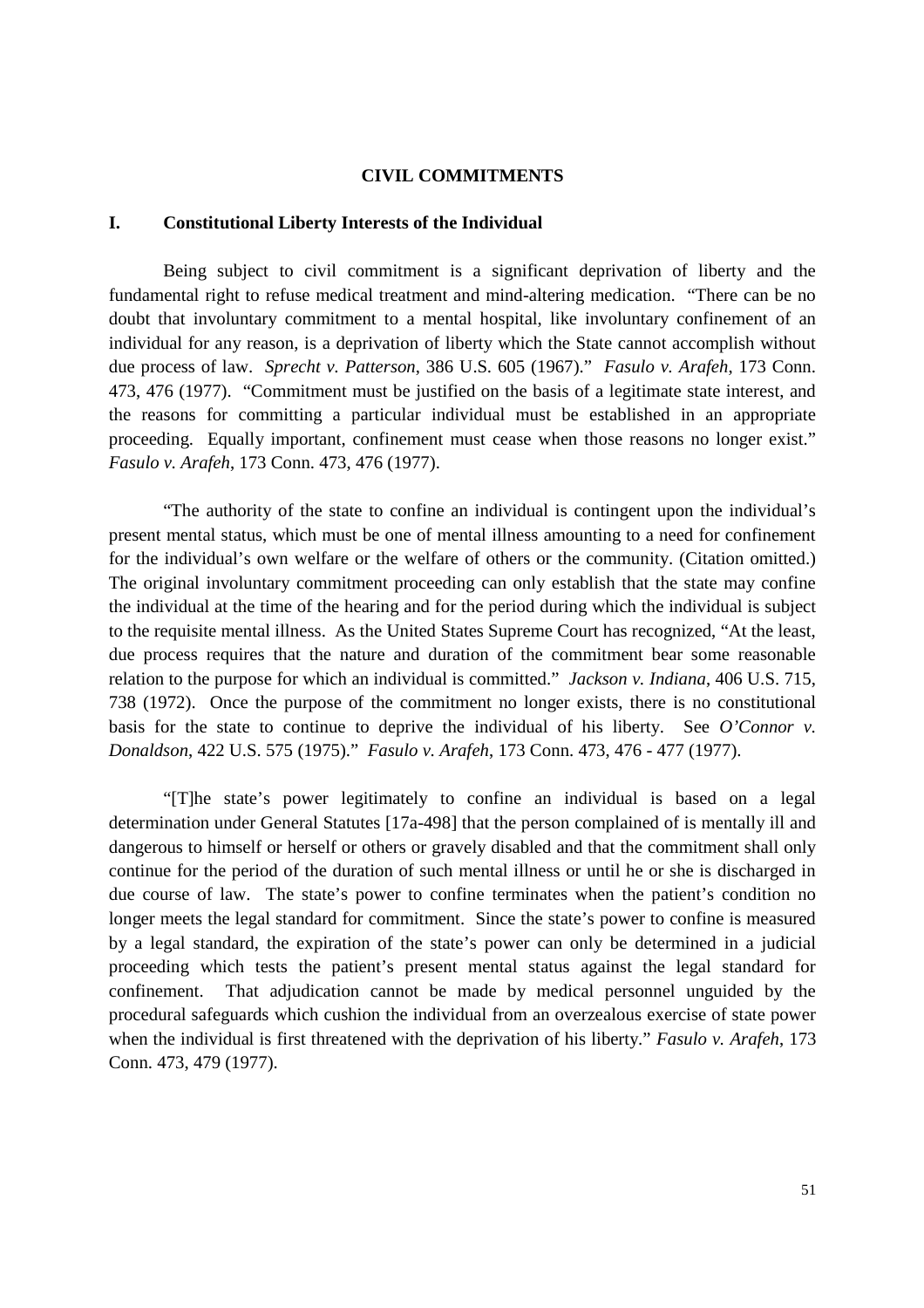#### **II. Ethical Considerations**

"The role of the attorney for the respondent in a commitment case is to act as a zealous advocate for the client and to ensure that the respondent is afforded all of his or her due process and other rights. It is not proper for the attorney to act as a guardian ad litem in the best interest of his or her client. See Rules of Professional Conduct 1.2(a) and 1.14(a), and *Gross v. Rell*, 304 Conn. 234, 261-266 (2012)." Office of the Probate Court Administrator, "Performance Standards Governing the Representation of Clients in Civil Commitment Proceedings,"2015. "Almost invariably, this means opposing the petition." Office of the Probate Court Administrator, "Performance Standards Governing the Representation of Clients in Civil Commitment Proceedings,"2015, footnote 1. "The most significant reason is the belief that a lawyer using a more selective approach usurps the function of the judge or jury by deciding her client's fate." *Gross v. Rell*, 304 Conn. 234, 260 (2012).

The law presumes that a person with a psychiatric disability retains their fundamental constitutional right to refuse treatment and medication until further order of the probate court after full due process proceedings, even after the person has been committed to a psychiatric hospital. "[A] finding of 'mental illness' even by a judge or jury, and commitment to a hospital, does not raise even a presumption that a patient is 'incompetent' or unable adequately to manage his own affairs." *Winters v. Miller, M.D.*, 446 F.2d 65, 68 (2d Cir. 1971). People with psychiatric disabilities retain all of their fundamental civil rights and civil liberties until and unless the person has been declared incapable by a probate court upon clear and convincing evidence in a full due process judicial hearing. Moreover, such finding must be narrow and the least restrictive means of assisting the person. C.G.S. § 17a-541 and § 45a-650(k) and (l).

An attorney appointed by the court must be thoroughly familiar with the commitment statutes, C.G.S. §§ 17a-495 through 17a-528. The attorney should normalize the relationship with the client. Rule 1.14. The attorney should abide by the client's objective of the representation. Rule 1.2. The attorney should zealously advocate for the client's objective, usually opposing the commitment, asserting all jurisdictional, procedural, evidentiary, burden of proof, and substantive defenses that have legal and factual merit. "The common-law presumption of competence. . .can easily be construed to mean that all persons are legally competent to make decisions until the presumption has been overcome in a judicial proceeding. . .Any third party usurpation of authority without judicial approval or prior consent violates this principle." *Gross v. Rell*, 304 Conn. 234, 262 (2012).

It may be helpful for the court-appointed attorney to have a general understanding of disability culture and the wide spectrum of perceptions of people with psychiatric disabilities. Disability civil rights culture asserts that disability is a social construct. Disability is a natural part of the human experience. Disability is simply a different way of being human, not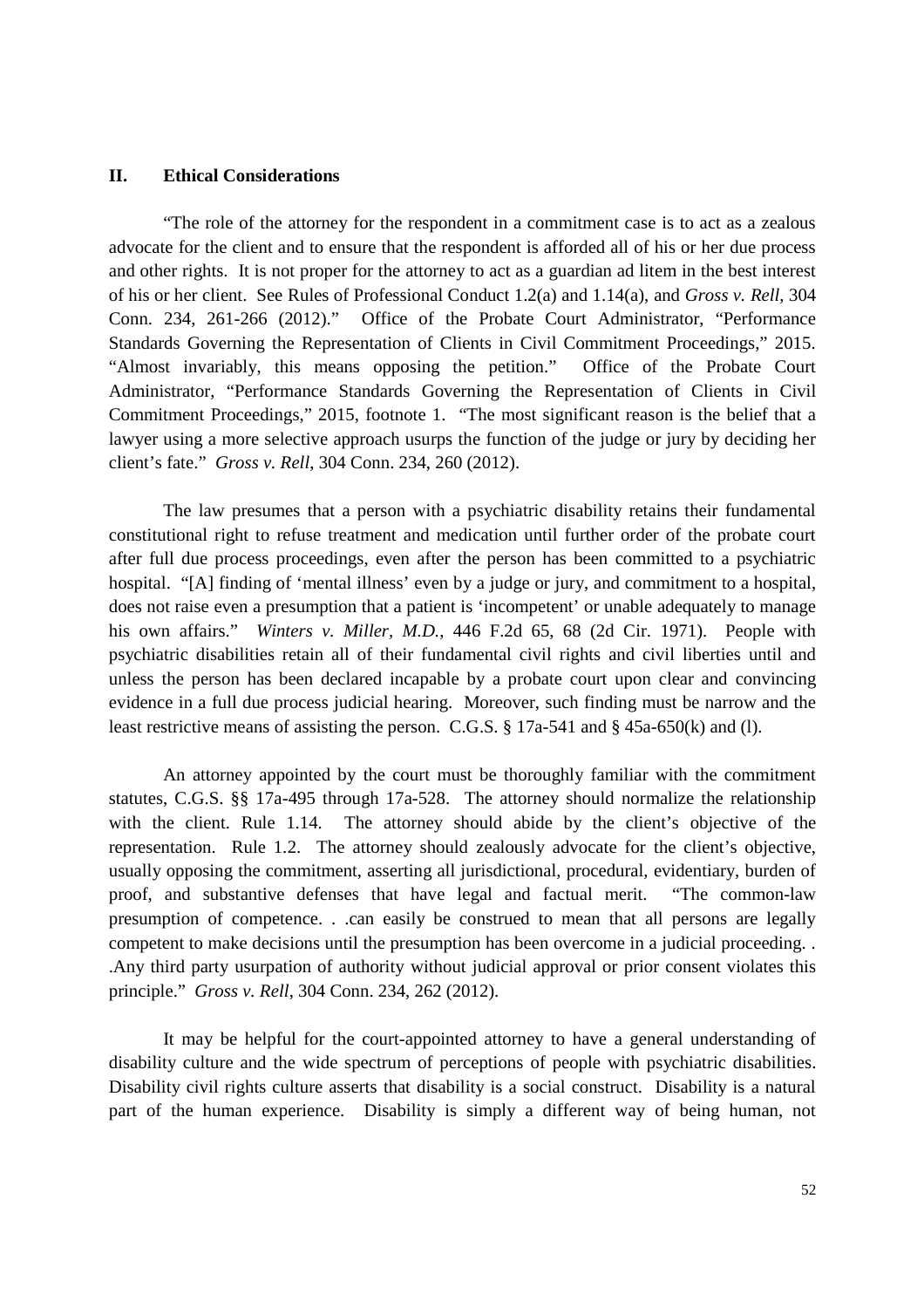fundamentally different from race, sex, gender, and sexual orientation. The disability culture perspective sees disability as good and natural and not in need of treatment or change, but only acceptance and accommodation. At the other end of the spectrum are those who see psychiatric disability as a defect or illness that needs to be treated, medicated, isolated, segregated and eliminated. Most participants in the civil commitment process (respondents, family, social workers, psychiatrists and probate judges) fall somewhere in the middle on a case-by-case basis. A few may fall at the polar ends of the spectrum. It may be helpful to have an awareness of the broad perspectives throughout the spectrum when defending respondents in commitment proceedings.

Finally, the court-appointed attorney should be familiar with the Office of the Probate Court Administrator's "Performance Standards Governing the Representation of Clients in Civil Commitment Proceedings,"2015. These guidelines are reproduced as Appendix II at the end of these materials.

## **III. Background**

- A. It is important to determine the current legal status of each client and how the person came to the emergency room, inpatient psychiatric unit of the hospital, or state or private inpatient psychiatric hospital.
- B. Voluntary Status. There are two types of voluntary status under C.G.S. § 17a-506. Formal voluntary status is when a patient voluntarily requests treatment in writing pursuant to C.G.S.  $\S 17a-506(a)$ . A person with formal voluntary status may revoke their voluntary status in writing and the hospital has three days to discharge them or bring an application for commitment. Informal voluntary status is gained by a person who is admitted by a psychiatric hospital without formal or written application. A person with informal voluntary status is "free to leave such hospital at any time after admission." C.G.S. § 17a-506(b). The hospital does not have the legal authority to hold the informal voluntary patient for three days. The hospital retains the legal option of issuing a physician's emergency certificate (PEC) pursuant to C.G.S. § 17a-502. Counsel representing a client in a commitment proceeding after revoking their voluntary status must confirm that the client is a formal voluntary and not an informal voluntary.
- C. 72-hour Hold. Clients may be held in a general hospital for emergency examinations for 72 hours if police, a psychologist, clinical social worker or an advanced practice registered nurse (APRN) has issued an emergency certificate. An emergency certificate/72-hour hold can be issued if the authorized issuer has "reasonable cause to believe that a person has psychiatric disabilities and is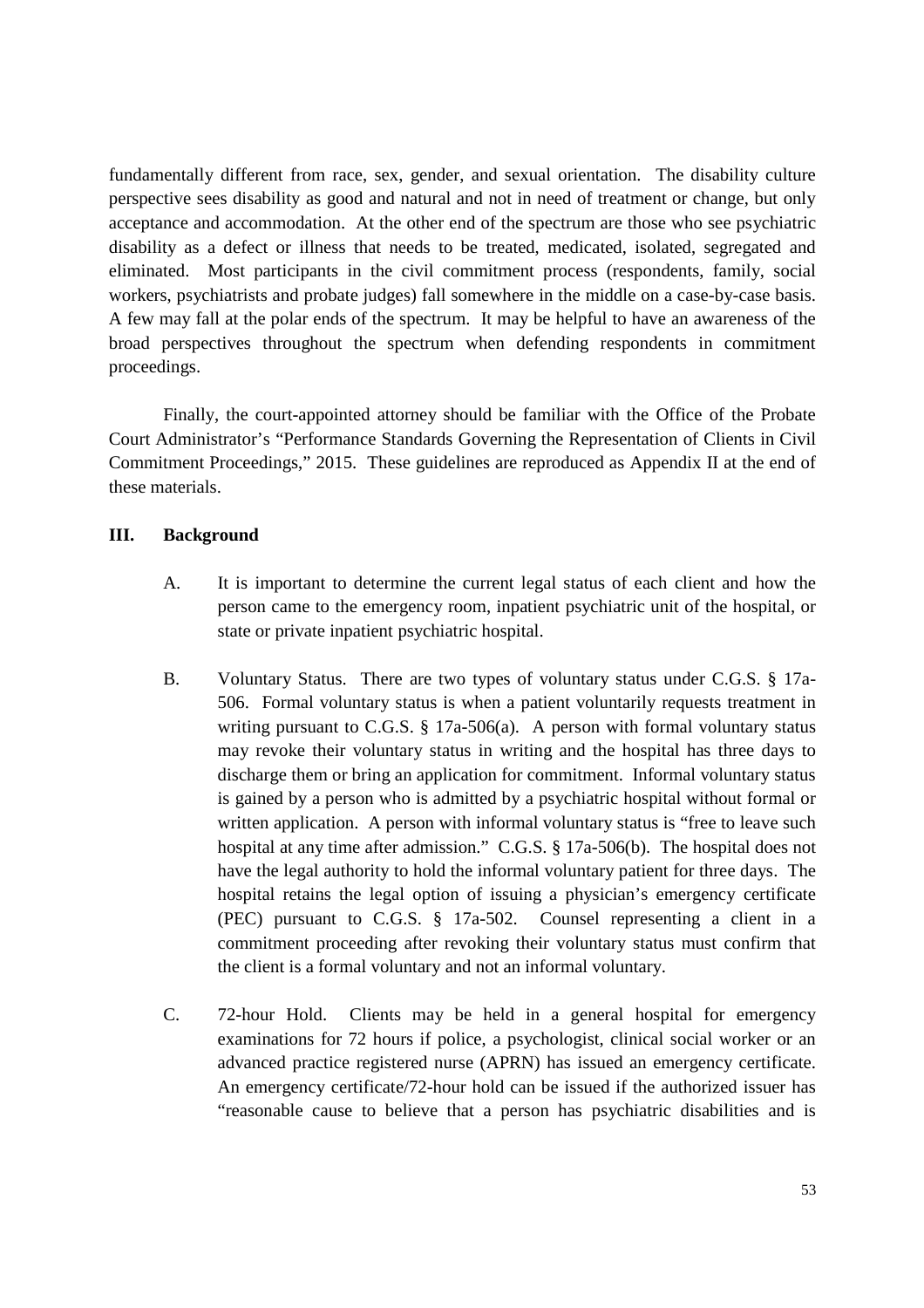dangerous to himself or herself or gravely disabled, and in need of immediate care and treatment." C.G.S. § 17a-503(a)(police), (c)(psychologist), and (d)(LCSW-APRN). Emergency certificates issued under C.G.S. § 17a-503 are limited to 72 hours and require that the person must be examined within 24 hours. Usually the police take a person into custody and take them to a general hospital emergency department or call for transport by an ambulance. The custody is protective custody, not an arrest.

- D. Physician's Emergency Certificate (PEC). A PEC may only be issued by a Connecticut-licensed physician. The physician must conclude that the person is a danger to self, danger to others or gravely disabled, and in need of immediate care and treatment in a hospital for psychiatric disabilities. The certificate is only good for three days and the physician must state his or her findings regarding the person's mental state, opinions about dangerousness and functioning, and the reasons for the opinions. PEC's are only effective for 15 days and cannot be reissued. The person must be examined within 48 hours by a psychiatrist and informed of their right to consult an attorney and to request a probable cause hearing.
- E. Superintendent's Transfers. A voluntary patient in treatment in a psychiatric facility may voluntarily transfer with informed consent to another psychiatric facility with the agreement of the superintendents pursuant to C.G.S. § 17a-511(b). Any person who has been committed to a hospital for psychiatric disabilities may be involuntarily transferred to another hospital for psychiatric disabilities with the agreement of the superintendents pursuant to C.G.S. § 17a-511(a). The conservator, overseer, any member of the person's family, or the next friend, may make application for review of the transfer. The probate court may revoke, modify or affirm the transfer. C.G.S. § 17a-511(a).
- F. Committed. A person's legal status is "committed"if they have been committed by a probate court pursuant to C.G.S.  $\S$  17a-498(c)(3).
- G. Competency restoration. Clients may be committed to Connecticut Valley Hospital, Whiting Forensic Division, upon order of the Superior Court having jurisdiction over criminal charges. These commitments are pursuant to C.G.S. § 54-56d. Competency restoration commitments may be for up to the maximum sentence possible under the charges or 18 months, whichever is shorter. C.G.S. § 54-56d(i). Competency restoration may result in restoration of competency to stand trial and the person will be returned home or to Department of Corrections custody to stand trial. The competency restoration my result in a finding of not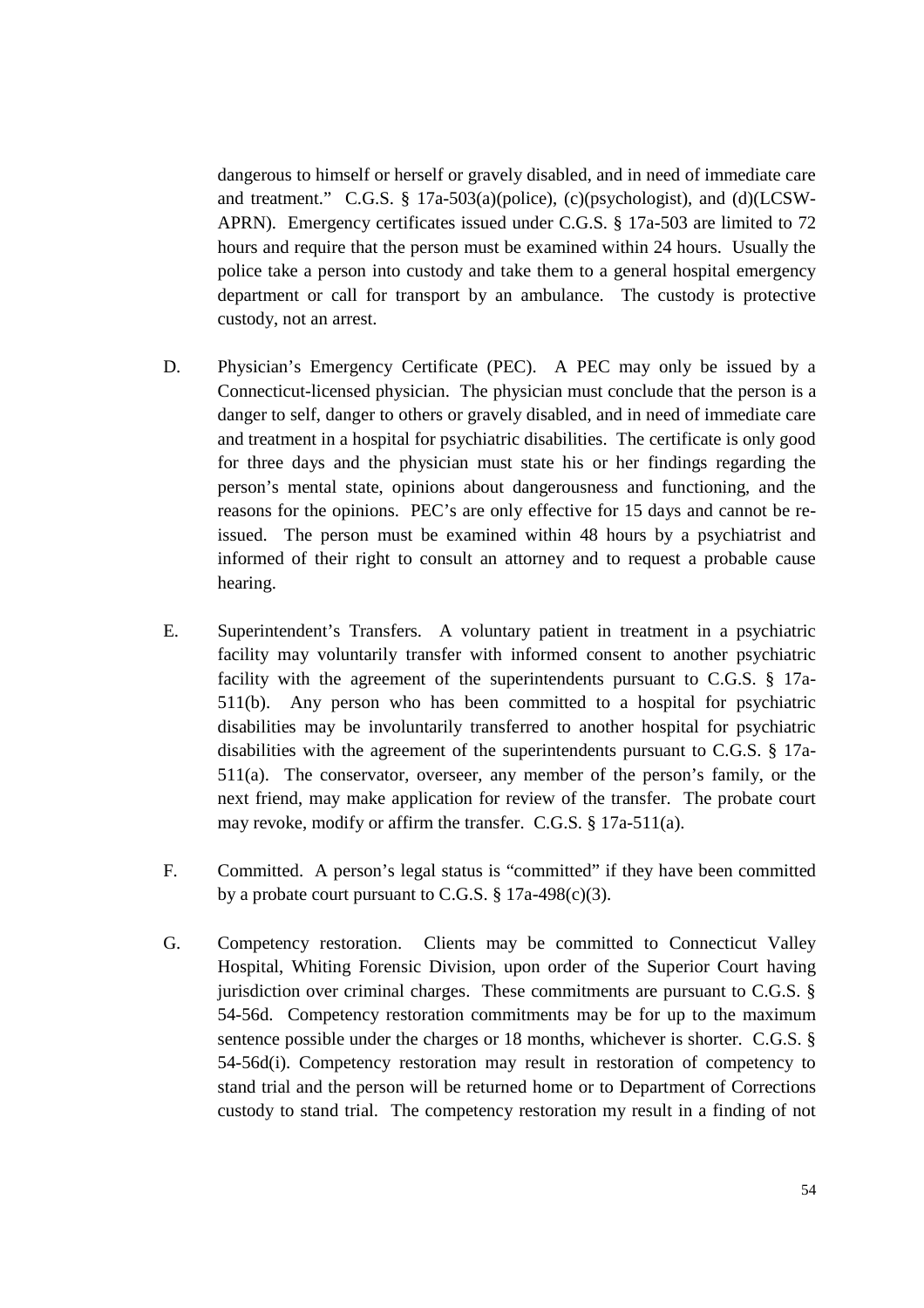competent and not restorable - "sub m" status, C.G.S. § 54-56d(m). Those persons are held at CVH and applications for civil commitment are made for commitment pursuant to C.G.S. § 17a-498(c).

- H. Department of Corrections Transfer. If a person is in need of more psychiatric treatment than can be provided in the Department of Corrections facility, the person may be transferred to CVH pursuant to C.G.S. § 17a-513 as a voluntary patient, C.G.S. § 17a-514 under a PEC, or C.G.S. § 17a-515 after a full due process hearing in probate court. DOC transfers have a right to periodic review under the constitution and pursuant to C.G.S. § 17a-516. If the person does not meet commitment standards, he or she is returned to the custody of the Department of Corrections.
- I. PSRB –Psychiatric Security Review Board. The final population in Connecticut Valley Hospital, Whiting Forensic Division, are acquittees who have plead not guilty by reason of mental disease or defect and committed to the jurisdiction of the Psychiatric Security Review Board. These patients do not have due process rights in the probate court system for review of their legal status or commitment. Only the PSRB has jurisdiction over those matters. The probate court does have jurisdiction over conservatorships, involuntary medication applications and involuntary shock therapy applications regarding PSRB patients.

## **IV. Jurisdiction**

Courts of probate have jurisdiction over applications for civil commitment upon written application alleging that a person has psychiatric disabilities and is either dangerous to self or others or gravely disabled. C.G.S. § 17a-497(a). Applications for commitment can be made by any person, but the applicant should be a person with a legitimate interest in the health safety and welfare of the person or the safety of the community. If the respondent is at large and dangerous, the first selectman or chief executive officer may make such application. C.G.S. § 17a-497(a). Jurisdiction is vested in the probate court for the district is which the respondent resides, or, when his or her place of residence is out of the state or unknown, in the probate district where the respondent is located. C.G.S. § 17a-497(a). In any case where the respondent is already hospitalized pursuant to a commitment order under C.G.S. § 17a-498, a physician's emergency certificate pursuant to C.G.S § 17a-502, or is a voluntary patient pursuant to C.G.S. § 17a-506, jurisdiction resides with the probate court in the district of the hospital. C.G.S. § 17a-497(a).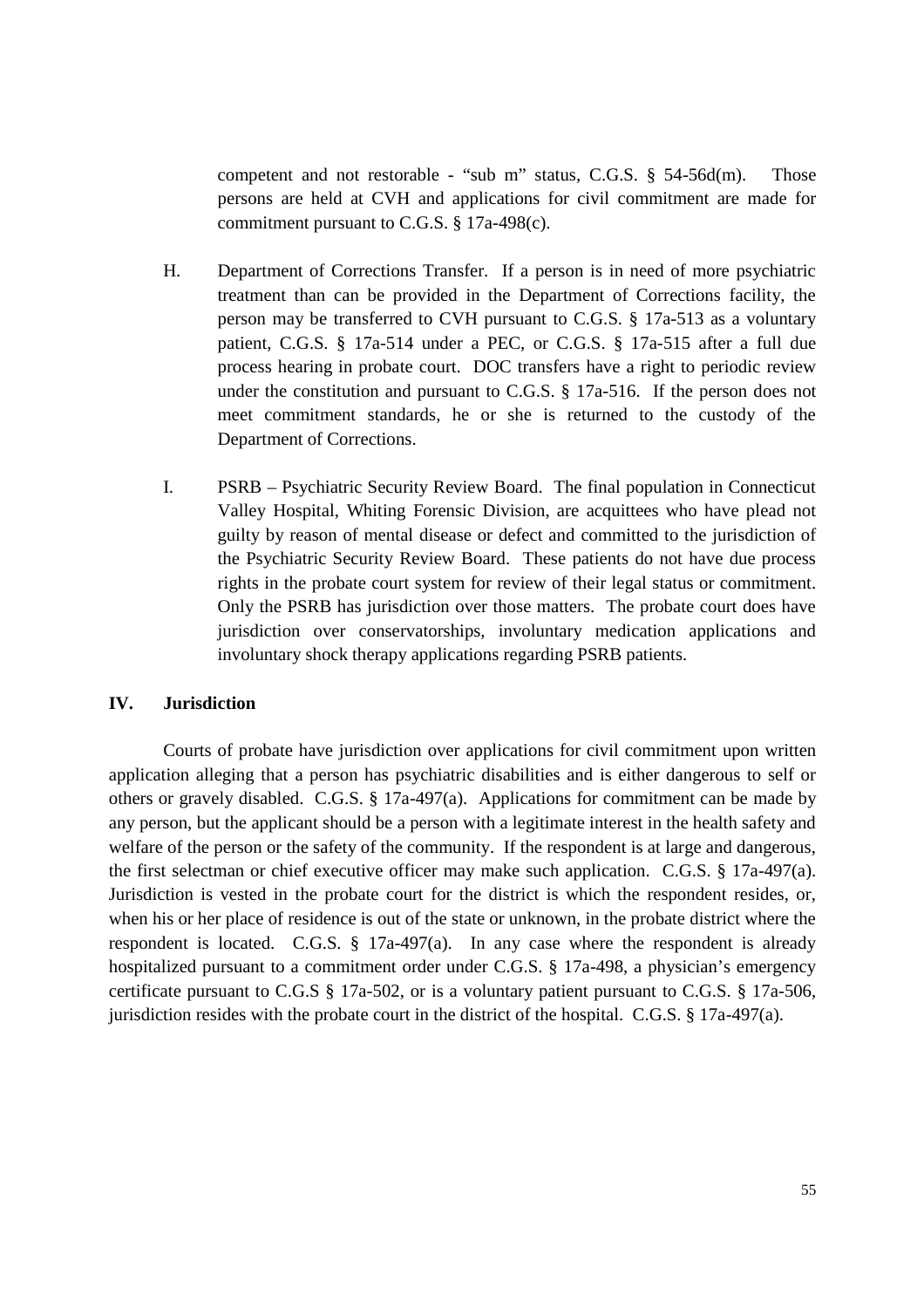#### **V. Statutory Definitions**

Understanding the statutory definitions and standards for commitment is essential to effective representation of respondents in civil commitment proceedings.

"Person with psychiatric disabilities"means any person who has a mental or emotional condition which has substantial adverse effects on his or her ability to function and who requires care and treatment." C.G.S. § 17a-495(c). Psychiatric disabilities include anything in the Diagnostic and Statistical Manual V (DSM V) and may vary from Schizophrenia, Major Depression and Bi-polar Disorder to Acquired or Traumatic Brain Injury and Dementia. Diagnosis alone is insufficient to meet the definition. Many people with Schizophrenia, Bipolar Disorder and Major Depression are able to work, have families and social relationships, and function well. The diagnosis must be coupled with substantial adverse effects on the person's ability to function. Impairments in ability to function include substantial dysfunction in family relations, work relations, or the ability to maintain the essentials of food, shelter, clothing, health care and safety.

"Dangerous to himself or herself or others"means there is a substantial risk that physical harm will be inflicted by an individual upon his or her own person or upon another person. C.G.S. § 17a-495(b). A person's history of psychiatric treatment and hospitalization is relevant but not sufficient to meet the standard. There must be a present substantial risk of physical harm to self or others because of the psychiatric disability. Potential risk is not sufficient, nor is nonphysical harm.

"Gravely disabled"means that a person, as a result of mental or emotional impairment, is in danger of serious harm as a result of an inability or failure to provide for his or her own basic human needs such as essential food, clothing, shelter or safety, and that hospital treatment is necessary and available and that such person is mentally incapable of determining whether or not to accept such treatment because his judgment is impaired by his psychiatric disabilities." C.G.S. § 17a-495(b). The necessary elements of "gravely disabled"break out as follows:

- (1) As a result of mental or emotional impairment. (Not physical disabilities).
- (2) The person is in danger of serious harm;
- (3) As a result of an inability or failure to provide for his or her own basic human needs such as essential food, clothing, shelter or safety;
- (4) **And**, that hospital treatment is necessary and available;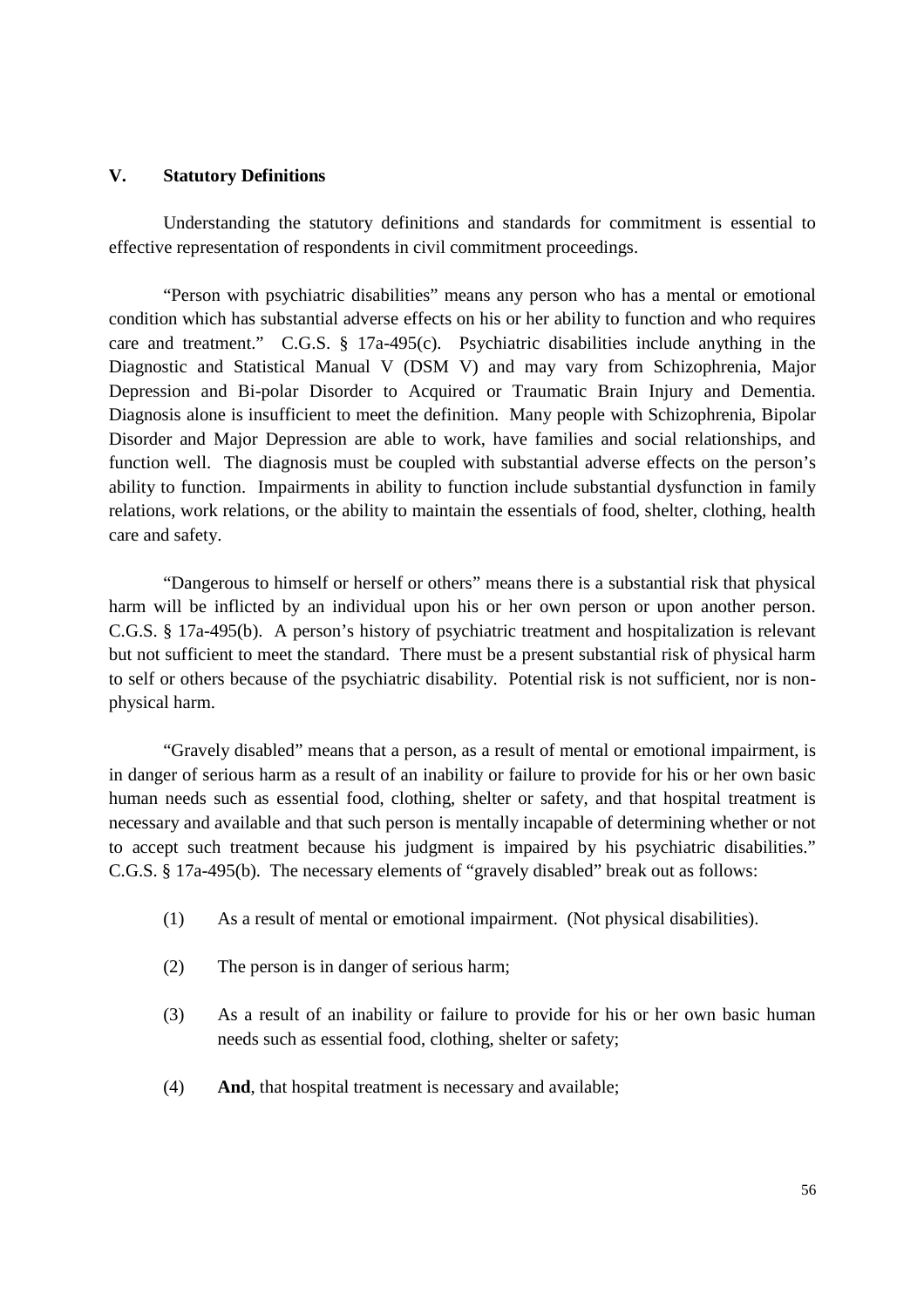(5) **And**, that such person is mentally incapable of determining whether or not to accept such treatment because his judgment is impaired by his psychiatric disability.

The law requires clear and convincing evidence of each element necessary to commit a person. C.G.S.  $\S$  17a-498(c)(3). The person must be very significantly impaired due to a psychiatric disability, must be unable to provide for essential basic human necessities and must be unable to voluntarily accept or obtain treatment.

## **VI. Duties of Court-appointed Counsel**

- A. Counsel has a duty to immediately communicate with the client, notify him or her of the appointment, and schedule a meeting. The meeting will usually be at the hospital. Office of the Probate Court Administrator, "Performance Standards Governing the Representation of Clients in Civil Commitment Proceedings," 2015.
- B. Meet with the client within 72 hours and counsel the client about the issues of the application, the standard for commitment, and the evidence for and against the application. The attorney should gather facts and obtain the client's factual statement. Office of the Probate Court Administrator, "Performance Standards Governing the Representation of Clients in Civil Commitment Proceedings," 2015.
- C. The attorney should thoroughly investigate the facts. The attorney should obtain statements from the client, the client's family, and staff. The attorney should thoroughly review the medical record. The attorney should insist on unimpeded access to the medical record and medical reports of the independent physicians. Office of the Probate Court Administrator, "Performance Standards Governing the Representation of Clients in Civil Commitment Proceedings," 2015. The attorney should review the application and the probate file. The attorney should develop a case summary, medical history, and theory of the case.
- D. The attorney should meet with the client about the strengths and weaknesses of the case and the alternatives to commitment. The client's right to voluntary status pursuant to C.G.S. § 17a-506 should be discussed. The law provides for a strong presumption for voluntary treatment. If a client takes voluntary status he or she does not have a right to a periodic review under C.G.S. § 17a-498(g). Voluntary patients have the right to revoke their voluntary status and be discharged within three days or face an application for civil commitment. C.G.S. § 17a-506.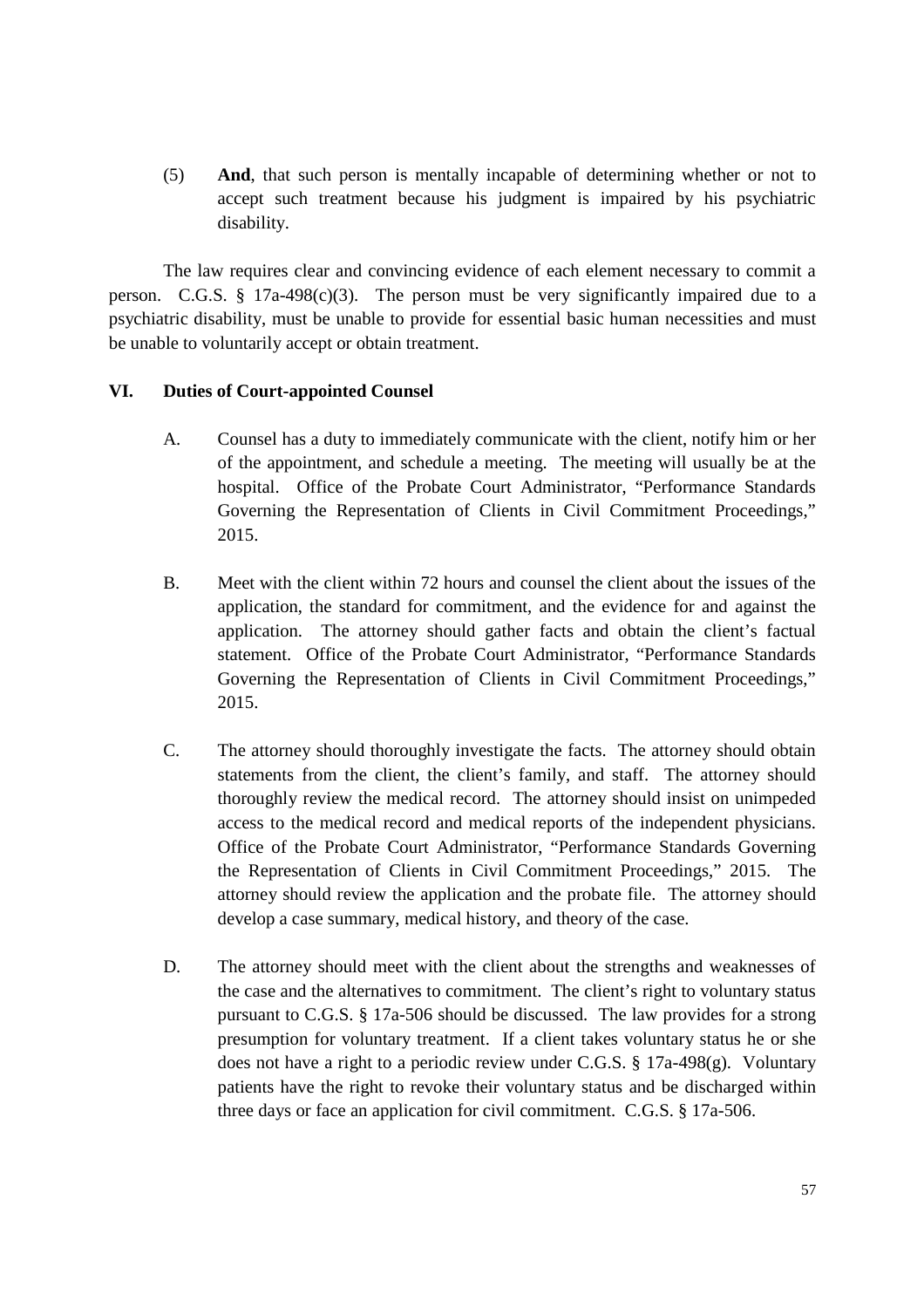- E. The attorney should consider a motion to dismiss. If the hearing is not being held within ten days of the application being filed with the Probate Court, a motion to dismiss should be filed. C.G.S. § 17a-498(a). If the physician certificates are not completed in accordance with C.G.S. § 17a-498(c), a motion to dismiss should be considered. If the client is not present, a motion to dismiss should be considered if the client wanted to be present.
- F. Motions to dismiss should be filed if the court does not have jurisdiction, if notice has not been timely given, if the application does not assert an essential element of commitment, or if the wrong application has been filed. An example of the wrong application is when the respondent has a conservator and has signed in voluntarily. The hospital should not file an application for commitment under C.G.S. § 17a-498, but instead should give notice to the conservator and the probate court so the court can appoint a psychiatrist to review the respondent's capacity to sign in as a voluntary patient pursuant to C.G.S.  $\S 17a-506(c)$ .
- G. The court-appointed attorney must appreciate that the hearing is a matter of the fundamental right to due process and constitutional liberty. The attorney must be prepared to assert that the issues are about legal standards and due process, not medical determinations to be made solely by the treatment team. Medical testimony informs the standard, but does not determine it. The attorney must not let the hearing devolve into a treatment team meeting. The attorney should demand that the hearing be held as a strict due process hearing in accordance with the rules of evidence. The attorney should prepare a short opening statement. Testimony should be in the non-narrative question and answer form from one witness at a time with cross-examination. The attorney must not allow narrative medical dissertations.
- H. Counsel should prepare detailed cross examination on the factual basis for each clause of each element necessary for commitment. The applicant has the burden of proof to offer admissible evidence demonstrating clear and convincing proof of each element of commitment. Medical conclusions should be cross examined as to specific facts. Witnesses must testify to what they heard or saw. Objections should be asserted to hearsay. Mere assertions of grave disability must be challenged and explored, both to each element of the standard and the clear and convincing factual basis for each and every element. Assertions such as grave disability, assaultive, or threatening behavior should not go unchallenged. Counsel should cross examine witnesses about the specific facts of what they saw or what they heard, not their conclusions, stereotypes, biases, or prejudices.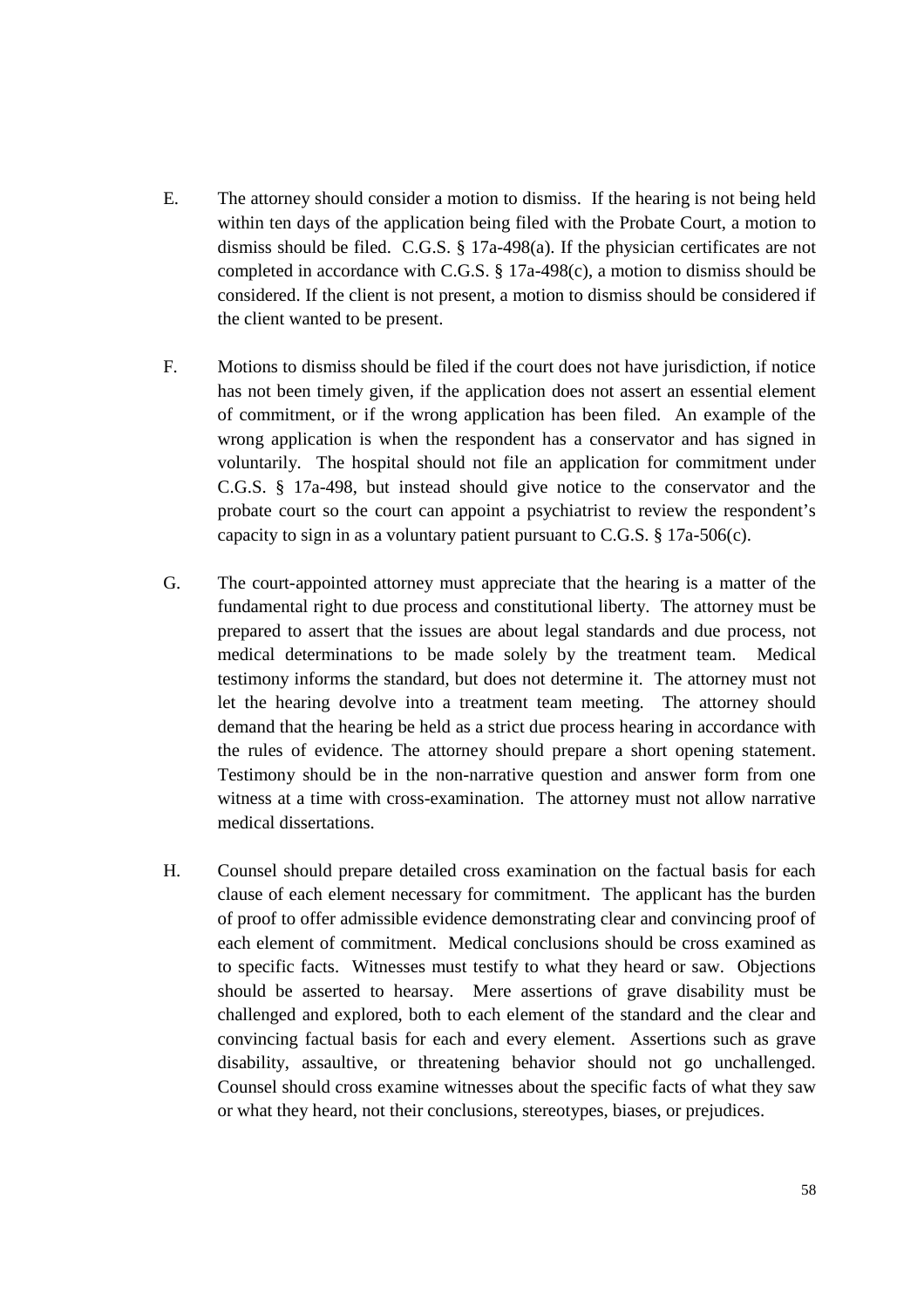- I. Counsel should prepare the client to testify. Most clients want to testify and are able to give good testimony. Give clients a well-structured, tight direct examination. Do not allow narrative testimony that may wander to irrelevant matters. Reasonably accommodate the client. Psychiatric disability manifests as thought disorder, mood disorder and personality disorder. Understand how your client thinks and feels and accommodate manifestations of the disability.
- J. Respondents have the right to request voluntary status at any time prior to adjudication. C.G.S. § 17a-498(e). If the person is able, on a very basic level, to understand their condition and give informed consent to treatment, they should be allowed to take voluntary status and not be committed. Voluntary patients have the right to revoke their voluntary status and be discharged within three days or be subject to an application for commitment. C.G.S.  $\S$  17a-506(e). If the patient revokes voluntary status before a commitment application is made, he or she has the right to rescind the revocation and take voluntary status again, even after a new application for commitment is filed. If, within forty-five days, the patient revokes a second time, after an application for commitment has been filed, the probate court has discretion to adjudicate the application, even if the patient rescinds the revocation and asserts voluntary status again. C.G.S. § 17a-498(e). This prevents serial revocations and reassertions of voluntary status after applications for commitment have been filed.
- K. Even if the person is a danger to self or others or gravely disabled, the court must still make a determination of the least restrictive placement. The statute, C.G.S. §  $17a-498(c)(3)$ , requires that the probate court order commitment to a "hospital for psychiatric disabilities." "Hospital for psychiatric disabilities" is defined as "any public or private hospital, retreat, institution, house or place in which any person with psychiatric disabilities is received or detained as a patient, but shall not include any correctional institution in this state." C.G.S. § 17a-495(b). "Any person with psychiatric disabilities, the expense of whose support is paid by himself or by another person, may be committed to any institution for the care of persons with psychiatric disabilities designated by the person paying for such support; and any indigent person with psychiatric disabilities, not a pauper, committed under the provisions of sections. . .17a-495 to 17a-528, inclusive, . . .shall be committed to any state hospital for psychiatric disabilities which is equipped to receive him, at the discretion of the Court of Probate, upon consideration of a request made by the person applying for such commitment." C.G.S. § 17a-501.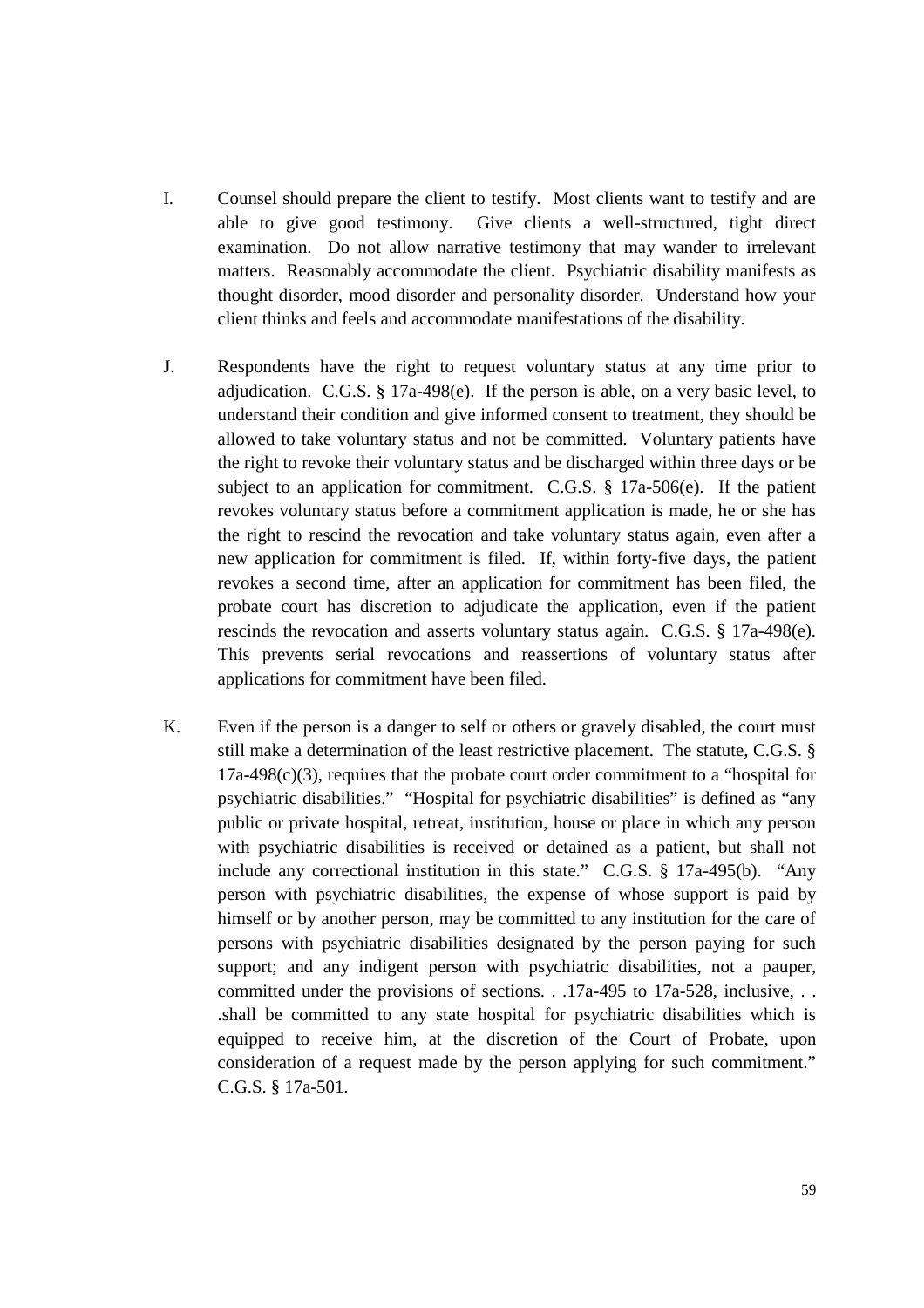- L. Counsel need to become familiar with all levels of care in the psychiatric continuum of care. From the most restrictive to least restrictive levels of care, the options, in general, for people with psychiatric disabilities are:
	- 1. Psychiatric inpatient hospital.
	- 2. Nursing home facility.
	- 3. Residential care home.
	- 4. Group home with 24/7 staff (Non-Medicaid Rehabilitation Option).
	- 5. Group home Medicaid Rehabilitation Option (MRO).
	- 6. Supervised housing. The person is a program participant, not a tenant. Client gets residential services and support.
	- 7. Supportive housing. The person is a tenant with exclusive property rights to the property having signed a lease and obtained keys to the apartment. Supportive housing is subsidized housing with service wrapped around the person. Services are voluntary. Subsidies include Section 8, RAP (State Rental Assistance Program), Continuum of Care, Shelter Plus Services, Supportive Housing, Public Housing, and Project-based Section 8.
	- 8. Private apartment, subsidized or not, with health care obtained at the doctor's office, clinic or hospital.

Every patient has the right to a full due process hearing for a periodic review of their current mental status and discharge if not currently a danger to self or others or gravely disabled. *Fasulo v. Arafeh*, 173 Conn. 473, 479 (1977) and C.G.S. § 17a-498(g). The statute provides for an independent clinical review every year and a probate court hearing once every two years. The Connecticut Supreme Court in *Fasulo* stated that the Connecticut constitution requires that the state or private psychiatric hospital must initiate a full due process probate court hearing to periodically review each person's commitment as soon as the treating professionals consider that the person may no longer meet the commitment standard. Therefore, counsel should cross examine each psychiatrist who testifies as to when it is likely that the person will be stabilized and no longer a danger to self or others or gravely disabled.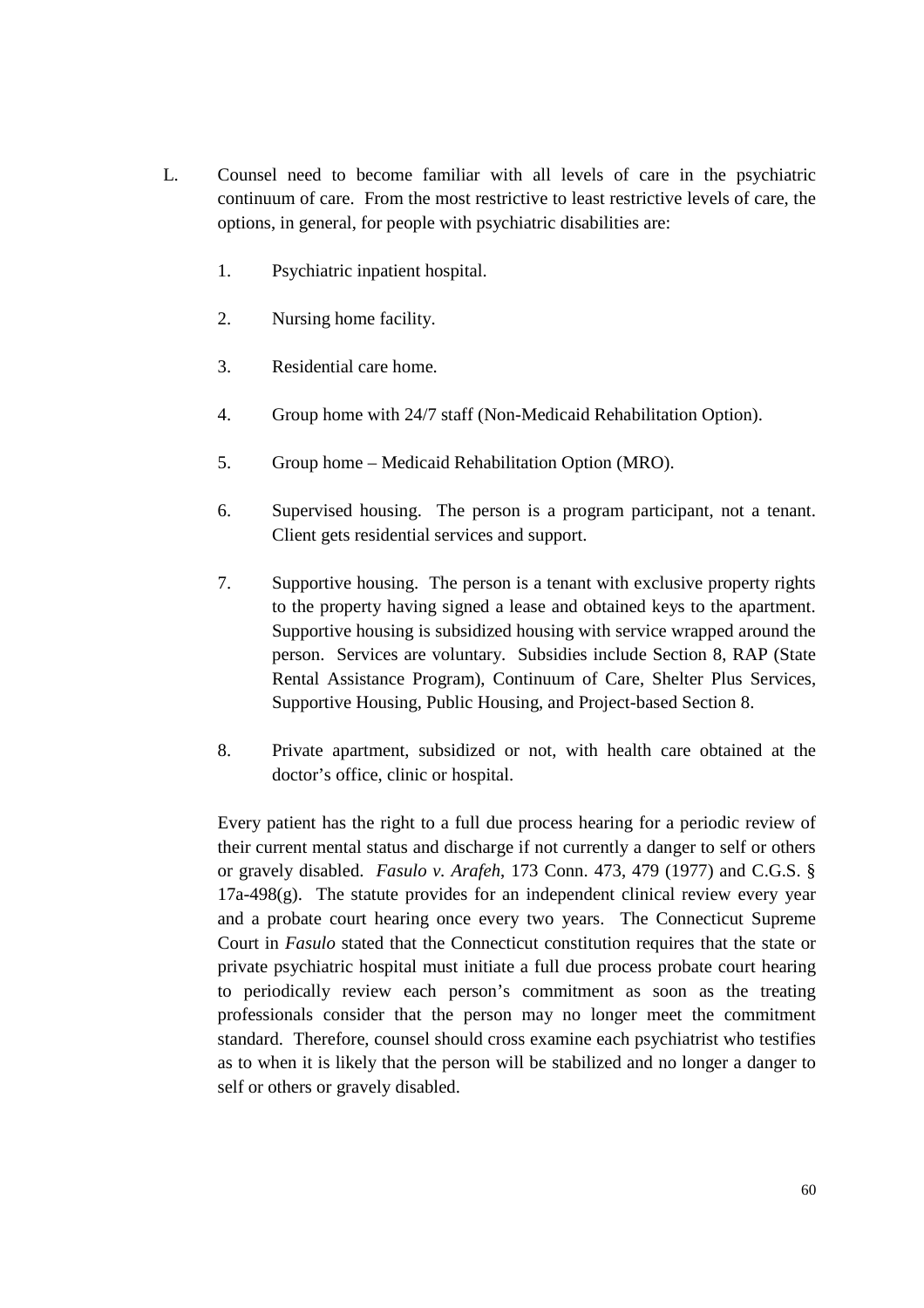M. At the conclusion of the hearing, counsel should consult with the client and explain the court's ruling. Counsel should notify the client of their right to appeal if there is legal and factual merit. Court-appointed counsel are not obligated to prosecute appeals but are obligated to assist the client in preserving their right to appeal.

## **VII. Conclusion**

Commitment involves important constitutional liberty interests of respondents, medical treatment issues, and issues of important public interest regarding safety of the respondent and the public. Counsel serves the bar and the public well by zealously advocating for the client's expressed objectives and ensuring that formal rules of evidence, procedure and due process are strictly followed.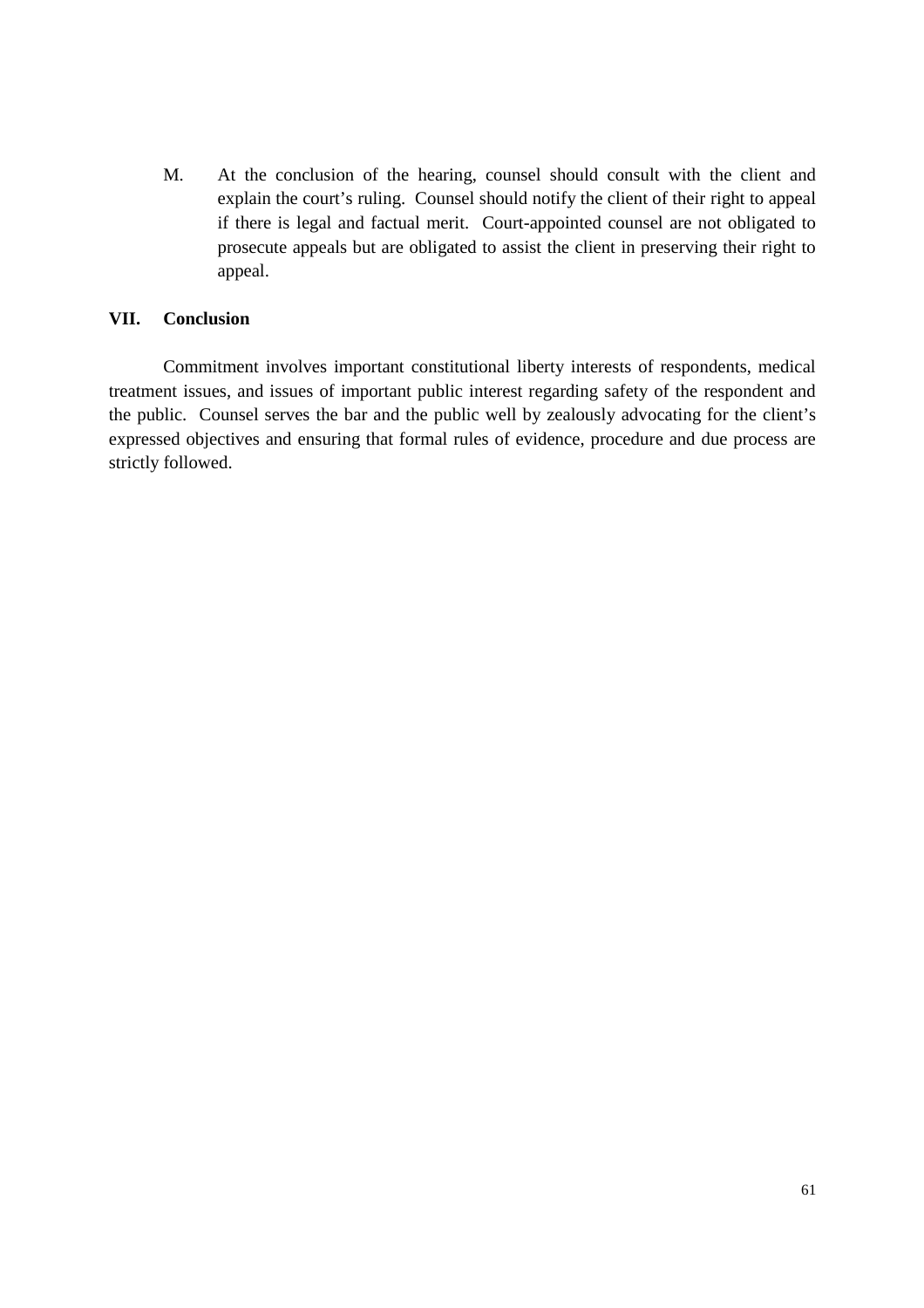# **APPENDIX I**

# **PERFORMANCE STANDARDS GOVERNING REPRESENTATION OF CLIENTS IN CONSERVATORSHIP PROCEEDINGS**

### **Prepared by the Office of the Probate Court Administrator**

These standards describe the steps which should be taken by an attorney who has been assigned to represent the respondent in a conservatorship proceeding or a proceeding in which the petitioner is requesting the authority to administer psychiatric medication pursuant to Conn. Gen. Stat. §§ 17a-543(e) or 17a-543a.

1. A conservatorship application may be adversarial. The role of counsel in these cases is to be an advocate for the respondent and to insure that the respondent is afforded all of his/her due process and other rights. Whether independently retained or appointed by the Court, it is crucial that the attorney serve the client's expressed or implied wishes. Respondents in such proceedings often express the view that nobody is on their side; it is essential therefore that the attorney be an advocate for the respondent. It is the court's and not the attorney's responsibility to decide what is in the best interest of the respondent or person under conservatorship. *Gross v. Rell*, 304 Conn. 234, 261-266 (2012).

The attorney is to represent the client zealously within the bounds of the law. A lawyer should abide by his or her client's decisions concerning the objectives of the representation.<sup>1</sup> Zealous advocacy means:

- a. Advising the client of all the options as well as the practical and legal consequences of those options and the probability of success in pursuing any one of those options.
- b. Giving that advice in the language, mode of communication, and terminology that the client is most likely to understand.
- c. Vigorously supporting that course of action chosen by the client.

The attorney must advocate the client's wishes at all hearings even if the attorney personally disagrees with those wishes. The attorney also has the responsibility to help the client understand the possible costs and consequences of the various options and to try to

<sup>&</sup>lt;sup>1</sup> Conn. Rules of Professional Conduct, Rule 1.2.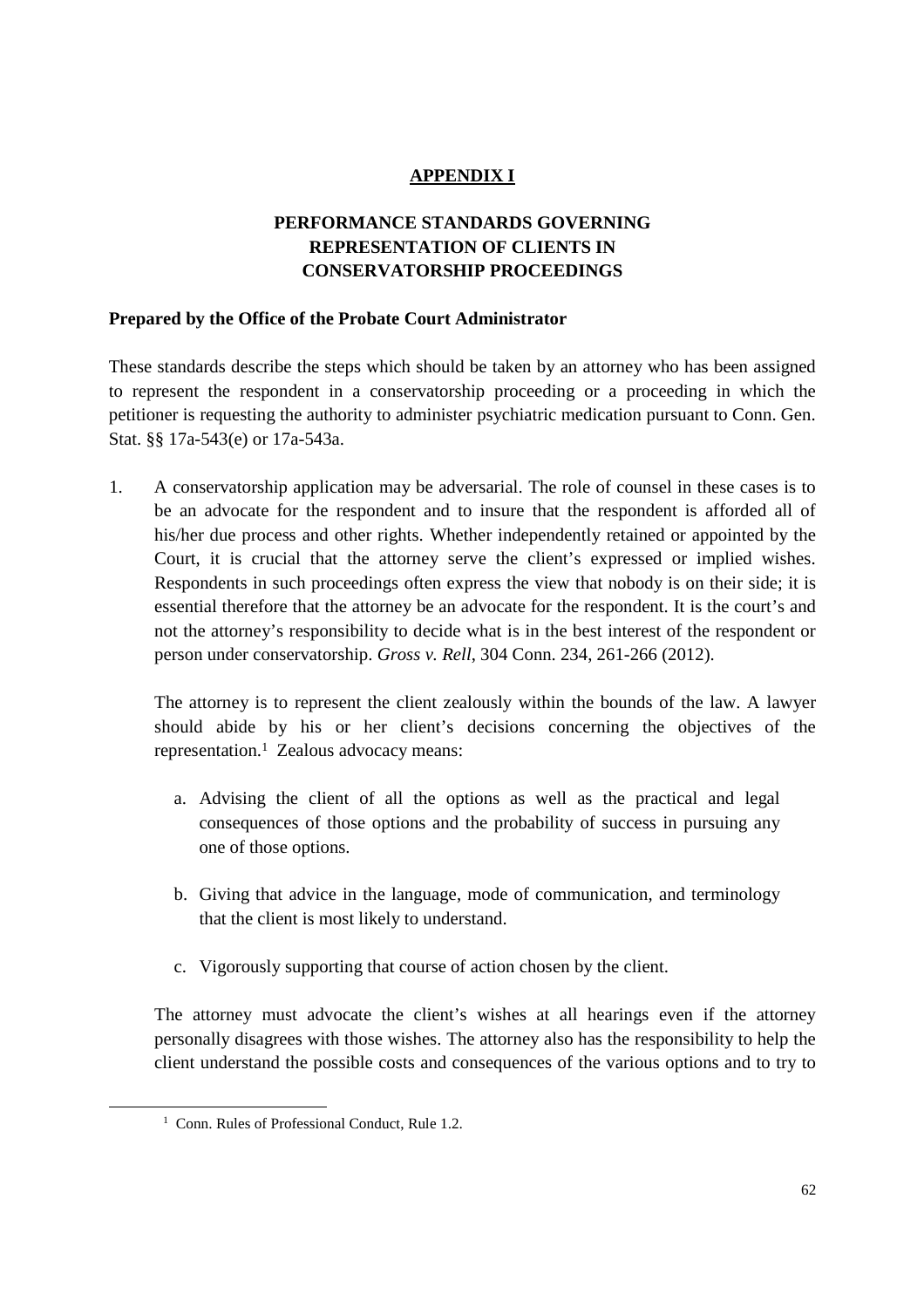minimize those costs. In sum, the role of counsel for a client with a psychiatric disability is the same as in any other case.<sup>2</sup>

- 2. Immediately upon receipt of the assignment of the case the attorney shall:
	- a. Communicate with the client to inform the client of the assignment.
	- b. Arrange to meet with the client (if the attorney's schedule does not permit him/her to meet with the client and promptly begin work on the case, the attorney shall decline the appointment).<sup>3</sup>
- 3. The attorney shall meet with the client as soon as possible, but at least 72 hours prior to the hearing. The purpose of this initial interview is to begin to develop a lawyer-client relationship based on mutual understanding and trust, and to explain to the client the nature of the conservatorship application and the consequences of a judicial finding of incapacity. The attorney shall explain the role of the attorney, the relevant law, determine the client's version of the facts, including the client's family and living situation, discuss possible alternatives, and ascertain the client's wishes.<sup>4</sup> Ordinarily, if a client is opposed to the application, the attorney must be also.<sup>5</sup>
- 4. The attorney shall thoroughly investigate the facts.<sup>6</sup> This investigation shall include review of any physician's evaluation or other reports filed with the petition or in the court's file; review of hospital records and records by outpatient clinicians, treatment history, and comments regarding the competence of the client, as well as interviews with mental health clinical staff, case workers from hospital or other community mental health

- <sup>3</sup> Conn. Rules of Professional Conduct, Rule 1.3 and 1.4.
- <sup>4</sup> Conn. Rules of Professional Conduct, Rule 1.3 and 1.4.

<sup>2</sup> *See*, Rules of Professional Conduct 1.14: "When a client's capacity to make or communicate adequately considered decisions in connection with a representation is impaired, whether because of minority, mental impairment or for some other reason, the lawyer shall, as far as reasonably possible, maintain a normal client-lawyer relationship with the client."

<sup>5</sup> Conn. Rules of Professional Conduct, Rule 1.14 (a): "When a client's capacity to make or communicate adequately considered decisions is impaired [due to mental disability]… the lawyer shall, as far as reasonably possible, maintain a normal client-lawyer relationship with the client."See Conn. Gen. Stat. § 45a-132, which prohibits judges and magistrates from appointing a *guardian ad litem* prior to a determination by a court of probate that the respondent is incapable of caring for himself or herself or incapable of managing his or her affairs.

<sup>6</sup> Conn. Rules of Professional Conduct, Rule 1.3.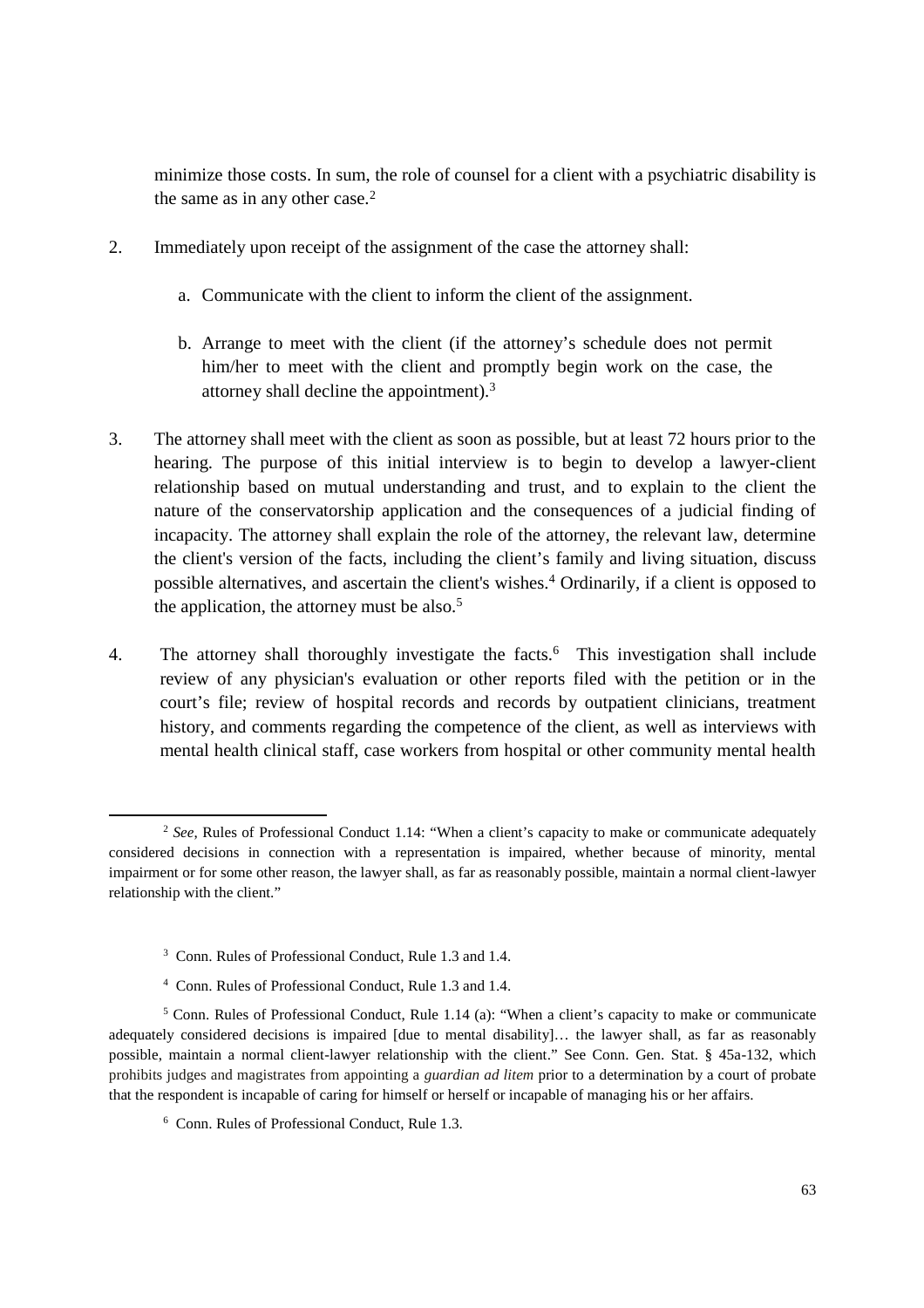programs and other persons familiar with the client, and friends and family of the client.<sup>7</sup> To ensure unimpeded access to client records, Form PC-182A, Appointment of Attorney for Interested Party, includes an order that the attorney for the respondent shall have access to all medical and psychological records concerning the respondent. See also C.G.S. § 45a-98b.

- 5. The attorney shall read and become thoroughly familiar with the statutory law, including Conn. Gen. Stat. §§ 45a-644 *et seq*., and if applicable, Conn. Gen. Stat. § 17a-495 *et seq.* (commitment provisions), Conn. Gen. Stat. §§ 17a-543, 17a-543 (e) and (f), and 17a-543a (consent to psychiatric treatment)*.*
- 6. After reviewing the petition and the medical record the attorney shall determine if any procedural defenses can be raised, and file appropriate motions with supporting memoranda. Procedural defenses should be raised, e.g., where a timely physician's evaluation is lacking [Conn. Gen. Stat. § 45a-650(a)], where the requirements for proper notice and service are not met [Conn. Gen. Stat. § 45a-649], or where the petitioner has failed to set forth facts in support of the petition.
- 7. The attorney shall confer with the petitioner personally, or through counsel, whichever is appropriate, to determine the petitioner's reason for the application. The attorney should confer with potential witnesses, including treating psychiatrists or psychologists, nursing and any other relevant staff, the prospective conservator, if any, and other possible witnesses suggested by the client.
- 8. The attorney shall determine whether or not the client has executed a durable or springing power of attorney, an advance directive for health care, or a living will. Conn. Gen. Stat. §  $45a-650(g)$ . The attorney shall also ascertain whether the client has designated a conservator in advance, pursuant to Conn. Gen. Stat. § 45a-645, or otherwise has indicated a preference for a specific person to serve as conservator.
- 9. After developing a thorough knowledge of the law and the facts of the case, the attorney should discuss with the client the upcoming hearing, the likelihood of defeating the petition, and the possibility of alternatives to involuntary conservatorship (*e.g.*, appointment of a Representative Payee for Social Security benefits; a negotiated agreement with the petitioner or family or treaters, relating to the client's care, domicile,

<sup>7</sup> Psychiatry is an inexact field at best, and psychiatric diagnoses and opinions as to capacity are not determinative.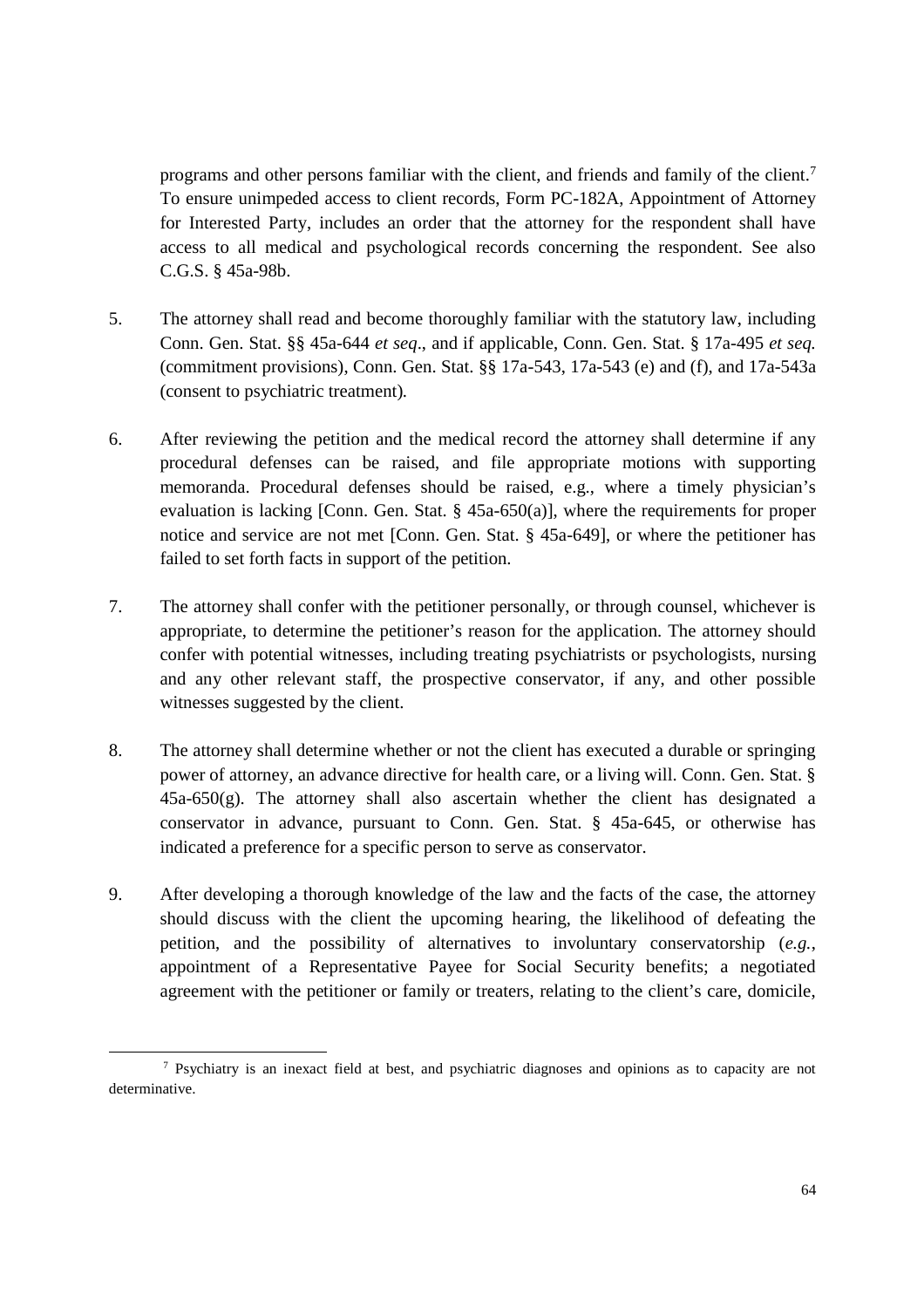or finances; or voluntary representation pursuant to Conn. Gen. Stat. § 45a-646); Probate Court Rules of Procedure, sec. 33.2.<sup>8</sup>

- 10. The attorney shall inform the client of the progress of case preparation, including the witnesses expected to be called and any other evidence the attorney intends to present. The attorney should also discuss with the client the desirability of the client testifying. If the client wishes to testify, the attorney should thoroughly prepare the client for direct and cross-examination.
- 11. If the attorney believes an additional physician's evaluation will aid the client, and the client agrees to such an evaluation, the attorney should take steps with the client's assistance and approval, to arrange for such an evaluation (preferably by a clinician of the client's choosing). Pursuant to Conn. Gen. Stat. § 45a-132a, the court may also order an evaluation and may assess the physician's fees against the petitioner and/or respondent. If insurance does not cover the cost of examination and all parties are indigent, the Probate Administration Fund will then pay the fees. The attorney should advise the physician that the purpose of the examination is to evaluate the client's mental status and assess his or her psychiatric disability, if any, and the extent of its incapacitating effect on the client's ability to care for himself or herself or manage his or her affairs.
- 12. Where necessary, witnesses should be subpoenaed.<sup>9</sup> The attorney should meet with the witnesses in advance of the hearing in order to prepare them for direct and crossexamination. Any medical records should be reviewed to identify those parts that should be excluded or challenged. The attorney should identify the petitioner's witnesses and make an effort, if tactically indicated, to interview them and prepare cross-examination. Prior to the hearing the attorney shall prepare consistent direct and cross-examination questions and prepare arguments to the judge.
- 13. The attorney should not file a report, but may file a statement of the client's position. Form PC-170A.
- 14. During the hearing the attorney should act as a zealous advocate for the client, vigorously supporting that course of action chosen by the client, insuring that proper procedures are followed and that the client's interests are well represented. It is crucial that the client feel that his or her point of view has been heard.

<sup>8.</sup> Clients are often unfamiliar with the effects of a conservatorship and its alternatives. It is therefore incumbent on the attorney to educate the client on the implications of contesting the petition or of seeking various alternatives, and to assist the client in selecting the option likely to maximize the client's freedom and choices.

<sup>9</sup> The cost of subpoenaing witnesses for indigent clients cannot be reimbursed by the Probate Administration Fund. However, subpoenas can be served by any indifferent person, so costs should be minimal.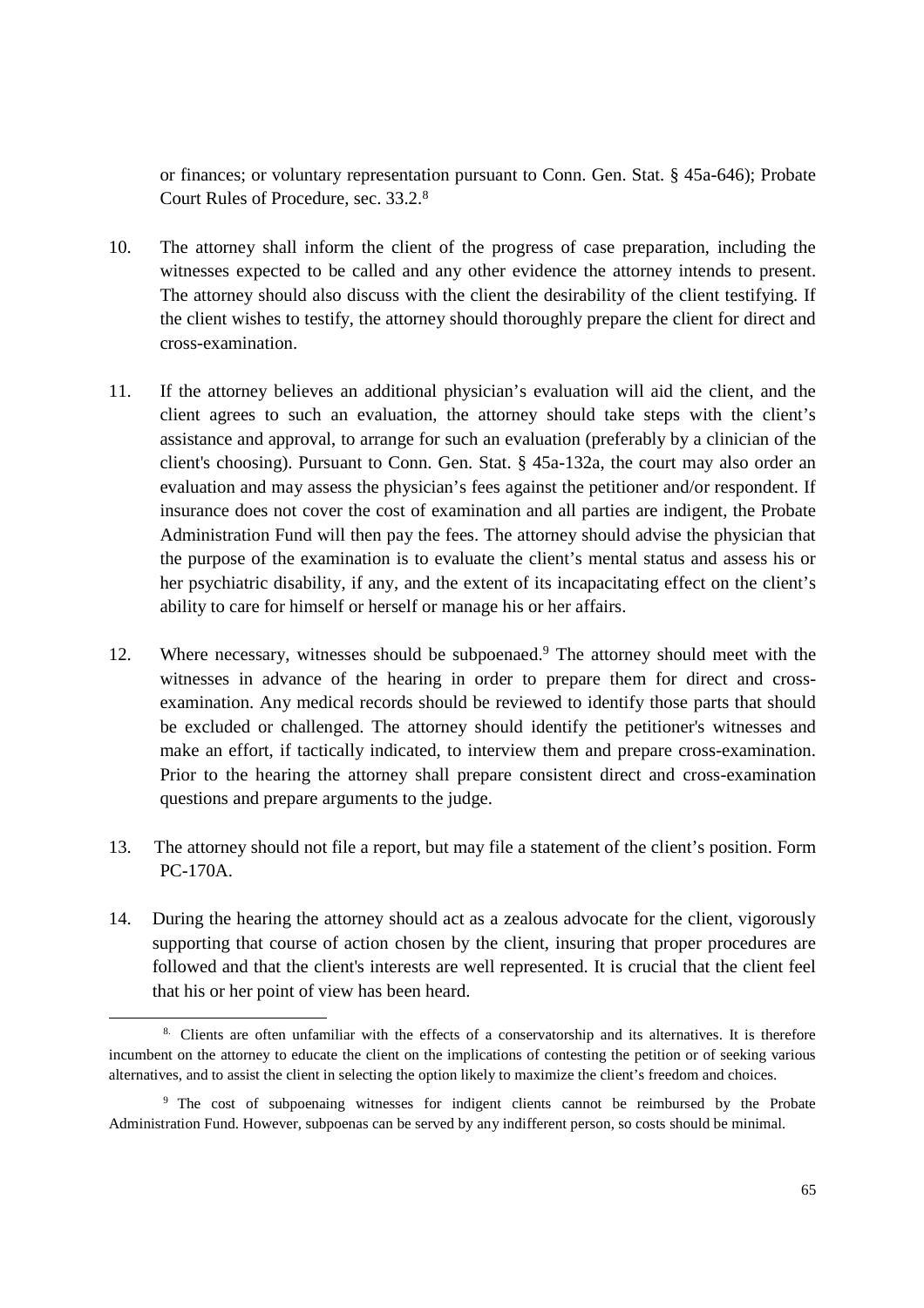- 15. After the hearing the attorney shall meet with the client to explain the court's decision. If the application is granted by the court, the attorney shall explain the client's right to appeal and/or to seek habeas relief. Should the client wish to appeal the Probate Court's decision or to seek habeas relief, the attorney shall assist the client in filing an appeal to the Superior Court or an application for habeas relief to the Probate Court or the Superior Court.<sup>10</sup>
- 16. The attorney continues representation of a respondent following the Court's issuance of a decree appointing a conservator. The attorney continues to represent the person under conservatorship in all matters that may require Probate Court review, approval, or action, including compliance by the conservator in his or her duties. In addition, the attorney shall continue to represent the client for purposes of periodic reviews of the conservatorship, application for restoration when requested by the client**,** and application to the Probate Court for habeas relief when requested by the client.

<sup>&</sup>lt;sup>10</sup> See Conn. Gen. Stat. § 45a-186 and § 45a-705a ("An individual subject to [conservatorship] may apply for and is entitled to the benefit of the writ of habeas corpus without having previously exhausted other available remedies… . application for a writ of habeas corpus under this section shall be brought to either the Superior Court or the Court of Probate.")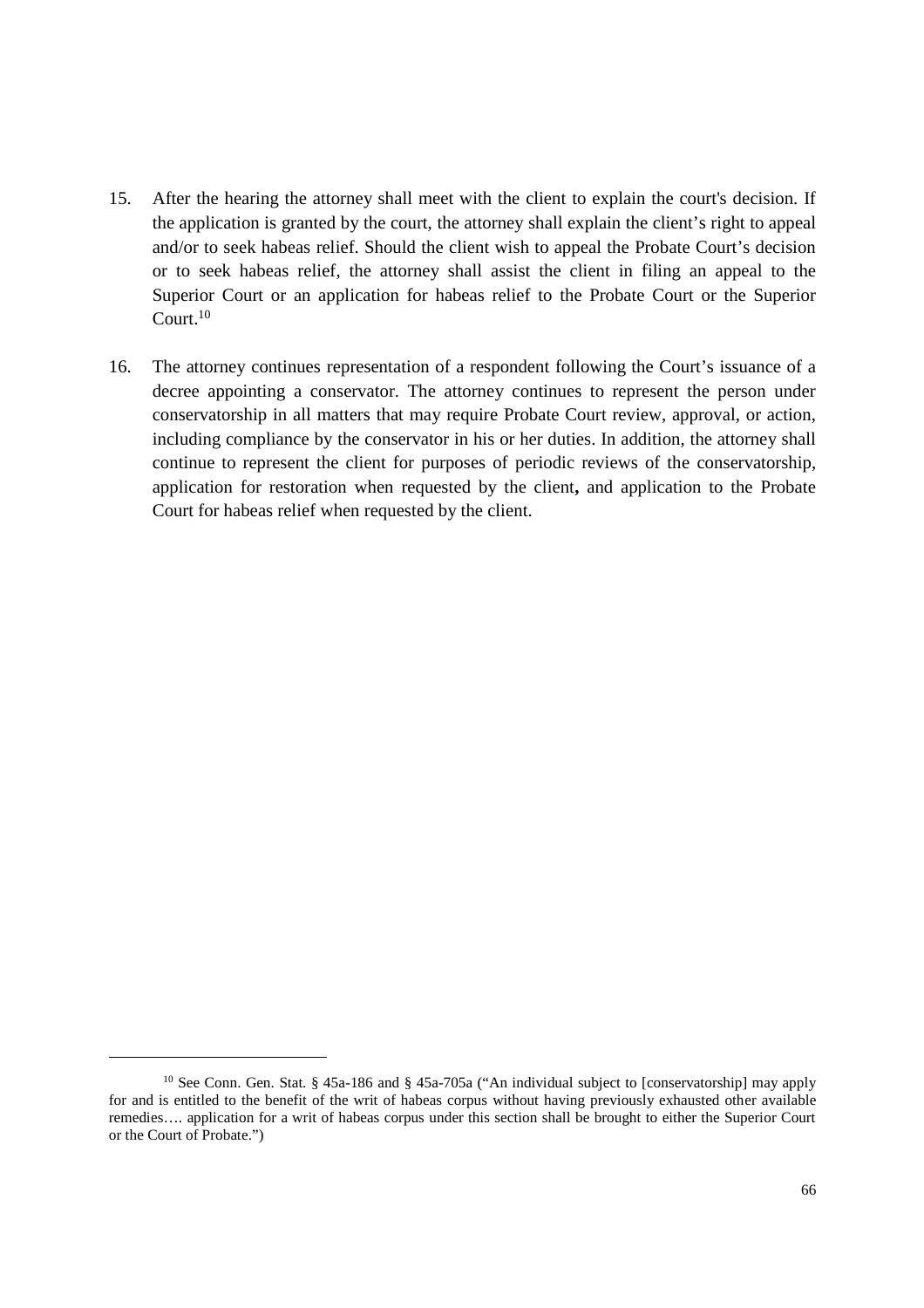# **APPENDIX II**

# **PERFORMANCE STANDARDS GOVERNING THE REPRESENTATION OF CLIENTS IN CIVIL COMMITMENT PROCEEDINGS**

### **Prepared by the Office of the Probate Court Administrator**

These standards generally describe the steps that should be taken by attorneys assigned to represent persons in civil commitment cases.

- 1. The role of the attorney for the respondent in a commitment case is to act as a zealous advocate for the client<sup>1</sup> and to ensure that the respondent is afforded all of his or her due process and other rights. It is not proper for the attorney to act as a guardian ad litem in the best interest of his or her client. *See*, Rules of Professional Conduct  $1.2(a)^2$  and 1.14(a)<sup>3</sup> *Gross v. Rell, 304 Conn. 234, 261-266 (2012).*
- 2. Immediately upon receipt of the assignment of the case the attorney shall:

a. Communicate with the client to inform the client of the assignment;

b. Arrange to meet with the client (if the attorney's schedule does not permit him or her to meet with the client and promptly begin to work on the case, the attorney shall decline the assignment);

Rules of Professional Conduct 1.3 and 1.4.

- 3. The attorney shall not agree to a continuance of the case unless he or she has first consulted with the client and obtained the client's consent.
- 4. The attorney shall meet with the client as soon as possible, but in no event later than 72 hours prior to the hearing. The purpose of this initial interview is to begin to develop a lawyer-client relationship based on mutual understanding and trust, to explain the commitment law and procedures to the client, to discuss the alternatives to continued

<sup>&</sup>lt;sup>1</sup> Almost invariably, this means opposing the petition.

<sup>&</sup>lt;sup>2</sup> "A lawyer should abide by a client's decisions concerning the objectives of representation."

<sup>&</sup>lt;sup>3</sup> "When a client's capacity to make or communicate adequately considered decisions in connection with a representation is impaired, whether because of minority, mental impairment or for some other reason, the lawyer shall, as far as reasonably possible, maintain a normal client-lawyer relationship with the client."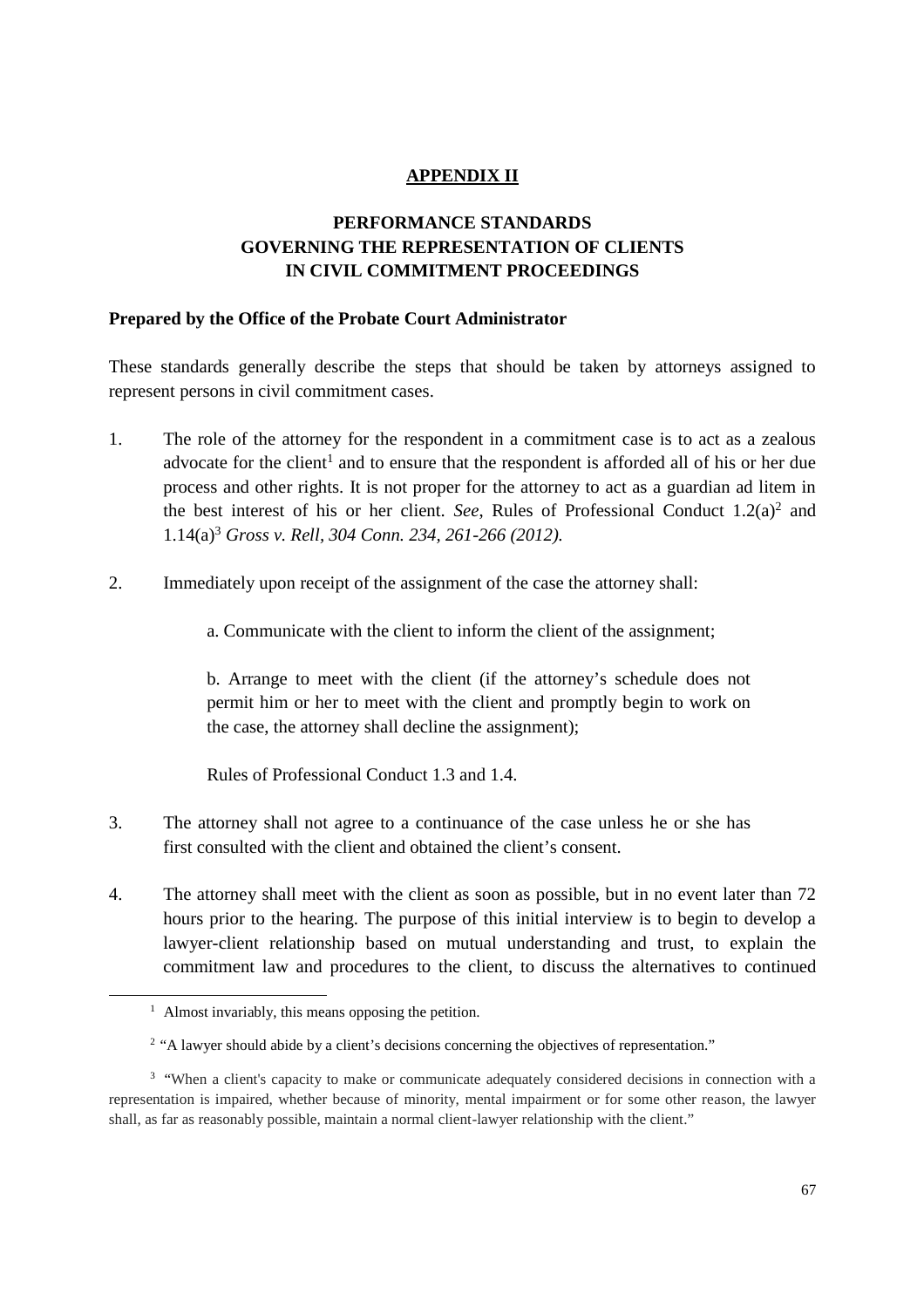hospitalization available to the client, to determine the client's version of the facts that led to the filing of the petition, and to determine the client's wishes regarding the case. Rules of Professional Conduct 1.3 and 1.4.

- 5. The attorney shall thoroughly investigate the facts. This investigation shall include reviewing the medical records and interviewing the hospital staff (including doctors, nurses, social workers, and others), and reading the probate file. The attorney should also speak to patients on the ward, friends, and family members of the client, and staff of any other programs who are familiar with the client. Rules of Professional Conduct 1.3.
- 6. The attorney shall read and become thoroughly familiar with the statutory law, including Conn. Gen. Stat. §§ 17a-495 *et seq.* (The civil commitment provisions) and Conn. Gen. Stat. § 17a-540 *et seq.* (The Patients' Bill of Rights, which governs, *inter alia*, informed consent and the right to refuse medication for the treatment of mental illness and the right to specialized treatment and discharge plans.) The attorney should also become familiar with rules 44 and 45 of the Probate Court Rules of Procedure.
- 7. After reviewing the medical record and the commitment petition, the attorney shall determine if any procedural defenses can be raised, and file appropriate motions with supporting memoranda.

Procedural defenses may include:

- Lack of jurisdiction, Conn. Gen. Stat. § 17a-497(a);
- The hospital failed to file the petition at the appropriate time;
- The hearing has not been commenced within the 10-day time period set forth in Conn Gen. Stat. § 17a-498(a);
- The petition fails to set forth facts in support of the petition;
- Insufficient notice was provided to permit the respondent to exercise the right pursuant to Conn. Gen. Stat. § 17a-497(b) to have the case heard by a three-judge court; or
- Insufficient notice was provided to permit the respondent to exercise his or her right pursuant to Conn. Gen. Stat. § 17a-498(c) to have the court-appointed examining physicians appear at the hearing.
- 8. After developing a thorough knowledge of the law and the facts of the case, the attorney shall discuss with the client any available alternatives to commitment. These may include participation in an out-patient psychotherapy and counseling program, a community support program, day treatment services, or placement in a less restrictive environment such as supportive housing, an apartment program, or a group residence. The client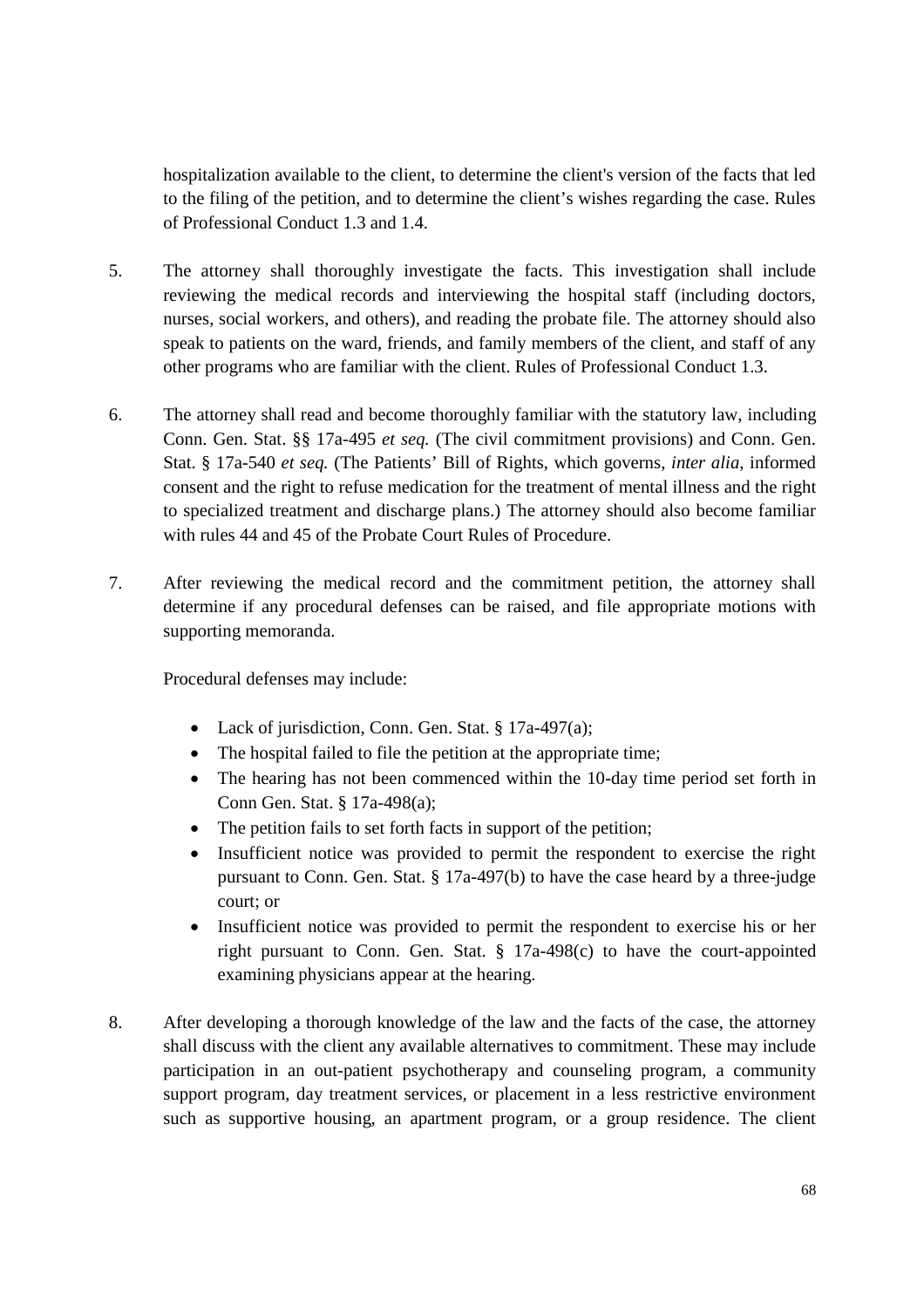should be apprised of his or her right to elect voluntary status in the hospital. The attorney should make it clear to the client that the ultimate decision regarding the proposal of alternatives to commitment must be made by the client. The attorney should reassure the client that the attorney will stand behind the client's decision and forcefully advocate for the client's position. Rules of Professional Conduct 2.1.<sup>4</sup>

- 9. After this client meeting, and if appropriate, the attorney shall enter into negotiations with relevant persons concerning the case (*e.g.*, discussions with the treating physician(s) regarding alternatives to hospitalization or conversion to voluntary status; discussions with social workers, Department of Mental Health and Addiction Services officials, or other providers regarding the availability of alternative placements).
- 10. If the attorney and the hospital can agree to a negotiated settlement, the attorney shall meet with his or her client to explain the terms of the proposed agreement and obtain the client's consent to the settlement. Should the client decline the settlement offer, the attorney shall be prepared to try the civil commitment case.
- 11. Prior to the hearing, the attorney shall identify potential witnesses who may testify in support of the client. Where necessary, witnesses should be subpoenaed.<sup>5</sup> The attorney should meet or speak with the witnesses prior to the trial in order to prepare them for direct and cross-examination. The attorney shall review the medical record and identify those parts of the record that should not be admitted into evidence. The attorney should determine the identity of the hospital's witnesses and of the physicians appointed by the court pursuant to Conn. Gen. Stat. § 17a-498(c) in advance of the hearing, review the reports of the latter physicians, and make an effort, if tactically indicated, to interview them and prepare appropriate cross-examination.<sup>6</sup> The attorney shall discuss with the client the desirability of the client testifying. If the client wishes to testify, the attorney should thoroughly prepare the client for direct and cross-examination.

<sup>4</sup> If there is no meaningful participation by the client, the attorney should proceed with the trial using the best information obtainable. As set forth above in paragraph 1 and the accompanying footnote, the attorney should oppose the petition and assure that the client is afforded all of his or her other rights.

<sup>&</sup>lt;sup>5</sup> The cost of subpoenaing witnesses for indigent clients cannot be reimbursed by the Probate Administration fund. However, subpoenas can be served by any indifferent person, so costs should be minimal.

<sup>6</sup> The statute requires attendance of the court-appointed physicians only if requested by the respondent or respondent's counsel. It is usually advisable to have these physicians available at the hearing. Thus, a request should be made promptly (see, Conn Gen. Stat. § 17a-498(c): the court is to be given three days notice). Requests to have the physicians available may be withdrawn later. Attorneys may review the physician's reports in advance of the hearing.